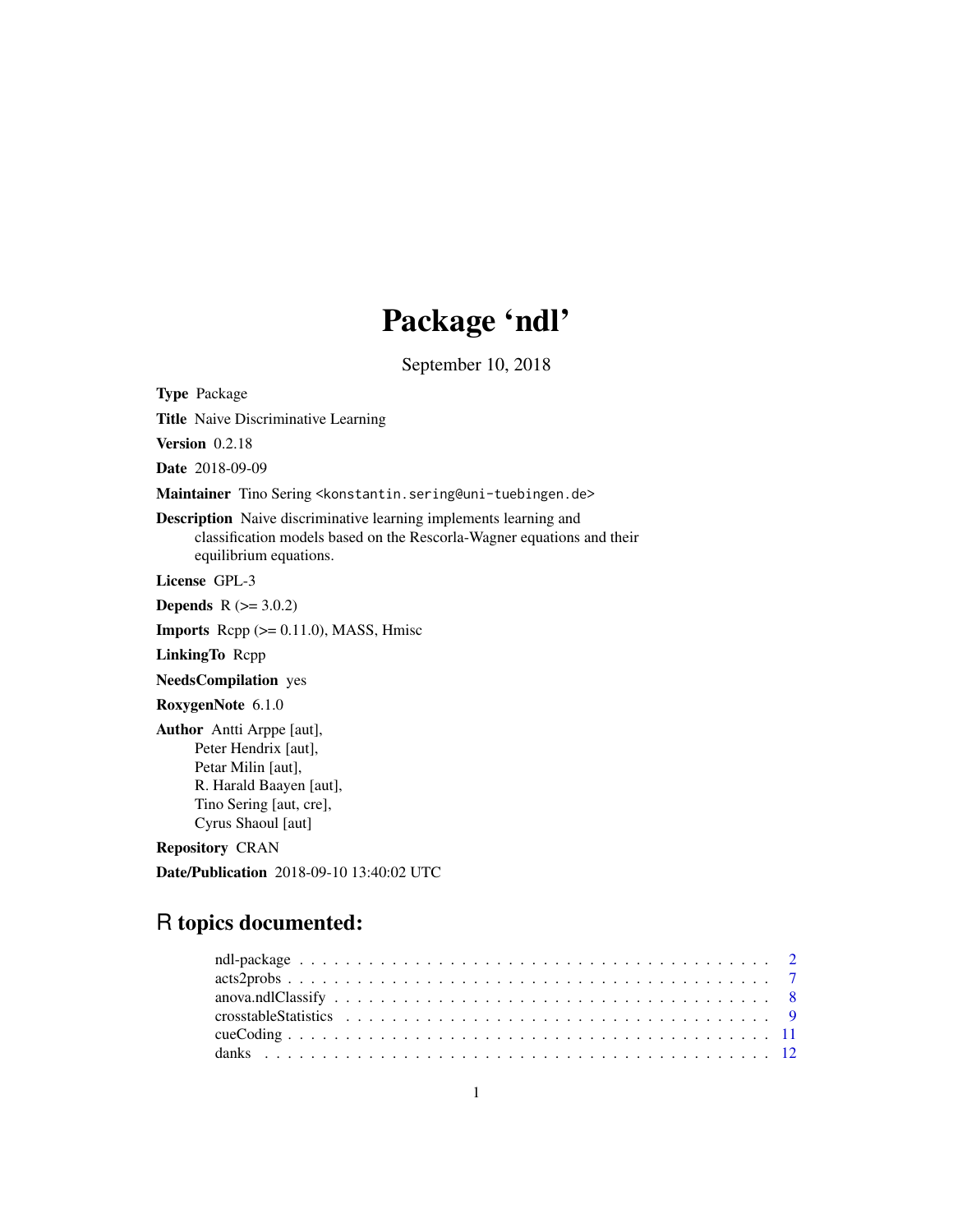<span id="page-1-0"></span>

| estimate Activations $\ldots \ldots \ldots \ldots \ldots \ldots \ldots \ldots \ldots \ldots \ldots \ldots \ldots$<br>33<br>37<br>$plot. ndlClassify                  $<br>$predict. null Classify                   $<br>$random, pseudoinverse \dots \dots \dots \dots \dots \dots \dots \dots \dots \dots \dots \dots \dots \dots$<br>Index | dative |  |  |  |  |  |  |  |  |  |  |  |  |    |
|-----------------------------------------------------------------------------------------------------------------------------------------------------------------------------------------------------------------------------------------------------------------------------------------------------------------------------------------------|--------|--|--|--|--|--|--|--|--|--|--|--|--|----|
|                                                                                                                                                                                                                                                                                                                                               |        |  |  |  |  |  |  |  |  |  |  |  |  |    |
|                                                                                                                                                                                                                                                                                                                                               |        |  |  |  |  |  |  |  |  |  |  |  |  |    |
|                                                                                                                                                                                                                                                                                                                                               |        |  |  |  |  |  |  |  |  |  |  |  |  |    |
|                                                                                                                                                                                                                                                                                                                                               |        |  |  |  |  |  |  |  |  |  |  |  |  |    |
|                                                                                                                                                                                                                                                                                                                                               |        |  |  |  |  |  |  |  |  |  |  |  |  |    |
|                                                                                                                                                                                                                                                                                                                                               |        |  |  |  |  |  |  |  |  |  |  |  |  |    |
|                                                                                                                                                                                                                                                                                                                                               |        |  |  |  |  |  |  |  |  |  |  |  |  |    |
|                                                                                                                                                                                                                                                                                                                                               |        |  |  |  |  |  |  |  |  |  |  |  |  |    |
|                                                                                                                                                                                                                                                                                                                                               |        |  |  |  |  |  |  |  |  |  |  |  |  |    |
|                                                                                                                                                                                                                                                                                                                                               |        |  |  |  |  |  |  |  |  |  |  |  |  |    |
|                                                                                                                                                                                                                                                                                                                                               |        |  |  |  |  |  |  |  |  |  |  |  |  |    |
|                                                                                                                                                                                                                                                                                                                                               |        |  |  |  |  |  |  |  |  |  |  |  |  |    |
|                                                                                                                                                                                                                                                                                                                                               |        |  |  |  |  |  |  |  |  |  |  |  |  |    |
|                                                                                                                                                                                                                                                                                                                                               |        |  |  |  |  |  |  |  |  |  |  |  |  | 35 |
|                                                                                                                                                                                                                                                                                                                                               |        |  |  |  |  |  |  |  |  |  |  |  |  |    |
|                                                                                                                                                                                                                                                                                                                                               |        |  |  |  |  |  |  |  |  |  |  |  |  | 39 |
|                                                                                                                                                                                                                                                                                                                                               |        |  |  |  |  |  |  |  |  |  |  |  |  | 41 |
|                                                                                                                                                                                                                                                                                                                                               |        |  |  |  |  |  |  |  |  |  |  |  |  | 42 |
|                                                                                                                                                                                                                                                                                                                                               |        |  |  |  |  |  |  |  |  |  |  |  |  | 43 |
|                                                                                                                                                                                                                                                                                                                                               |        |  |  |  |  |  |  |  |  |  |  |  |  | 44 |
|                                                                                                                                                                                                                                                                                                                                               |        |  |  |  |  |  |  |  |  |  |  |  |  | 46 |
|                                                                                                                                                                                                                                                                                                                                               |        |  |  |  |  |  |  |  |  |  |  |  |  | 47 |
|                                                                                                                                                                                                                                                                                                                                               |        |  |  |  |  |  |  |  |  |  |  |  |  | 49 |
|                                                                                                                                                                                                                                                                                                                                               |        |  |  |  |  |  |  |  |  |  |  |  |  | 50 |
|                                                                                                                                                                                                                                                                                                                                               |        |  |  |  |  |  |  |  |  |  |  |  |  | 51 |
|                                                                                                                                                                                                                                                                                                                                               |        |  |  |  |  |  |  |  |  |  |  |  |  | 53 |
|                                                                                                                                                                                                                                                                                                                                               |        |  |  |  |  |  |  |  |  |  |  |  |  | 54 |
|                                                                                                                                                                                                                                                                                                                                               |        |  |  |  |  |  |  |  |  |  |  |  |  | 58 |

ndl-package *Naive Discriminative Learning*

#### Description

Naive discriminative learning implements learning and classification models based on the Rescorla-Wagner equations and their equilibrium equations.

Naive discriminative learning implements classification models based on the Rescorla-Wagner equations and the equilibrium equations of the Rescorla-Wagner equations. This package provides three kinds of functionality: (1) discriminative learning based directly on the Rescorla-Wagner equations, (2) a function implementing the naive discriminative reader, and a model for silent (single-word) reading, and (3) a classifier based on the equilibrium equations. The functions and datasets for the naive discriminative reader model make it possible to replicate the simulation results for Experiment 1 of Baayen et al. (2011). The classifier is provided to allow for comparisons between machine learning (svm, TiMBL, glm, random forests, etc.) and discrimination learning. Compared to standard classification algorithms, naive discriminative learning may overfit the data, albeit gracefully.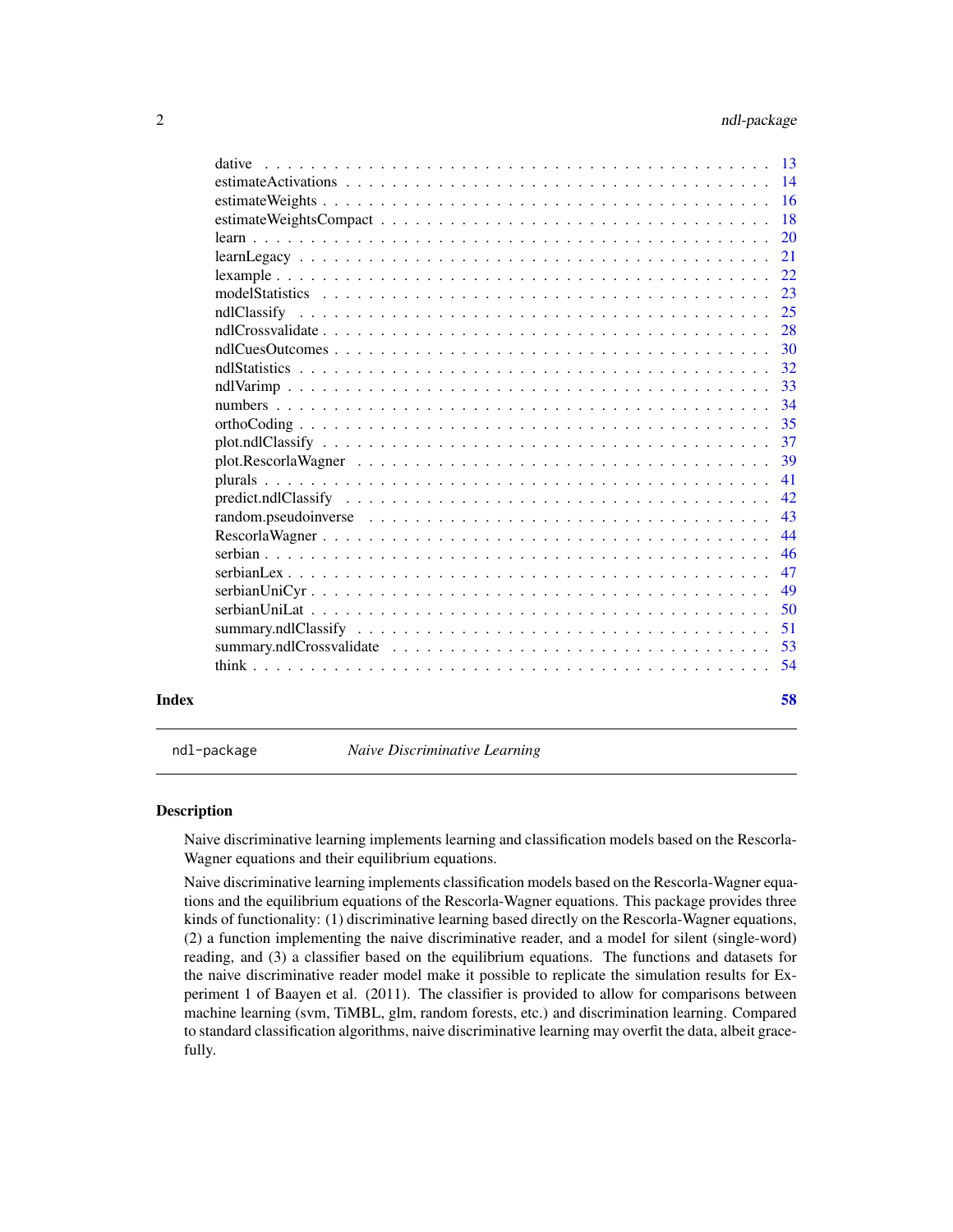## ndl-package 3

### Details

The DESCRIPTION file:

| Package:              | ndl                                                                                                        |
|-----------------------|------------------------------------------------------------------------------------------------------------|
| Type:                 | Package                                                                                                    |
| Title:                | Naive Discriminative Learning                                                                              |
| Version:              | 0.2.18                                                                                                     |
| Date:                 | 2018-09-09                                                                                                 |
| Authors@R:            | c(person("Antti Arppe", role = "aut", email = "arppe@ualberta.ca"), person("Peter Hendrix", role = "aut    |
| Maintainer:           | Tino Sering <konstantin.sering@uni-tuebingen.de></konstantin.sering@uni-tuebingen.de>                      |
| Description:          | Naive discriminative learning implements learning and classification models based on the Rescorla-Wag      |
| License:              | GPL-3                                                                                                      |
| Depends:              | $R$ ( $> = 3.0.2$ )                                                                                        |
| Imports:              | $\text{Rcpp} (> = 0.11.0)$ , MASS, Hmisc                                                                   |
| LinkingTo:            | Repp                                                                                                       |
| NeedsCompilation: yes |                                                                                                            |
| Packaged:             | 2015-11-10 10:28:58 UTC; kfs-studium                                                                       |
| RoxygenNote:          | 6.1.0                                                                                                      |
| Author:               | Antti Arppe [aut], Peter Hendrix [aut], Petar Milin [aut], R. Harald Baayen [aut], Tino Sering [aut, cre], |

Index of help topics:

| RescorlaWagner         | Implementation of the Rescorla-Wagner<br>equations.                                                                                                                 |
|------------------------|---------------------------------------------------------------------------------------------------------------------------------------------------------------------|
| acts2probs             | Calculate probability matrix from activation<br>matrix, as well as predicted values                                                                                 |
| anova.ndlClassify      | Analysis of Model Fit for Naive Discriminatory<br>Reader Models                                                                                                     |
| crosstableStatistics   | Calculate statistics for a contingency table                                                                                                                        |
| cueCoding              | code a vector of cues as n-grams                                                                                                                                    |
| danks                  | Example data from Danks (2003), after Spellman<br>$(1996)$ .                                                                                                        |
| dative                 | Dative Alternation                                                                                                                                                  |
| estimateActivations    | Estimation of the activations of outcomes<br>(meanings)                                                                                                             |
| estimateWeights        | Estimation of the association weights using the<br>equilibrium equations of Danks (2003) for the<br>Rescorla-Wagner equations.                                      |
| estimateWeightsCompact |                                                                                                                                                                     |
|                        | Estimation of the association weights using the<br>equilibrium equations of Danks (2003) for the<br>Rescorla-Wagner equations using a compact<br>binary event file. |
| learn                  | Count cue-outcome co-occurences needed to run                                                                                                                       |
|                        | the Danks equations.                                                                                                                                                |
| learnLegacy            | Count cue-outcome co-occurrences needed to run<br>the Danks equations.                                                                                              |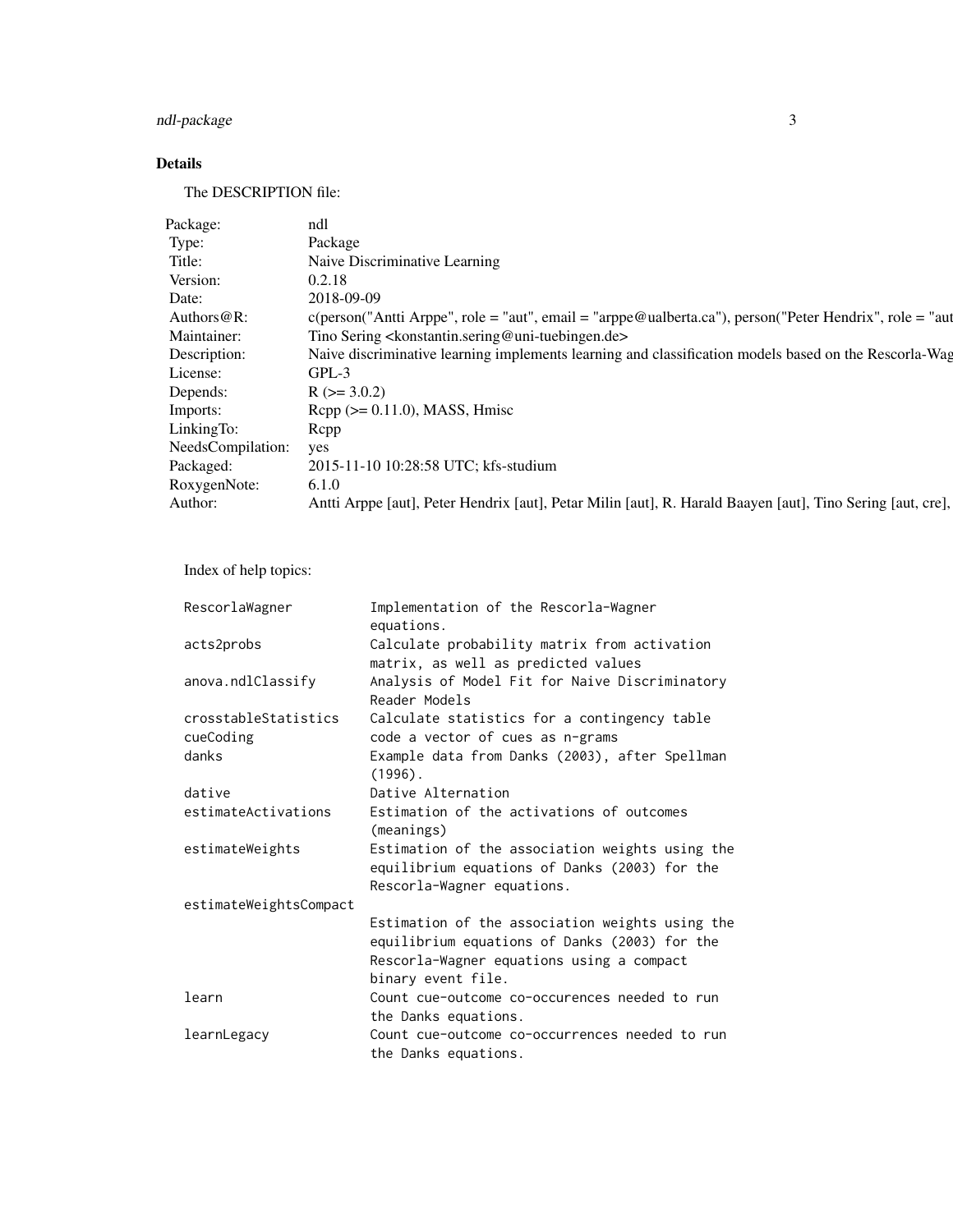| lexample                 | Lexical example data illustrating the<br>Rescorla-Wagner equations                                                                         |
|--------------------------|--------------------------------------------------------------------------------------------------------------------------------------------|
| modelStatistics          | Calculate a range of goodness of fit measures<br>for an object fitted with some multivariate<br>statistical method that yields probability |
|                          | estimates for outcomes.                                                                                                                    |
| ndl-package              | Naive Discriminative Learning                                                                                                              |
| ndlClassify              | Classification using naive discriminative                                                                                                  |
|                          | learning.                                                                                                                                  |
| ndlCrossvalidate         | Crossvalidation of a Naive Discriminative                                                                                                  |
|                          | Learning model.                                                                                                                            |
| ndlCuesOutcomes          | Creation of dataframe for Naive Discriminative                                                                                             |
|                          | Learning from formula specification                                                                                                        |
| ndlStatistics            | Calculate goodness of fit statistics for a                                                                                                 |
|                          | naive discriminative learning model.                                                                                                       |
| ndlVarimp                | Permutation variable importance for                                                                                                        |
|                          | classification using naive discriminative                                                                                                  |
|                          | learning.                                                                                                                                  |
| numbers                  | Example data illustrating the Rescorla-Wagner                                                                                              |
|                          | equations as applied to numerical cognition by                                                                                             |
|                          | Ramscar et al. (2011).                                                                                                                     |
| orthoCoding              | Code a character string (written word form) as                                                                                             |
|                          | letter n-grams                                                                                                                             |
| plot.RescorlaWagner      | Plot function for the output of                                                                                                            |
|                          | 'RescorlaWagner'.                                                                                                                          |
| plot.ndlClassify         | Plot function for selected results of                                                                                                      |
|                          | 'ndlClassify'.                                                                                                                             |
| plurals                  | Artificial data set used to illustrate the                                                                                                 |
|                          | Rescorla-Wagner equations and naive                                                                                                        |
|                          | discriminative learning.                                                                                                                   |
| predict.ndlClassify      | Predict method for ndlClassify objects                                                                                                     |
| random.pseudoinverse     | Calculate an approximation of the pseudoinverse                                                                                            |
|                          | of a matrix.                                                                                                                               |
| serbian                  | Serbian case inflected nouns.                                                                                                              |
| serbianLex               | Serbian lexicon with 1187 prime-target pairs.                                                                                              |
| serbianUniCyr            | Serbian case inflected nouns (in Cyrillic                                                                                                  |
|                          | Unicode).                                                                                                                                  |
| serbianUniLat            | Serbian case inflected nouns (in Latin-alphabet                                                                                            |
|                          |                                                                                                                                            |
|                          | Unicode).                                                                                                                                  |
| summary.ndlClassify      | A summary of a Naive Discriminatory Learning                                                                                               |
|                          | Model                                                                                                                                      |
| summary.ndlCrossvalidate |                                                                                                                                            |
|                          | A summary of a crossvalidation of a Naive                                                                                                  |
|                          | Discriminatory Reader Model                                                                                                                |
| think                    | Finnish 'think' verbs.                                                                                                                     |

For more detailed information on the core Rescorla-Wagner equations, see the functions [RescorlaWagner](#page-43-1) and [plot.RescorlaWagner](#page-38-1), as well as the data sets [danks](#page-11-1), [numbers](#page-33-1) (data courtesy of Michael Ramscar), and [lexample](#page-21-1) (an example discussed in Baayen et al. 2011).

<span id="page-3-0"></span>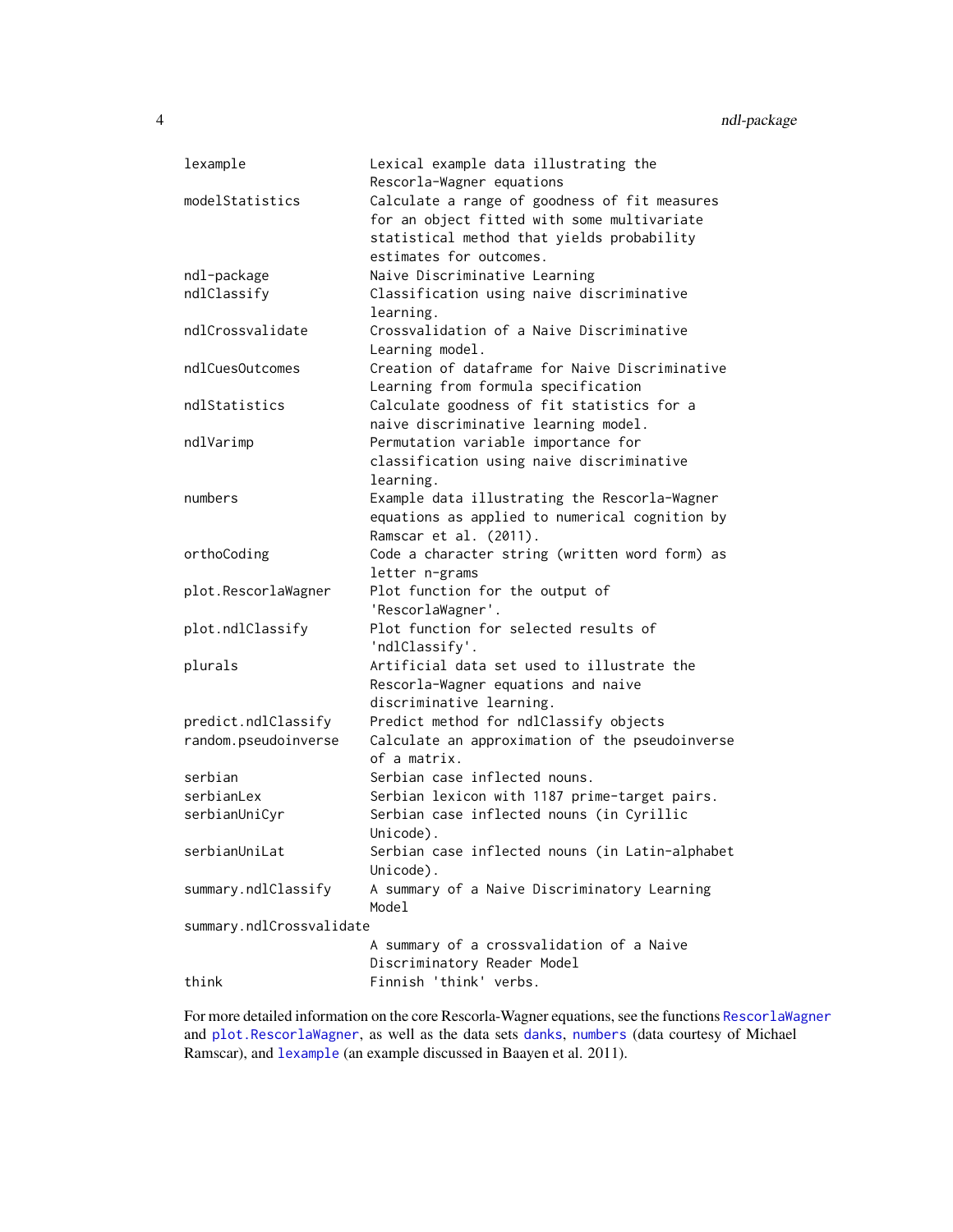#### <span id="page-4-0"></span>ndl-package 5

The functions for the naive discriminative learning (at the user level) are [estimateWeights](#page-15-1) and [estimateActivations](#page-13-1). The relevant data sets are [serbian](#page-45-1), [serbianUniCyr,](#page-48-1) [serbianUniLat,](#page-49-1) and [serbianLex](#page-46-1). The examples for [serbianLex](#page-46-1) present the full simulation for Experiment 1 of Baayen et al. (2011).

Key functionality for the user is provided by the functions [orthoCoding](#page-34-1), [estimateWeights](#page-15-1), and estimateActivations. orthoCoding calculates the letter n-grams for character strings, to be used as cues. It is assumed that meaning or meanings (separated by underscores if there are more then one) are available as outcomes. The frequency with which each (unique) combination of cues and outcomes occurs are required. For some example input data sets, see: [danks](#page-11-1), [plurals](#page-40-1), [serbian](#page-45-1), [serbianUniCyr](#page-48-1) and [serbianUniLat](#page-49-1).

The function [estimateWeights](#page-15-1) estimates the association strengths of cues to outcomes, using the equilibrium equations presented in Danks (2003). The function [estimateActivations](#page-13-1) estimates the activations of outcomes (meanings) given cues (n-grams).

The Rcpp-based [learn](#page-19-1) and [learnLegacy](#page-20-1) functions use a C++ function to compute the conditional co-occurrence matrices required in the equilibrium equations. These are internally used by [estimateWeights](#page-15-1) and should not be used directly by users of the package.

The key function for naive discriminative classification is [ndlClassify](#page-24-1); see data sets [think](#page-53-1) and [dative](#page-12-1) for examples.

#### Author(s)

#### NA

Maintainer: Tino Sering <konstantin.sering@uni-tuebingen.de>

Author Contributions: Initial concept by R. Harald Baayen with contributions from Petar Milin and Peter Hendrix. First R coding done by R. Harald Baayen.

Initial R package development until version 0.1.6 by Antti Arppe. Initial documentation by Antti Arppe. Initial optimizations in C by Petar Milin and Antti Arppe.

Classification functionality developed further by Antti Arppe.

In version 0.2.14 to version 0.2.16, improvements to the NDL algorithm by Petar Milin and Cyrus Shaoul. In version 0.2.14 to version 0.2.16, improved performance optimizations (C++ and Rcpp) by Cyrus Shaoul.

From version 0.2.17 onwards bug fixes and cran compliance by Tino Sering.

#### References

Baayen, R. H. and Milin, P. and Filipovic Durdevic, D. and Hendrix, P. and Marelli, M., An amorphous model for morphological processing in visual comprehension based on naive discriminative learning. Psychological Review, 118, 438-482.

Baayen, R. H. (2011) Corpus linguistics and naive discriminative learning. Brazilian Journal of Applied Linguistics, 11, 295-328.

Arppe, A. and Baayen, R. H. (in prep.) Statistical classification and principles of human learning.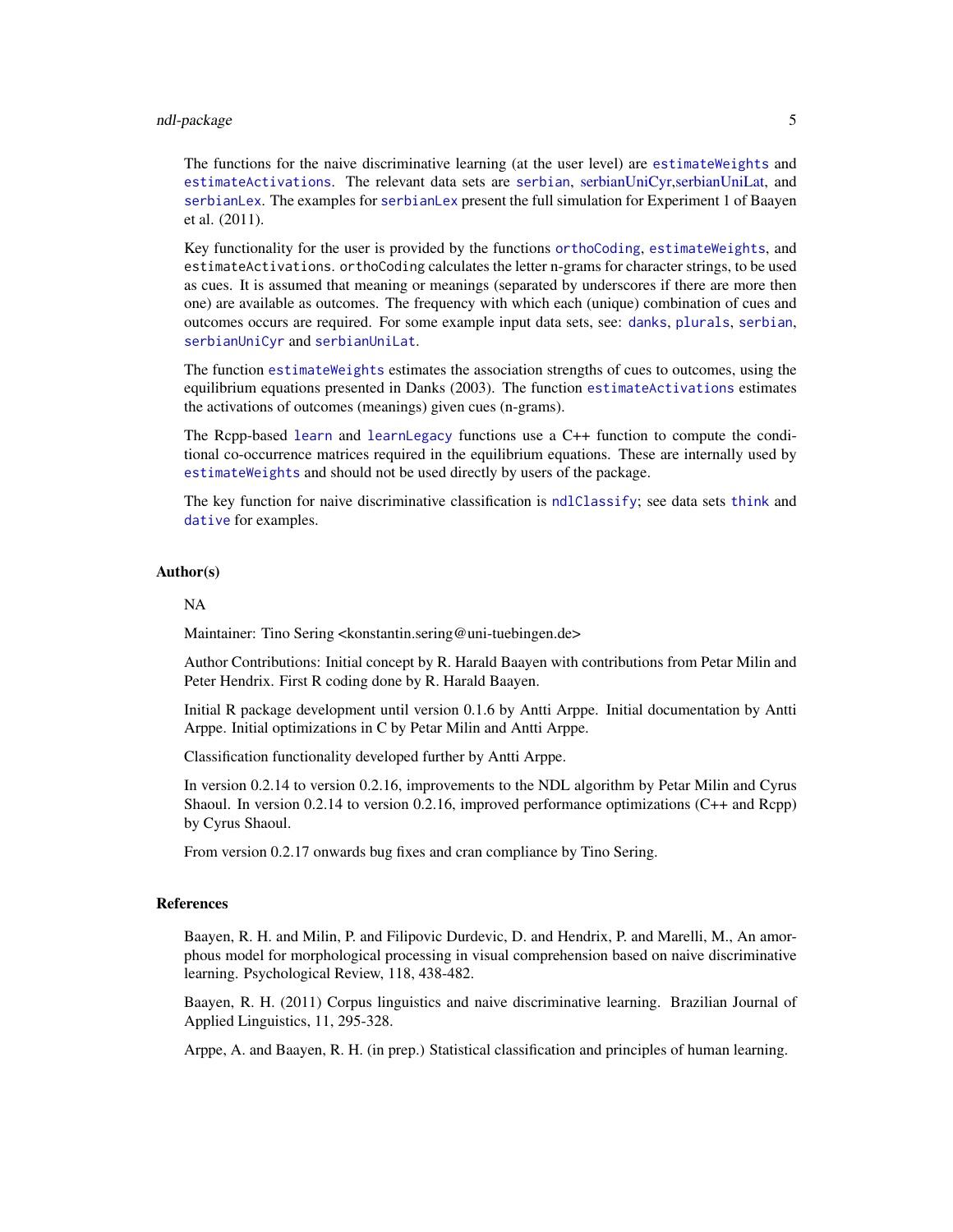```
## Not run:
# Rescorla-Wagner
data(lexample)
lexample$Cues <- orthoCoding(lexample$Word, grams=1)
lexample.rw <- RescorlaWagner(lexample, nruns=25, traceCue="h",
   traceOutcome="hand")
plot(lexample.rw)
mtext{text('h - hand'', 3, 1)}data(numbers)
traceCues <- c( "exactly1", "exactly2", "exactly3", "exactly4", "exactly5",
   "exactly6", "exactly7", "exactly10", "exactly15")
traceOutcomes <- c("1", "2", "3", "4", "5", "6", "7", "10", "15")
ylimit \leq c(0,1)par(mfrow=c(3,3), mar=c(4,4,1,1))for (i in 1:length(traceCues)) {
  numbers.rw <- RescorlaWagner(numbers, nruns=1, traceCue=traceCues[i],
     traceOutcome=traceOutcomes[i])
  plot(numbers.rw, ylimit=ylimit)
  mtext(paste(traceCues[i], " - ", traceOutcomes[i], sep=""), side=3, line=-1,
   cex=0.7)
}
par(mfrow=c(1,1))
# naive discriminative learning (for complete example, see serbianLex)
# This function uses a Unicode dataset.
data(serbianUniCyr)
serbianUniCyr$Cues <- orthoCoding(serbianUniCyr$WordForm, grams=2)
serbianUniCyr$Outcomes <- serbianUniCyr$LemmaCase
sw <- estimateWeights(cuesOutcomes=serbianUniCyr,hasUnicode=T)
desiredItems <- unique(serbianUniCyr["Cues"])
desiredItems$Outcomes=""
activations <- estimateActivations(desiredItems, sw)$activationMatrix
rownames(activations) <- unique(serbianUniCyr[["WordForm"]])
syntax <- c("acc", "dat", "gen", "ins", "loc", "nom", "Pl", "Sg")
activations2 <- activations[,!is.element(colnames(activations), syntax)]
head(rownames(activations2),50)
head(colnames(activations2),8)
image(activations2, xlab="word forms", ylab="meanings", xaxt="n", yaxt="n")
mtext{text}(c("yena", "...", "zvuke"), side=1, line=1, at=c(0, 0.5, 1), adj=c(0, 0, 1))mtext(c("yena", "...", "zvuk"), side=2, line=1, at=c(0, 0.5, 1), adj=c(0, 0, 1))# naive discriminative classification
data(think)
```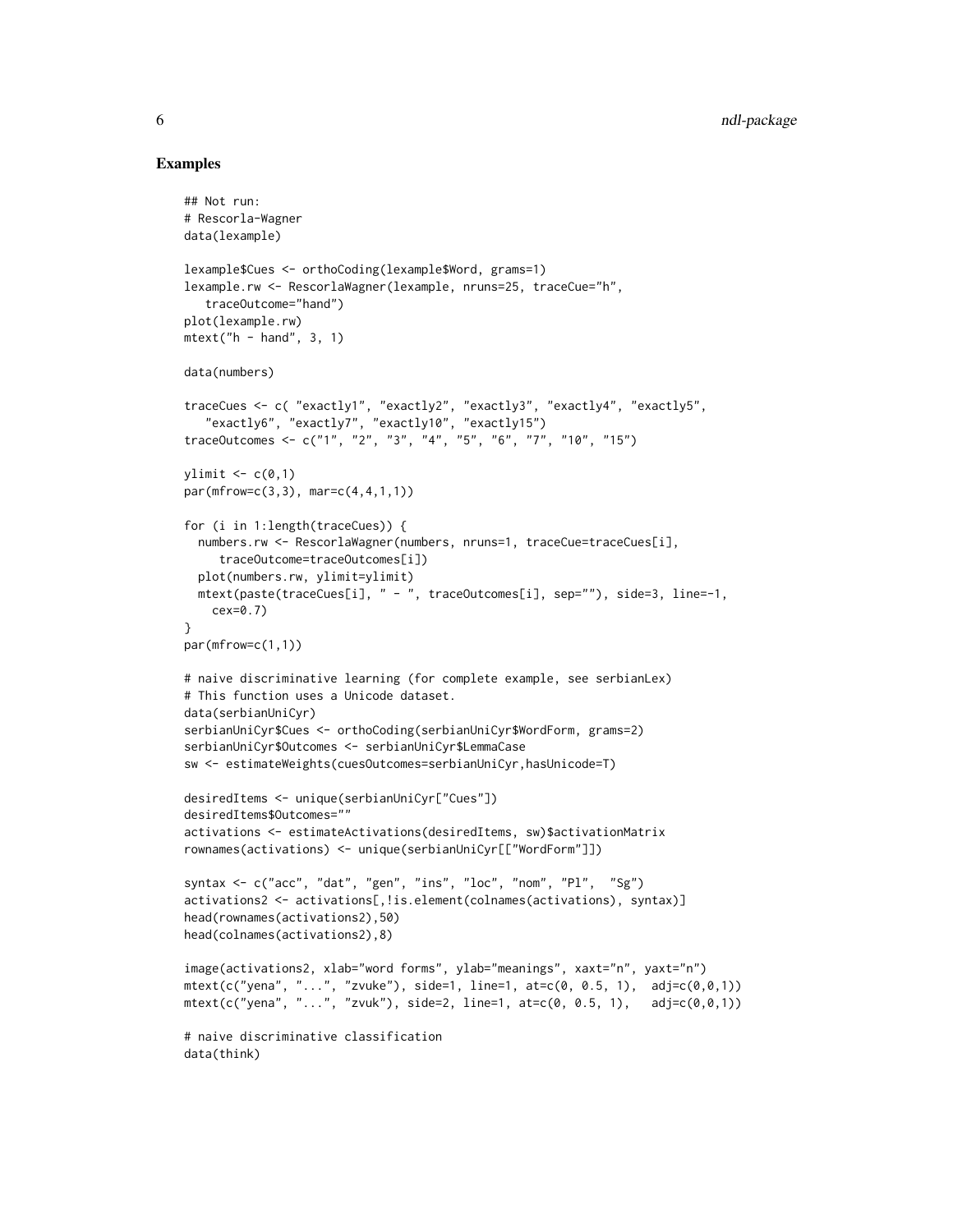#### <span id="page-6-0"></span>acts2probs 7 and 2012 1 and 2013 1 and 2013 1 and 2013 1 and 2013 1 and 2013 1 and 2013 1 and 2013 1 and 2013

```
think.ndl <- ndlClassify(Lexeme ~ Person + Number + Agent + Patient + Register,
  data=think)
summary(think.ndl)
plot(think.ndl, values="weights", type="hist", panes="multiple")
plot(think.ndl, values="probabilities", type="density")
## End(Not run)
```
<span id="page-6-1"></span>acts2probs *Calculate probability matrix from activation matrix, as well as predicted values*

#### Description

acts2probs takes the activation matrix returned by [ndlClassify](#page-24-1) and calculates the matrix of probabilities for the estimated activation matrix, as well as the predicted values of the response variable.

#### Usage

acts2probs(acts)

#### Arguments

acts A matrix of activations (number of observations by number of levels of the response variable).

#### Details

Probabilities in p are obtained by adding the absolute value of the minimum activation to the activation matrix, and renorming. The selection rule used to produce predicted is to choose for each instance in the data the outcome value that has received the highest probability estimate.

#### Value

A list with the following components:

p a matrix with the probabilities of the levels of the response variable for each observation.

predicted a character vector with predicted values.

#### Author(s)

Harald Baayen and Antti Arppe

#### References

Arppe, A. and Baayen, R. H. (in prep.). Statistical classification and principles of human learning.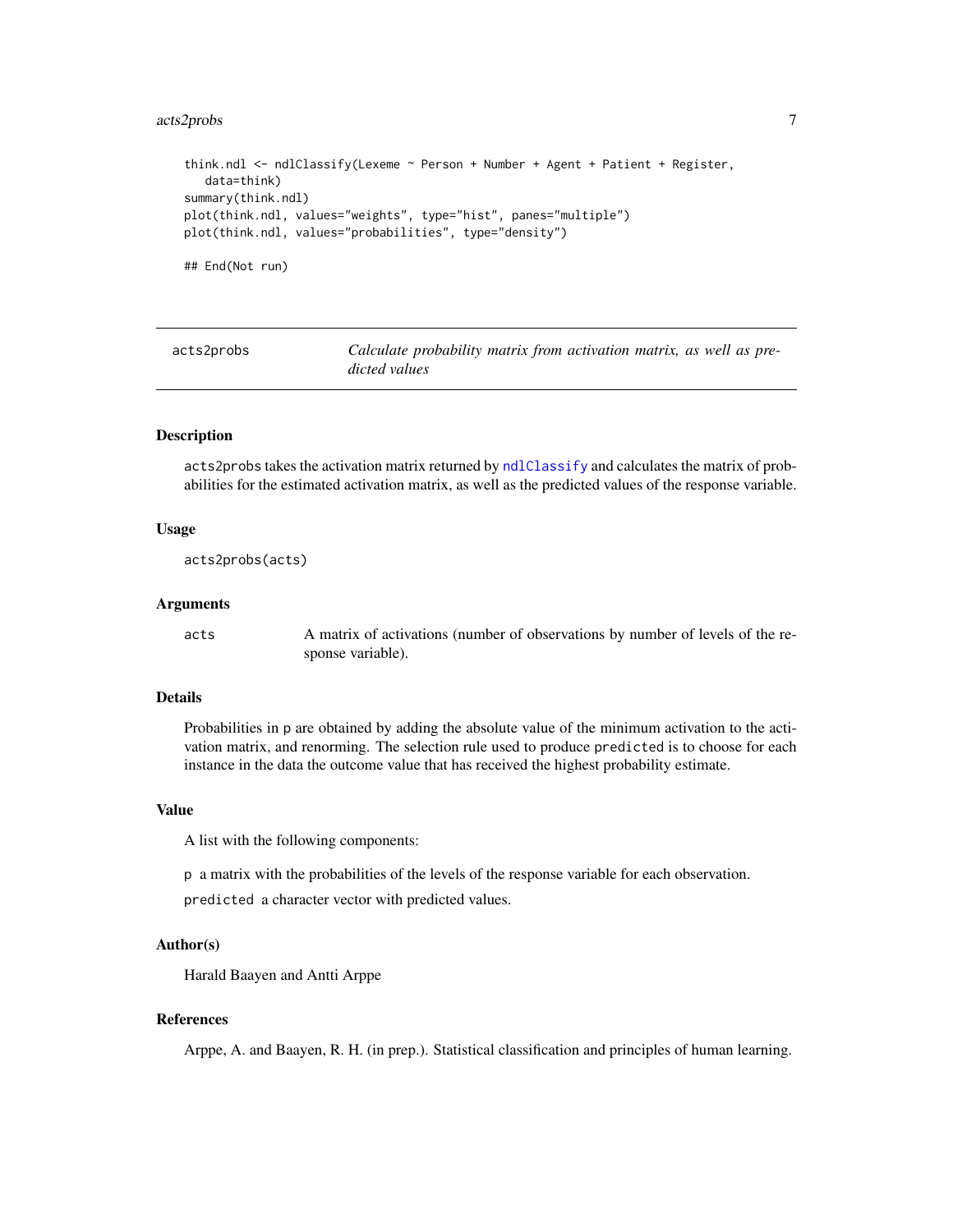#### See Also

See also [ndlClassify](#page-24-1).

#### Examples

```
data(think)
think.ndl <- ndlClassify(Lexeme ~ Person + Number + Agent + Register, data=think)
pdata <- acts2probs(think.ndl$activationMatrix)
```
<span id="page-7-1"></span>anova.ndlClassify *Analysis of Model Fit for Naive Discriminatory Reader Models*

#### Description

Compute an analysis of individual variable contributions or model comparisons for one or more Naive Discriminatory Reader model fits.

#### Usage

```
## S3 method for class 'ndlClassify'
anova(object, ..., statistic = "deviance", test = "Chisq")
```
#### Arguments

| $object, \ldots$ | Object(s) of class "ndlClassify", typically the result of a call to ndlClassify,<br>or a list of objects for the ndlClassifylist method.                 |
|------------------|----------------------------------------------------------------------------------------------------------------------------------------------------------|
| statistic        | A character string specifying the statistic describing the fit that is to be com-<br>pared, by default deviance, which is obtained from the object(s).   |
| test             | A character string, determining the statistical method by which the significance<br>of the comparison are done, by default the Chi-squared test (Chisq). |

#### Details

Currently, comparison of the terms of a single model or multiple models is only implemented based on the deviance statistic.

Specifying a single object gives a sequential analysis of deviance table for that fit. That is, the reductions in the residual deviance as each term of the formula is added in turn are given in as the rows of a table, plus the residual deviances themselves.

If more than one object is specified, the table has a row for the residual degrees of freedom and deviance for each model. For all but the first model, the change in degrees of freedom and deviance is also given. (This only makes statistical sense if the models are nested.) It is conventional to list the models from smallest to largest, but this is up to the user.

The table will contain test statistics (and P values) comparing the reduction in deviance for the row to the residuals. Only a comparison of models or contributions of their components by the chi-squared test has been implemented.

<span id="page-7-0"></span>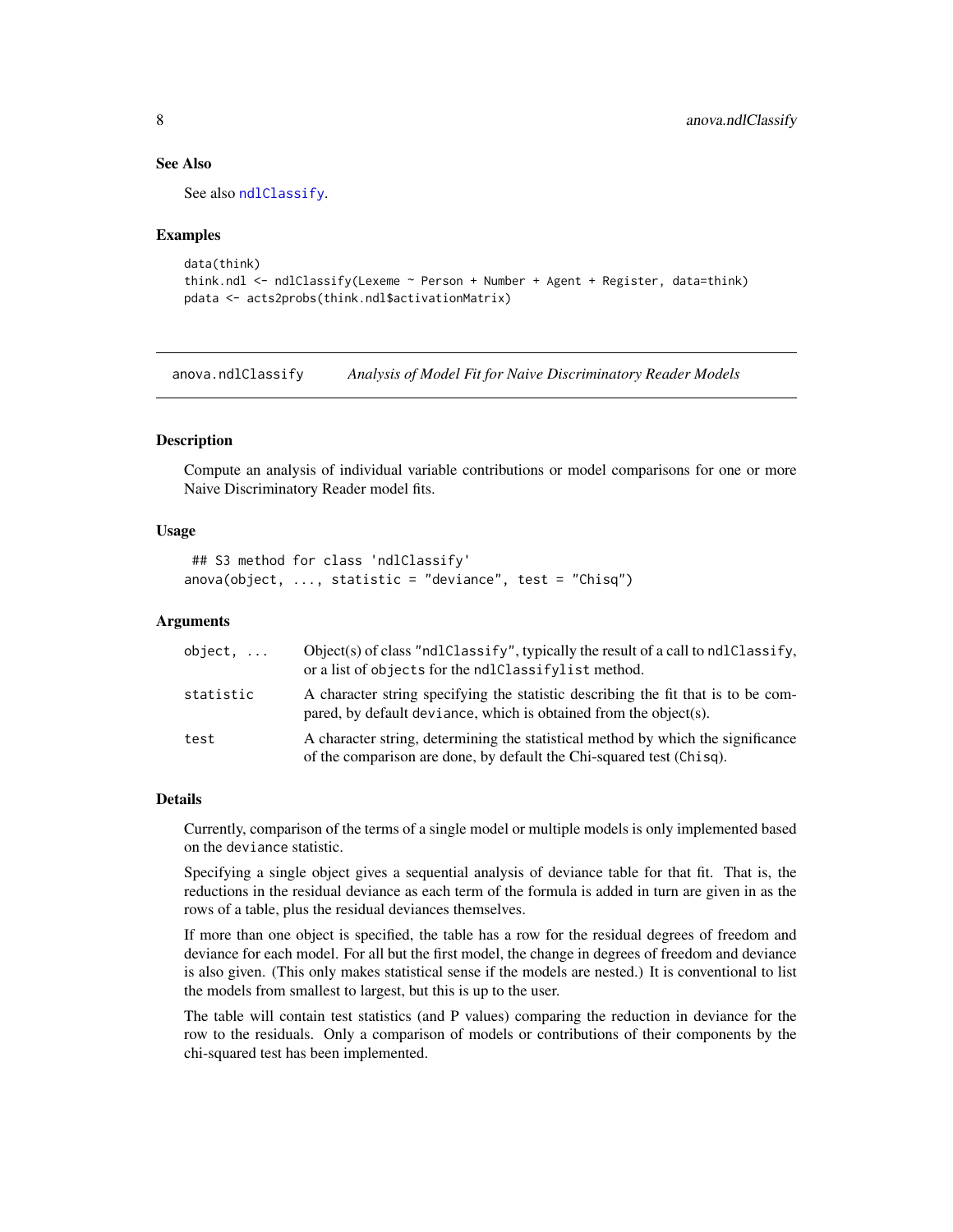#### <span id="page-8-0"></span>crosstableStatistics 9

The comparison between two or more models by anova or anova.ndlClassifylist will only be valid if they are fitted to the same dataset. If anova.ndlClassifylist detects this, it will stop and report an error.

#### Value

An object of class "anova" inheriting from class "data.frame".

#### Author(s)

Antti Arppe

#### References

Arppe, A. and Baayen, R. H. (in prep.) Statistical classification and principles of human learning.

#### See Also

[ndlClassify](#page-24-1)

#### Examples

```
data(think)
set.seed(314)
think <- think[sample(1:nrow(think),500),]
think.ndl1 <- ndlClassify(Lexeme ~ Agent * Person, data=think)
anova(think.ndl1)
think.ndl2 <- ndlClassify(Lexeme ~ Agent * Person + Patient, data=think)
anova(think.ndl1, think.ndl2)
```
<span id="page-8-1"></span>crosstableStatistics *Calculate statistics for a contingency table*

#### Description

crosstableStatistics takes a contingency table of observed vs. predicted values for a binary or polytomous response variable as input, and calculates a range of statistics about prediction accuracy.

#### Usage

```
crosstableStatistics(ctable)
```
#### Arguments

ctable A contingency table cross-classifying observed and predicted values.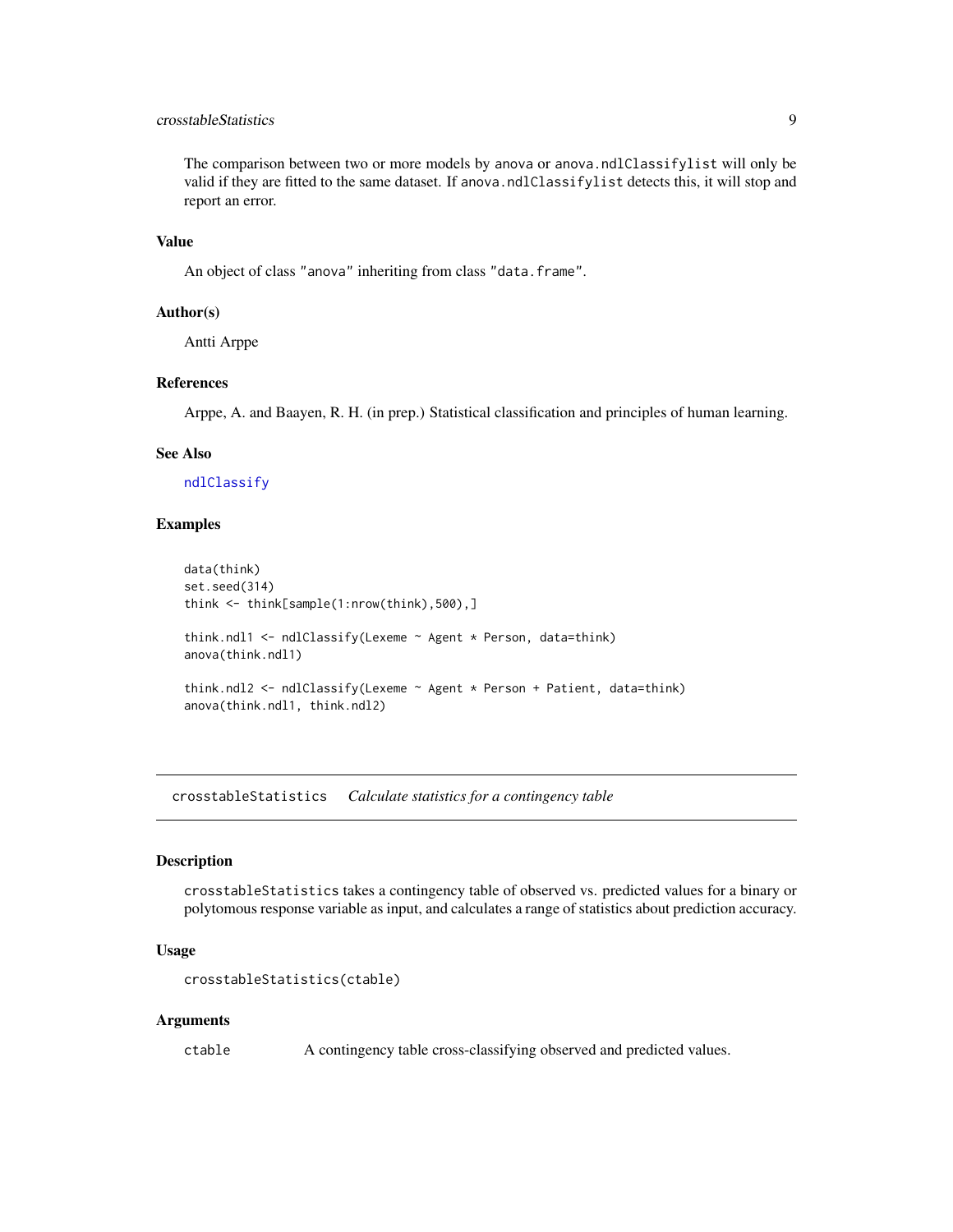#### <span id="page-9-0"></span>10 crosstableStatistics control of the crosstableStatistics control of the crosstableStatistics control of the crosstableStatistics control of the crosstableStatistics control of the crosstableStatistics control of the cro

#### Value

A list with the following components:

accuracy Overall prediction accuracy

recall.predicted Recall of prediction for each outcome value

precision.predicted Precision of prediction for each outcome value

- lambda.prediction lambda for prediction accuracy (improvement over baseline of always predicting mode)
- tau.classification tau for classification accuracy (improvement over baseline of homogeneous distribution of predicted outcomes)
- d.lambda.prediction d(lambda): used for calculating P(lambda)
- d.tau.classification d(tau): used for calculating P(tau)
- p.lambda.prediction P(lambda): probability of reaching lambda by chance
- p.tau.classification P(tau): probability of reaching tau by chance

#### Author(s)

Antti Arppe and Harald Baayen

#### References

Arppe, A. 2008. Univariate, bivariate and multivariate methods in corpus-based lexicography – a study of synonymy. Publications of the Department of General Linguistics, University of Helsinki, No. 44. URN: http://urn.fi/URN:ISBN:978-952-10-5175-3.

Arppe, A. and Baayen, R. H. (in prep.). Statistical classification and principles of human learning.

Menard, Scott (1995). Applied Logistic Regression Analysis. Sage University Paper Series on Quantitative Applications in the Social Sciences 07-106. Thousand Oaks: Sage Publications.

#### See Also

See also [modelStatistics,](#page-22-1) [ndlStatistics,](#page-31-1) [ndlClassify](#page-24-1).

```
ctable <- matrix(c(30, 10, 5, 60), 2, 2)
crosstableStatistics(ctable)
```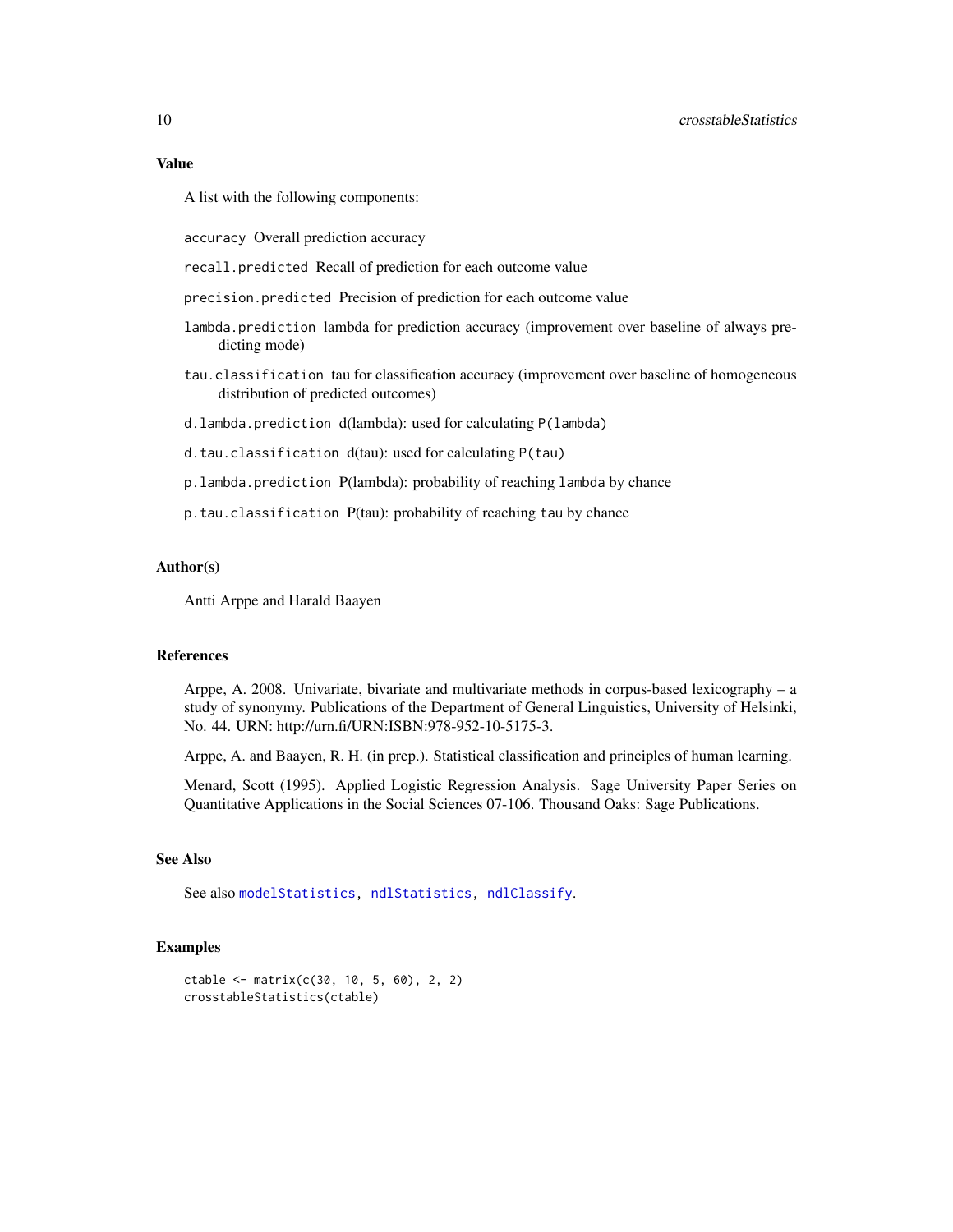<span id="page-10-1"></span><span id="page-10-0"></span>

cueCoding codes a vector of cues into unigrams, bigrams, . . . , n-grams, with unigrams as default.

#### Usage

```
cueCoding(cues = c("hello", "world"), maxn=1, adjacent=FALSE)
```
#### Arguments

| cues     | A vector of cues (represented by strings) to be recoded as unigrams, bigrams,<br>$\ldots$ , ngrams.                                      |
|----------|------------------------------------------------------------------------------------------------------------------------------------------|
| maxn     | The longest n-gram to be encoded, by default maxn=1.                                                                                     |
| adjacent | A logical indicating whether only adjacent bigrams should be included when<br>maxn=2. If adjacent=TRUE and maxn!=2, maxn is forced to 2. |

#### Value

A vector of cue n-grams, one for each word in the input vector cues. Each n-gram vector lists the constituent unigrams, bigrams, etc., separated by underscores.

#### Author(s)

Antti Arppe and Harald Baayen

#### References

Arppe, A. and Baayen, R. H. (in prep.). Statistical classification and principles of human learning.

### See Also

See also [ndlClassify,](#page-24-1) [ndlCuesOutcomes,](#page-29-1) [ndlVarimp,](#page-32-1) [ndlCrossvalidate](#page-27-1).

```
# Cues from the \code{think} data: Person, Number, Register
cues <- c("First", "Plural", "hs95")
cueCoding(cues, maxn=1)
cueCoding(cues, maxn=2)
```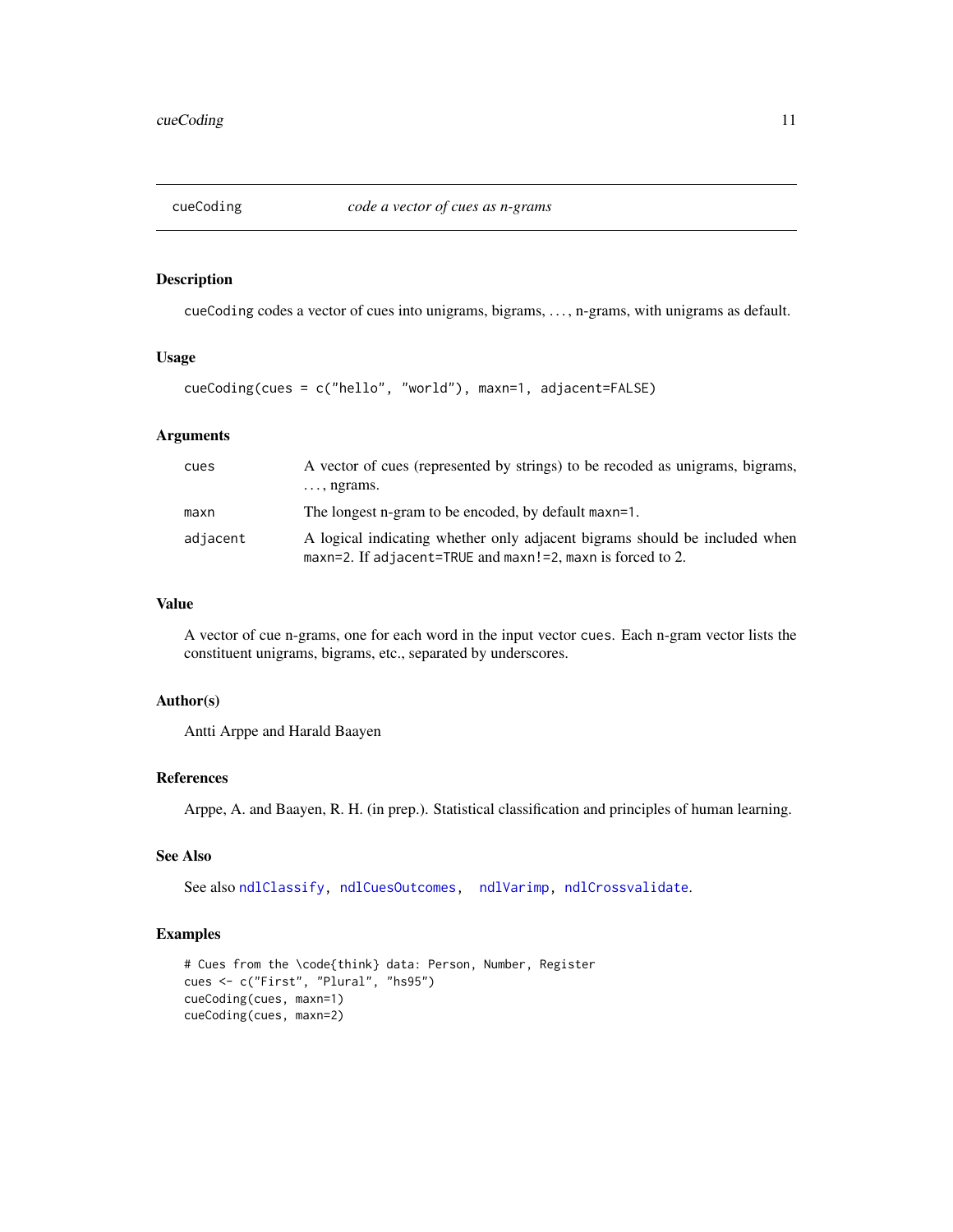<span id="page-11-1"></span><span id="page-11-0"></span>Data of Spellman (1996) used by Danks (2003) to illustrate the equilibrium equations for the Rescorla-Wagner model. There are two liquids (red and blue) that are potentially fertilizers, and the experimental participant is given the rates at which flowers bloom for the four possible conditions (no liquid, red liquid, blue liquid, and both liquids).

#### Usage

data(danks)

#### Format

A data frame with 8 observations on the following 3 variables.

Cues A character vector specifying the cues. The pots in which the flowers are grown, and the color of the fertilizer. Individual cues are separated by underscores.

Outcomes A character vector specifying whether plants flowered (y or n).

Frequency A numeric vector specifying the frequency of flowering.

#### Details

For details, see Danks (2003: 112).

#### Source

B. A. Spellman, (1996). Conditionalizing causality. In Shanks, D. R., Holyoak, K. J., & Medin, D. L. (Eds.), Causal learning: the psychology of learning and motivation, Vol. 34 (pp. 167-206). San Diego, CA: Academic Press.

#### References

D. Danks (2003), Equilibria of the Rescorla-Wagner model. Journal of Mathematical Psychology 47, 109-121.

B. A. Spellman, (1996). Conditionalizing causality. In Shanks, D. R., Holyoak, K. J., & Medin, D. L. (Eds.), Causal learning: the psychology of learning and motivation, Vol. 34 (pp. 167-206). San Diego, CA: Academic Press.

```
data(danks)
estimateWeights(cuesOutcomes=danks)
```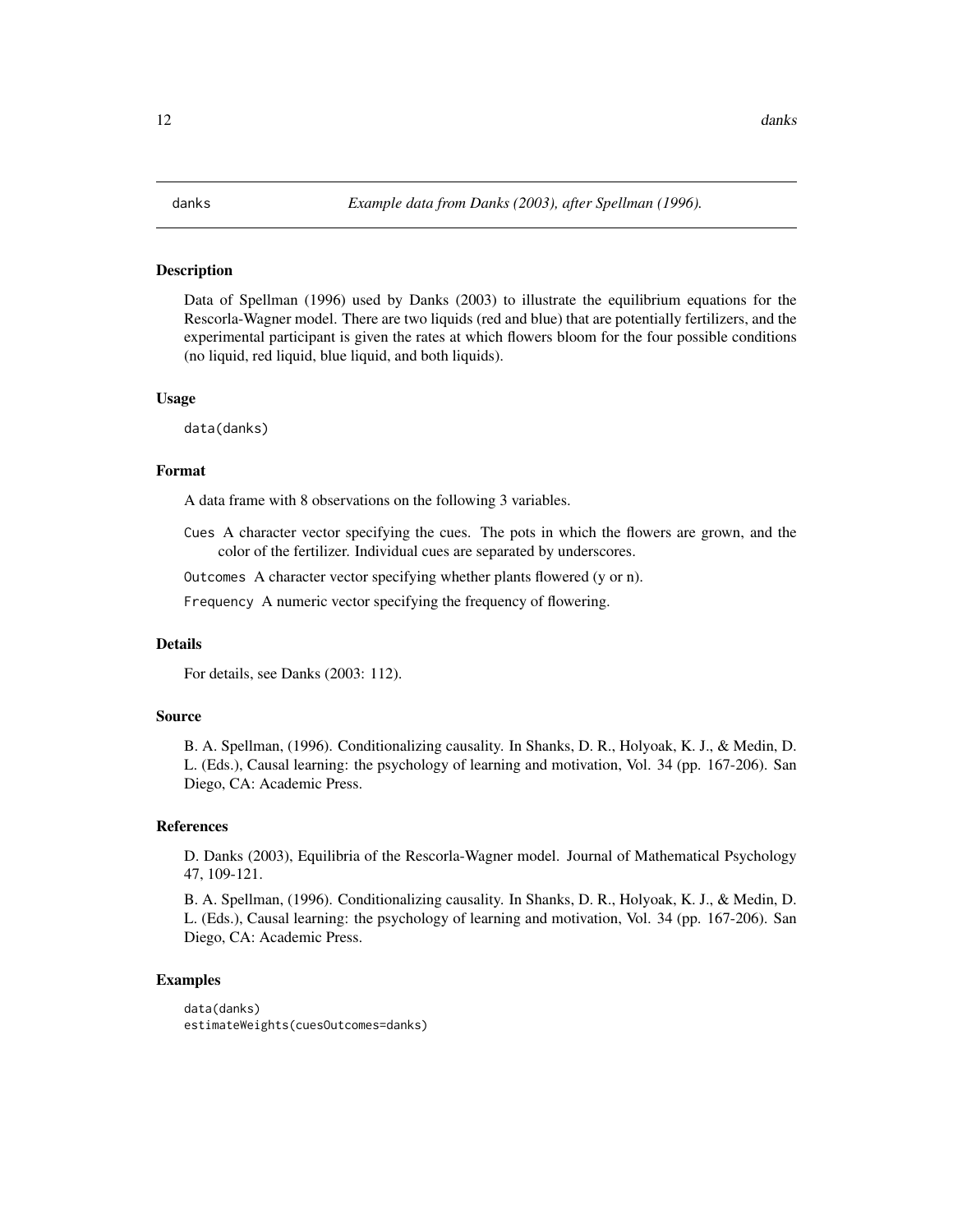<span id="page-12-1"></span><span id="page-12-0"></span>

Data describing the realization of the dative as NP or PP in the Switchboard corpus and the Treebank Wall Street Journal collection.

#### Usage

data(dative)

#### Format

A data frame with 3263 observations on the following 15 variables.

Speaker a factor coding speaker; available only for the subset of spoken English.

Modality a factor with levels spoken, written.

Verb a factor with the verbs as levels.

SemanticClass a factor with levels a (abstract: 'give it some thought'), c (communication: 'tell, give me your name'), f (future transfer of possession: 'owe, promise'), p (prevention of possession: 'cost, deny'), and t (transfer of possession: 'give an armband, send').

LengthOfRecipient a numeric vector coding the number of words comprising the recipient.

AnimacyOfRec a factor with levels animate and inanimate for the animacy of the recipient.

- DefinOfRec a factor with levels definite and indefinite coding the definiteness of the recipient.
- PronomOfRec a factor with levels nonpronominal and pronominal coding the pronominality of the recipient.
- LengthOfTheme a numeric vector coding the number of words comprising the theme.
- AnimacyOfTheme a factor with levels animate and inanimate coding the animacy of the theme.

DefinOfTheme a factor with levels definite and indefinite coding the definiteness of the theme.

PronomOfTheme a factor with levels nonpronominal and pronominal coding the pronominality of the theme.

RealizationOfRecipient a factor with levels NP and PP coding the realization of the dative.

- AccessOfRec a factor with levels accessible, given, and new coding the accessibility of the recipient.
- AccessOfTheme a factor with levels accessible, given, and new coding the accessibility of the theme.

#### References

Bresnan, J., Cueni, A., Nikitina, T. and Baayen, R. H. (2007) Predicting the dative alternation, in Bouma, G. and Kraemer, I. and Zwarts, J. (eds.), *Cognitive Foundations of Interpretation*, Royal Netherlands Academy of Sciences, 69-94.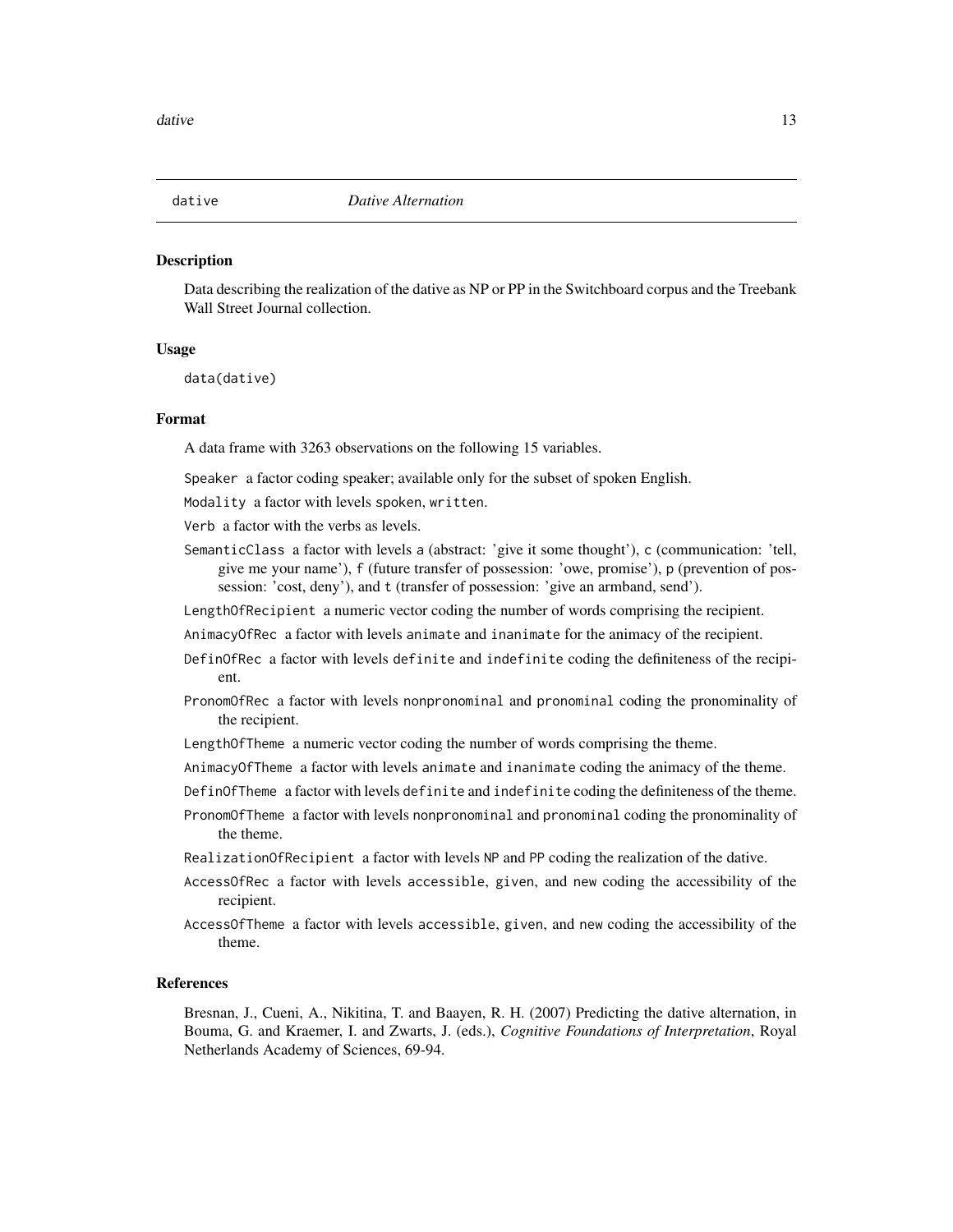#### Examples

```
## Not run:
data(dative)
out <- which(is.element(colnames(dative), c("Speaker","Verb")))
dative <- dative[,-out]
dative.ndl <- ndlClassify(RealizationOfRecipient ~ ., data=dative)
ndlStatistics(dative.ndl)
```
## End(Not run)

<span id="page-13-1"></span>estimateActivations *Estimation of the activations of outcomes (meanings)*

#### Description

estimateActivations is used to estimate the activations for outcomes (meanings) using the equilibrium association strengths (weights) for the Rescorla-Wagner model.

#### Usage

```
estimateActivations(cuesOutcomes, weightMatrix, unique=FALSE, ...)
```
#### Arguments

| cuesOutcomes | A data frame with three variables specifying frequency, cues, and outcomes:                                                                                               |
|--------------|---------------------------------------------------------------------------------------------------------------------------------------------------------------------------|
|              | Cues A character vector specifying the cues. When there is more than one cue,<br>the cues should be separated by underscores.                                             |
|              | Outcomes A character vector specifying the outcomes. When there is more than<br>one outcome, the outcomes should be separated by underscores.                             |
|              | Frequency A numeric vector specifying the frequency with which a combina-<br>tion of cues and outcomes occurs.                                                            |
| weightMatrix | A numeric matrix with as dimensions the number of cues (horizontal) and num-<br>ber of outcomes (vertical). Rows and columns should be labeled with cues and<br>outcomes. |
| unique       | A logical that, if =TRUE, removes duplicate rows from the activation matrix.                                                                                              |
| .            | Control arguments to be passed along from ndlClassify and/or ndlCrossvalidate.                                                                                            |
|              |                                                                                                                                                                           |

#### Details

The activation of an outcome is defined as the sum of the weights on the incoming links from active cues. When the input (the Cues in cuesOutcomes) contain elements that are not present in the rownames of the weightMatrix, such new cues are added to the weightMatrix with zero entries. The set of exemplars in cuesOutcomes may contain rows with identical cue sets but different outcome sets. Consequently, for such rows, identical vectors of activations of outcomes are generated. In the activation matrix returned by estimateActivations, such duplicate entries are removed.

<span id="page-13-0"></span>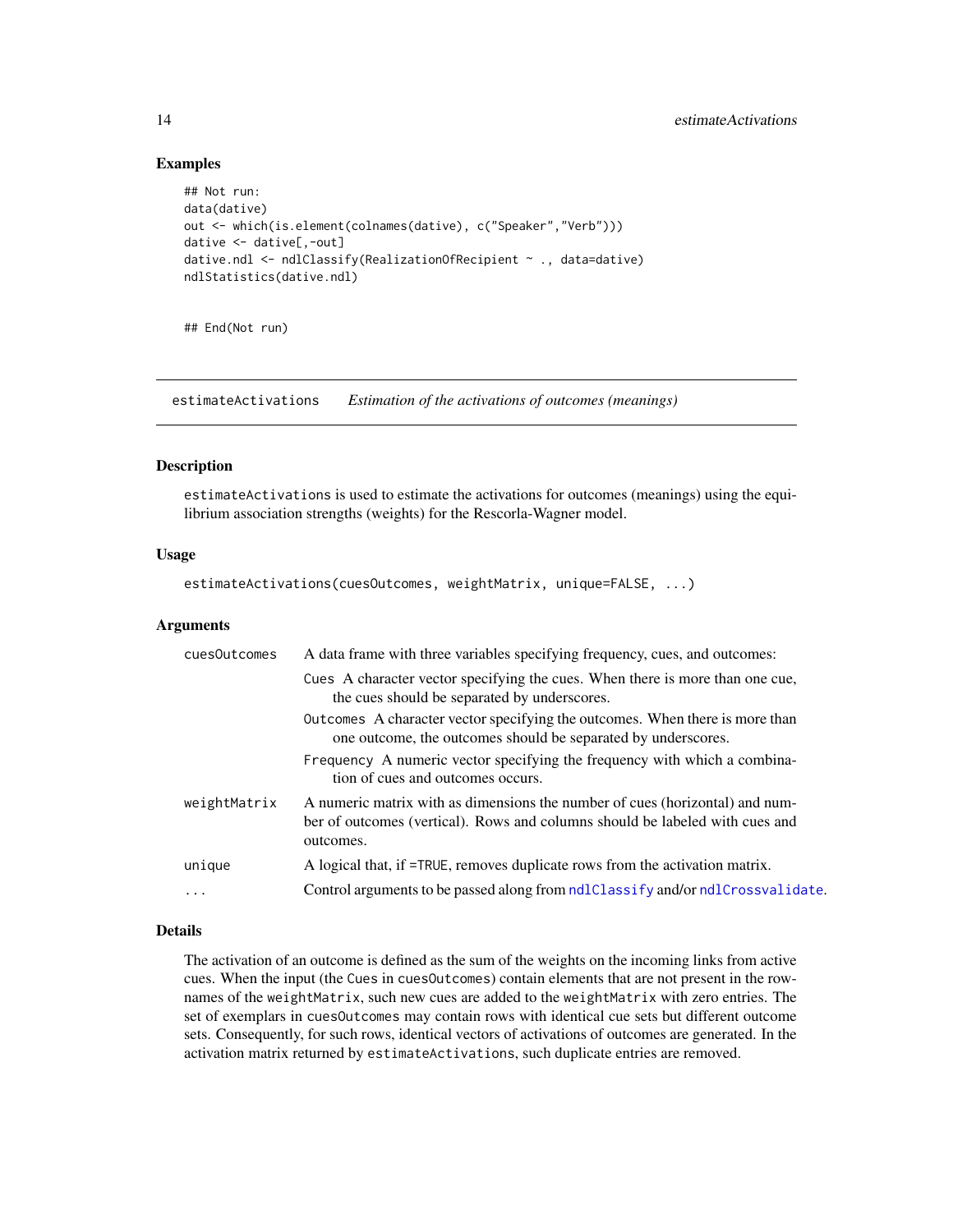#### <span id="page-14-0"></span>estimateActivations 15

For examples of how the cuesOutcomes data frame should be structured, see the data sets [danks](#page-11-1), [plurals](#page-40-1), and [serbian](#page-45-1). For examples of how the weightMatrix should be structured, see the corresponding output of [estimateWeights](#page-15-1).

#### Value

A list with the following components:

activationMatrix A matrix with as dimensions, for rows, the number of exemplars (by-row cue sets, typically word forms), and for columns, the number of unique outcomes (meanings), specifying the activation of a meaning given the cues in the input for a given exemplar.

newCues A vector of cues encountered in cuesOutcomes which were not present in weightMatrix.

... Control arguments to be passed along from [ndlClassify](#page-24-1), and/or [ndlCrossvalidate](#page-27-1).

#### Author(s)

R. H. Baayen & Antti Arppe

#### References

Baayen, R. H. and Milin, P. and Filipovic Durdevic, D. and Hendrix, P. and Marelli, M., An amorphous model for morphological processing in visual comprehension based on naive discriminative learning. Psychological Review, 118, 438-482.

#### See Also

[estimateWeights,](#page-15-1) [danks,](#page-11-1) [plurals,](#page-40-1) [serbian](#page-45-1)

```
data(serbian)
serbian$Cues <- orthoCoding(serbian$WordForm, grams=2)
serbian$Outcomes <- serbian$LemmaCase
sw <- estimateWeights(cuesOutcomes=serbian)
sw[1:5,1:6]
activations <- estimateActivations(unique(serbian["Cues"]), sw)$activationMatrix
rownames(activations) <- unique(serbian[["WordForm"]])
activations[1:5,1:6]
syntax <- c("acc", "dat", "gen", "ins", "loc", "nom", "Pl", "Sg")
activations2 <- activations[,!is.element(colnames(activations),syntax)]
head(rownames(activations2), 50)
head(colnames(activations2), 8)
image(activations2, xlab="word forms", ylab="meanings", xaxt="n", yaxt="n")
mtext{text}(c("yena", "...", "zvuke"), side=1, line=1, at=c(0, 0.5, 1), ad=(c(0, 0, 1))mtext(c("yena", "...", "zvuk"), side=2, line=1, at=c(0, 0.5, 1), ad=(c(0, 0, 1))
```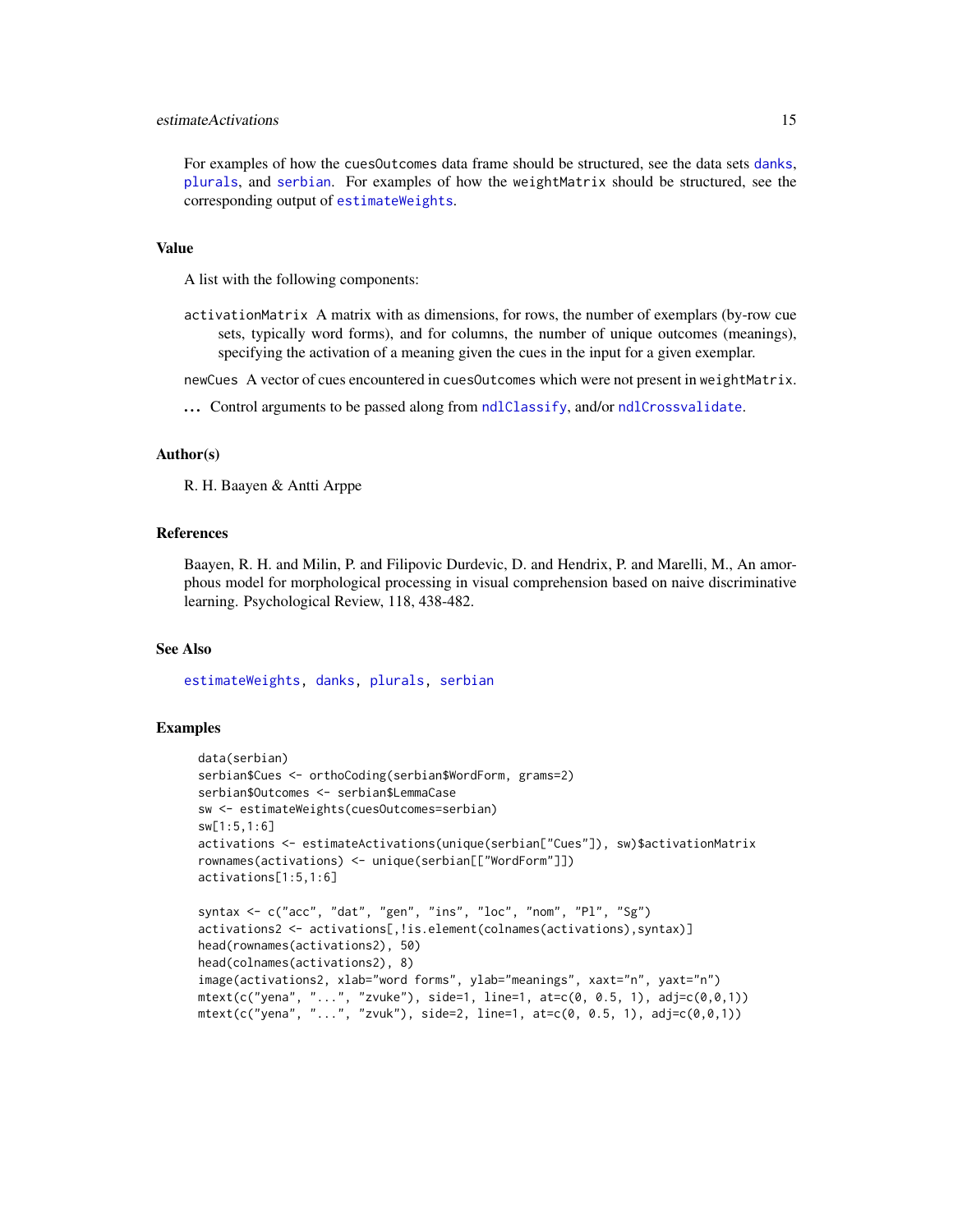<span id="page-15-1"></span><span id="page-15-0"></span>

A function to estimate the weights (associative strengths) for cue-outcome pairs when learning is in equilibrium, using the equilibrium equations for the Rescorla-Wagner model of Danks (2003).

#### Usage

```
estimateWeights(cuesOutcomes, removeDuplicates=TRUE, saveCounts=FALSE,
verbose=FALSE, trueCondProb=TRUE, addBackground=FALSE, hasUnicode=FALSE, ...)
```
#### Arguments

| cues0utcomes     | A data frame with three variables specifying frequency, cues, and outcomes,<br>that may be created with ndlCuesOutcomes or with the accessory script in the<br>inst/scripts directory:                                                                                                                                                                                                                                   |
|------------------|--------------------------------------------------------------------------------------------------------------------------------------------------------------------------------------------------------------------------------------------------------------------------------------------------------------------------------------------------------------------------------------------------------------------------|
|                  | Cues A character vector specifying the cues. When there is more than one cue,<br>the cues should be separated by underscores.                                                                                                                                                                                                                                                                                            |
|                  | Outcomes A character vector specifying the outcomes. When there is more than<br>one outcome, the outcomes should be separated by underscores.                                                                                                                                                                                                                                                                            |
|                  | Frequency A numeric vector specifying the frequency with which a combina-<br>tion of cues and outcomes occurs.                                                                                                                                                                                                                                                                                                           |
| removeDuplicates |                                                                                                                                                                                                                                                                                                                                                                                                                          |
|                  | A logical specifying whether multiple occurrences of a Cue in conjunction with<br>an individual instance of an Outcome shall each be counted as a distinct occur-<br>rence of that Cue (FALSE: default), or only as a single occurrence (TRUE).                                                                                                                                                                          |
| saveCounts       | A logical specifying whether the co-occurrence matrices should be saved. If<br>set equal to TRUE, the files coocCues.rda and coocCuesOutcomes.rda will be<br>saved in the current working directory.                                                                                                                                                                                                                     |
| verbose          | If set to TRUE, display diagnostic messages.                                                                                                                                                                                                                                                                                                                                                                             |
| addBackground    | If you would like to add a background rate for all your cues and outcomes,<br>but did not include an general environment cue to all your events, one will be<br>added for you to the matrices, as specified in Danks (2003). If changed from<br>the default (FALSE) to TRUE, background cues will be added. The name used<br>for the background rates is "Environ", and will be included in the output weight<br>matrix. |
| trueCondProb     | The conditional probability calculations used will be those specified in Danks<br>(2003). If changed from the default (TRUE) to FALSE, the normalization spec-<br>ified in Baayen, et al (2011) is used.                                                                                                                                                                                                                 |
| hasUnicode       | A logical specifying whether to apply a UTF-8 to integer conversion to the<br>names of the cues. This was implemented to solve issues with differences Uni-<br>code cue names.                                                                                                                                                                                                                                           |
| $\cdots$         | Control arguments to be passed along from ndlClassify and/or ndlCrossvalidate.                                                                                                                                                                                                                                                                                                                                           |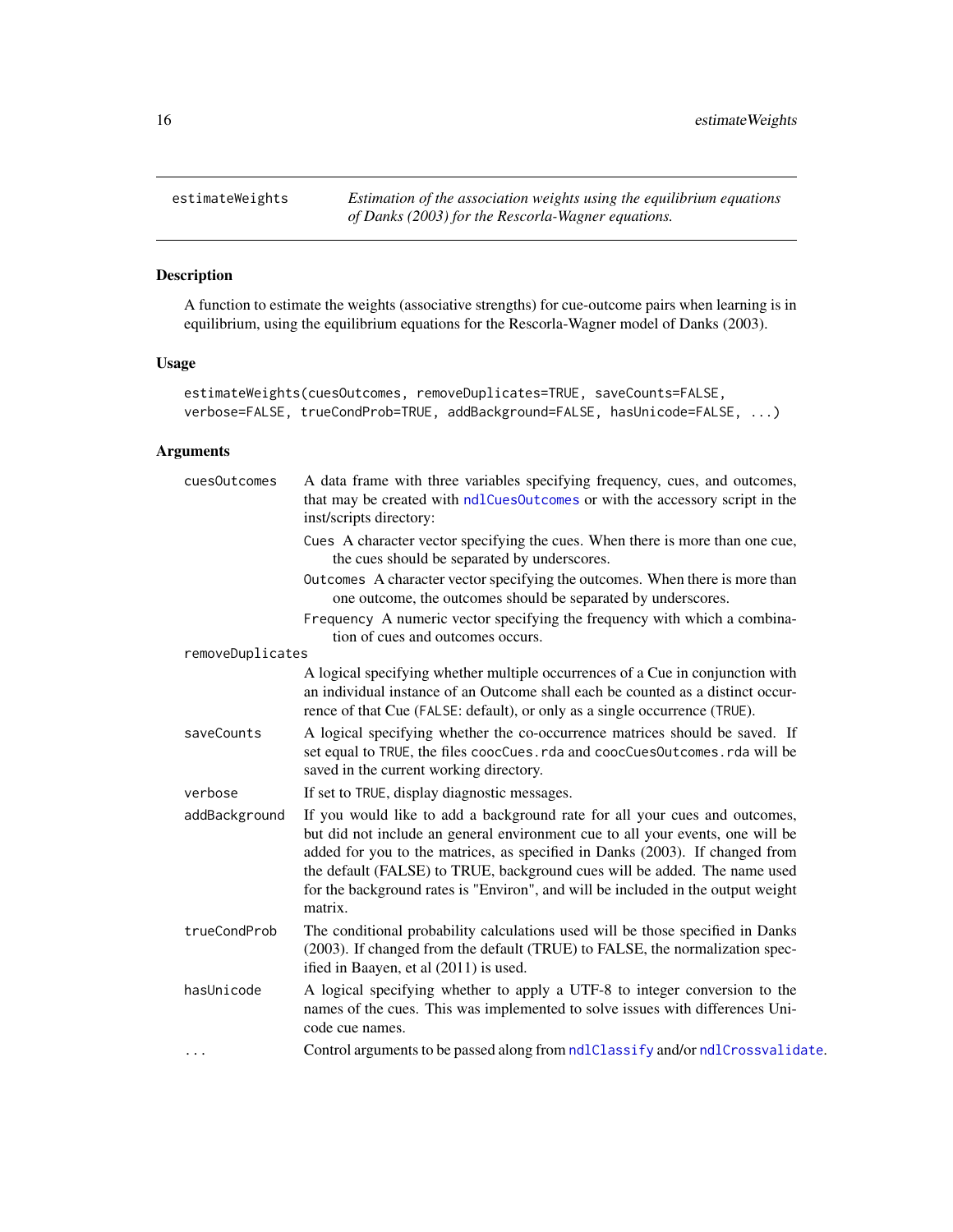#### <span id="page-16-0"></span>estimateWeights 17

#### Details

Using Rcpp, a C++ based implementation processes all of the data in RAM. The module will check the amount of RAM you have available in your system and warn you if the amount of RAM is insufficient to build your model.

For examples of how the cuesOutcomes data frame should be structured, see the data sets [danks](#page-11-1), [plurals](#page-40-1), and [serbian](#page-45-1). N.B. Empty Cues or Outcomes (effectively having length = 0), e.g. Cues or Outcomes strings with an initial or final underscore or two immediately adjacent underscores, will result in an error.

#### Value

A matrix with cue-to-outcome association strengths. Rows are cues, and columns are outcomes. Rows and columns are labeled. If addBackground=T, a row named "Environ" will be added to the output.

#### Acknowledgements

The assistance of Uwe Ligges in getting the C function cooc to work within the R framework is greatly appreciated. This C function was removed in version 0.2.0 and replaced with the C++ function by Cyrus Shaoul.

#### Note

Add a note here.

#### Author(s)

Cyrus Shaoul, R. H. Baayen and Petar Milin, with contributions from Antti Arppe and Peter Hendrix.

#### References

Baayen, R. H. and Milin, P. and Filipovic Durdevic, D. and Hendrix, P. and Marelli, M. (2011), An amorphous model for morphological processing in visual comprehension based on naive discriminative learning. Psychological Review, 118, 438-482.

#### See Also

[estimateActivations,](#page-13-1) [ndlCuesOutcomes,](#page-29-1) [danks,](#page-11-1) [plurals,](#page-40-1) [serbian](#page-45-1)

#### Examples

```
data(danks)
estimateWeights(cuesOutcomes=danks)
```

```
data(plurals)
plurals$Cues <- orthoCoding(plurals$WordForm, grams=1)
round(estimateWeights(cuesOutcomes=plurals),2)
```
data(serbian)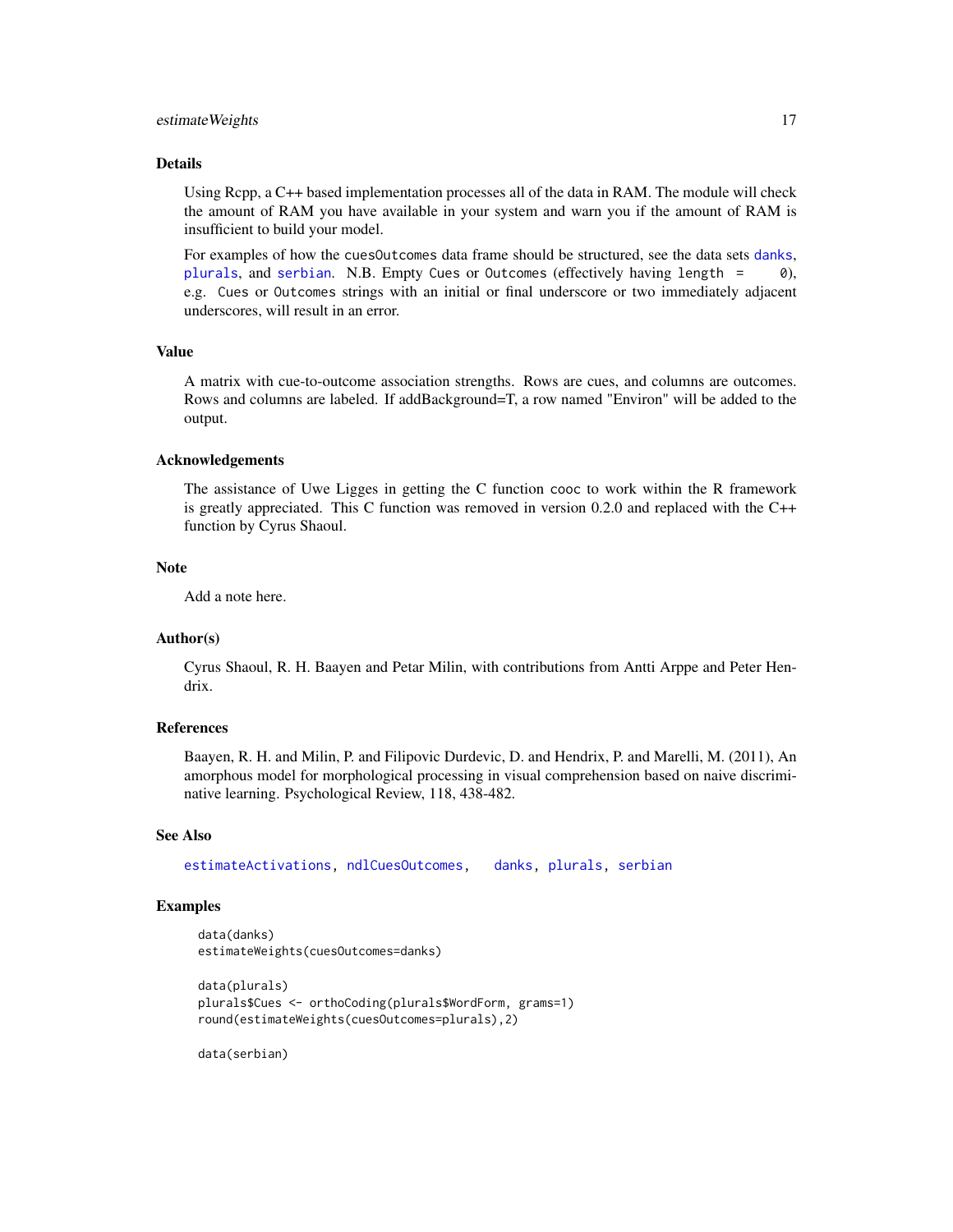```
serbian$Cues <- orthoCoding(serbian$WordForm, grams=2)
serbian$Outcomes <- serbian$LemmaCase
sw <- estimateWeights(cuesOutcomes=serbian)
round(sw[1:5,1:6],2)
```
#### <span id="page-17-1"></span>estimateWeightsCompact

*Estimation of the association weights using the equilibrium equations of Danks (2003) for the Rescorla-Wagner equations using a compact binary event file.*

#### Description

A function to estimate the weights (associative strengths) for cue-outcome pairs when learning is in equilibrium, using the equilibrium equations for the Rescorla-Wagner model of Danks (2003) using a compact binary event file.

#### Usage

```
estimateWeightsCompact(datasource, removeDuplicates=TRUE,
saveCounts=FALSE, verbose=FALSE, MaxEvents=100000000000000,
trueCondProb=TRUE, addBackground=FALSE, ...)
```
#### Arguments

| datasource       | A data source that is linked with a file naming convention. If the datasource is<br>the string "source", then the following resources will need to exist in the current<br>working directory:                                 |
|------------------|-------------------------------------------------------------------------------------------------------------------------------------------------------------------------------------------------------------------------------|
|                  | source, events A directory that contains binary event files in the format spec-<br>ified in learn.module.cpp                                                                                                                  |
|                  | source, cues A text file that contains the full list of cues in the first column,<br>and separated by a tab, the CueID for each cue. Must be encoded in UTF8.                                                                 |
|                  | source, outcomes A text file that contains the full list of outcomes in the first<br>column, and separated by a tab, the OutcomeID for each outcome. Must be<br>encoded in UTF8.                                              |
| removeDuplicates |                                                                                                                                                                                                                               |
|                  | A logical specifying whether multiple occurrences of a Cue in conjunction with<br>an Outcome shall each be counted as a distinct occurrence of that Cue (FALSE),<br>or only as a single occurrence (TRUE: default).           |
| saveCounts       | A logical specifying whether the co-occurrence matrices should be saved. If<br>set equal to TRUE, the files coocCues. rda and coocCuesOutcomes. rda will be<br>saved in the current workspace. Default is FALSE.              |
| verbose          | If set to TRUE, display diagnostic messages.                                                                                                                                                                                  |
| MaxEvents        | If changed from the default value, the learning algorithm will stop learning after<br>using the first N events in the training data. This actually number of events used<br>may be slightly higher than the number specified. |

<span id="page-17-0"></span>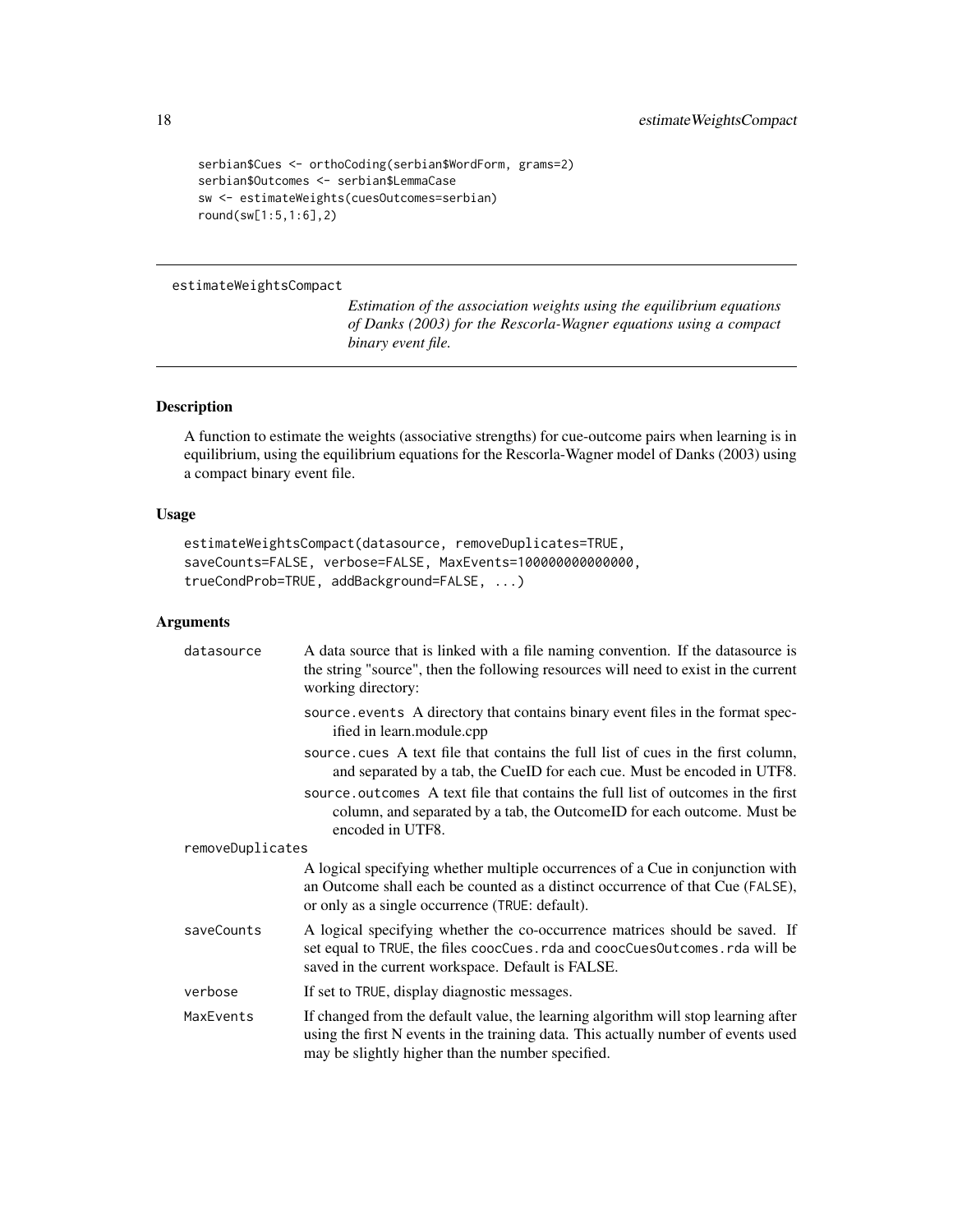<span id="page-18-0"></span>

| addBackground | If you would like to add a background rate for all your cues and outcomes,<br>but did not include an general environment cue to all your events, one will be<br>added for you to the matrices, as specified in Danks (2003). If changed from<br>the default (FALSE) to TRUE, background cues will be added. The name used<br>for the background rates is "Environ", and will be included in the output weight<br>matrix. |
|---------------|--------------------------------------------------------------------------------------------------------------------------------------------------------------------------------------------------------------------------------------------------------------------------------------------------------------------------------------------------------------------------------------------------------------------------|
| trueCondProb  | The conditional probability calculations used will be those specified in Danks<br>(2003). If changed from the default (TRUE) to FALSE, the normalization spec-<br>ified in Baayen, et al (2011) is used.                                                                                                                                                                                                                 |
| $\ddots$      | Control arguments to be passed along from ndlClassify and/or ndlCrossvalidate.                                                                                                                                                                                                                                                                                                                                           |

#### Details

Using Rcpp, a C++ based implementation processes all of the data RAM. The module will check the amount of RAM you have available in your system and warn you of RAM is insufficient to build your model.

#### Value

A matrix with cue-to-outcome association strengths. Rows are cues, and columns are outcomes. Rows and columns are labeled. If addBackground=T, a row named "Environ" will be added to the output.

#### Acknowledgements

Thanks to all the beta testers of the ndl package.

#### Note

Add a note here.

#### Author(s)

Cyrus Shaoul, R. H. Baayen and Petar Milin, with contributions from Antti Arppe and Peter Hendrix.

#### References

Baayen, R. H. and Milin, P. and Filipovic Durdevic, D. and Hendrix, P. and Marelli, M., (2011) An amorphous model for morphological processing in visual comprehension based on naive discriminative learning. Psychological Review, 118, 438-482.

#### See Also

#### [estimateActivations](#page-13-1)

#### Examples

message("This module requires data in a non-portable format to demonstrate how it works.")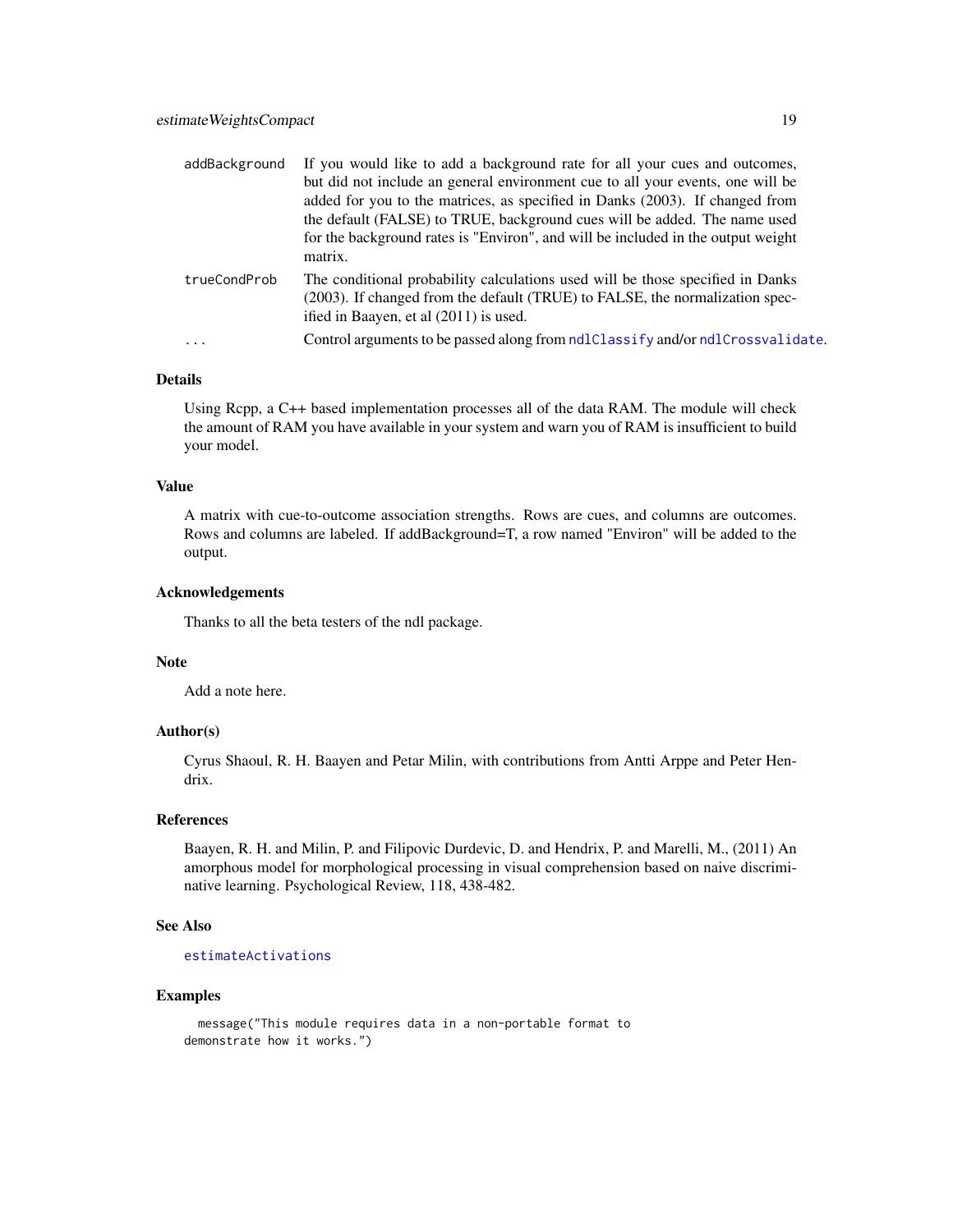<span id="page-19-1"></span><span id="page-19-0"></span>

An internal function to count cue-outcome co-occurrences.

#### Usage

learn(data,RemoveDuplicates,verbose,MaxEvents,addBackground)

#### Arguments

| data             | A directory where the binary event data files are located.                                                                                                                                                          |
|------------------|---------------------------------------------------------------------------------------------------------------------------------------------------------------------------------------------------------------------|
| RemoveDuplicates |                                                                                                                                                                                                                     |
|                  | A logical specifying whether multiple occurrences of a Cue in conjunction with<br>an Outcome shall each be counted as a distinct occurrence of that Cue (FALSE),<br>or only as a single occurrence (TRUE: default). |
| verbose          | Display diagnostic messages or not.                                                                                                                                                                                 |
| MaxEvents        | The total number of events to learn from before stopping learning. Checked one<br>time per compact data file.                                                                                                       |
| addBackground    | Option to add background rates.                                                                                                                                                                                     |

#### Details

This function calls an Rcpp function of the same name to process the data in the compact data format.

#### Value

A list of two matrices with cue-cue coocurrences and cue-outcome cooccurrences and a vector with background rates.

#### Acknowledgements

Thanks to all the testers!

#### Note

No temporary files are used.

#### Author(s)

Cyrus Shaoul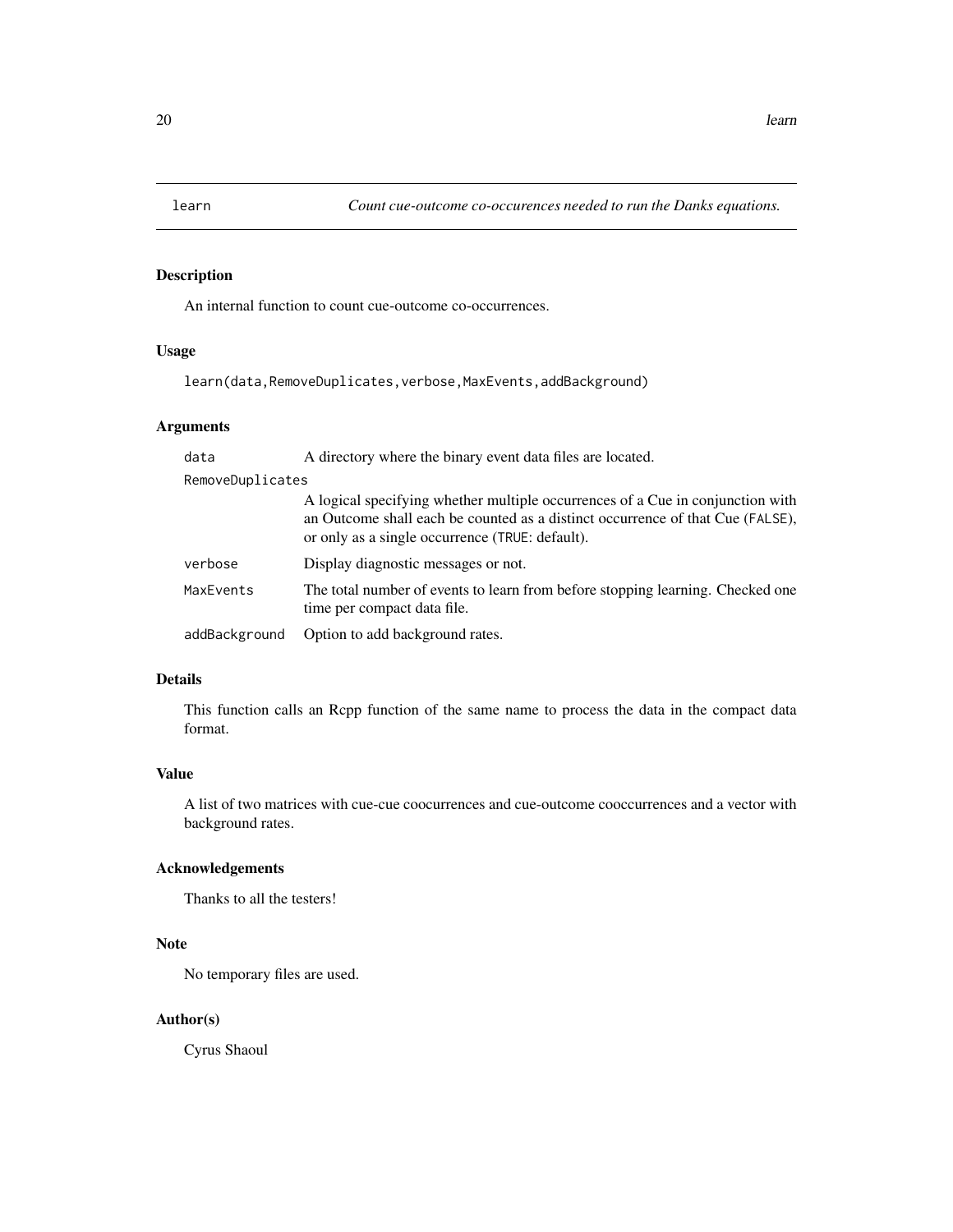#### <span id="page-20-0"></span>learnLegacy 21

#### References

Baayen, R. H. and Milin, P. and Filipovic Durdevic, D. and Hendrix, P. and Marelli, M., An amorphous model for morphological processing in visual comprehension based on naive discriminative learning. Psychological Review, 118, 438-482.

#### See Also

[estimateActivations,](#page-13-1) [ndlCuesOutcomes,](#page-29-1) [estimateWeightsCompact,](#page-17-1) [danks,](#page-11-1) [plurals,](#page-40-1) [serbian](#page-45-1)

#### Examples

```
#None (internal function)
```
<span id="page-20-1"></span>learnLegacy *Count cue-outcome co-occurrences needed to run the Danks equations.*

#### Description

An internal function to count cue-outcome co-occurrences.

#### Usage

learnLegacy(DFin,RemoveDuplicates,verbose)

#### Arguments

| DFin             | A data frame, as defined in the documentation for estimate Weights.                                                                                                                                                 |
|------------------|---------------------------------------------------------------------------------------------------------------------------------------------------------------------------------------------------------------------|
| RemoveDuplicates |                                                                                                                                                                                                                     |
|                  | A logical specifying whether multiple occurrences of a Cue in conjunction with<br>an Outcome shall each be counted as a distinct occurrence of that Cue (FALSE),<br>or only as a single occurrence (TRUE: default). |
| verbose          | Display diagnostic messages or not.                                                                                                                                                                                 |

#### Details

This function calls an Rcpp function of the same name to process the data in the DFin data frame.

#### Value

A list of two matrices with cue-cue co-occurrences and cue-outcome co-occurrences.

#### Acknowledgements

Thanks to all the testers out there! Martijn, you know who you are.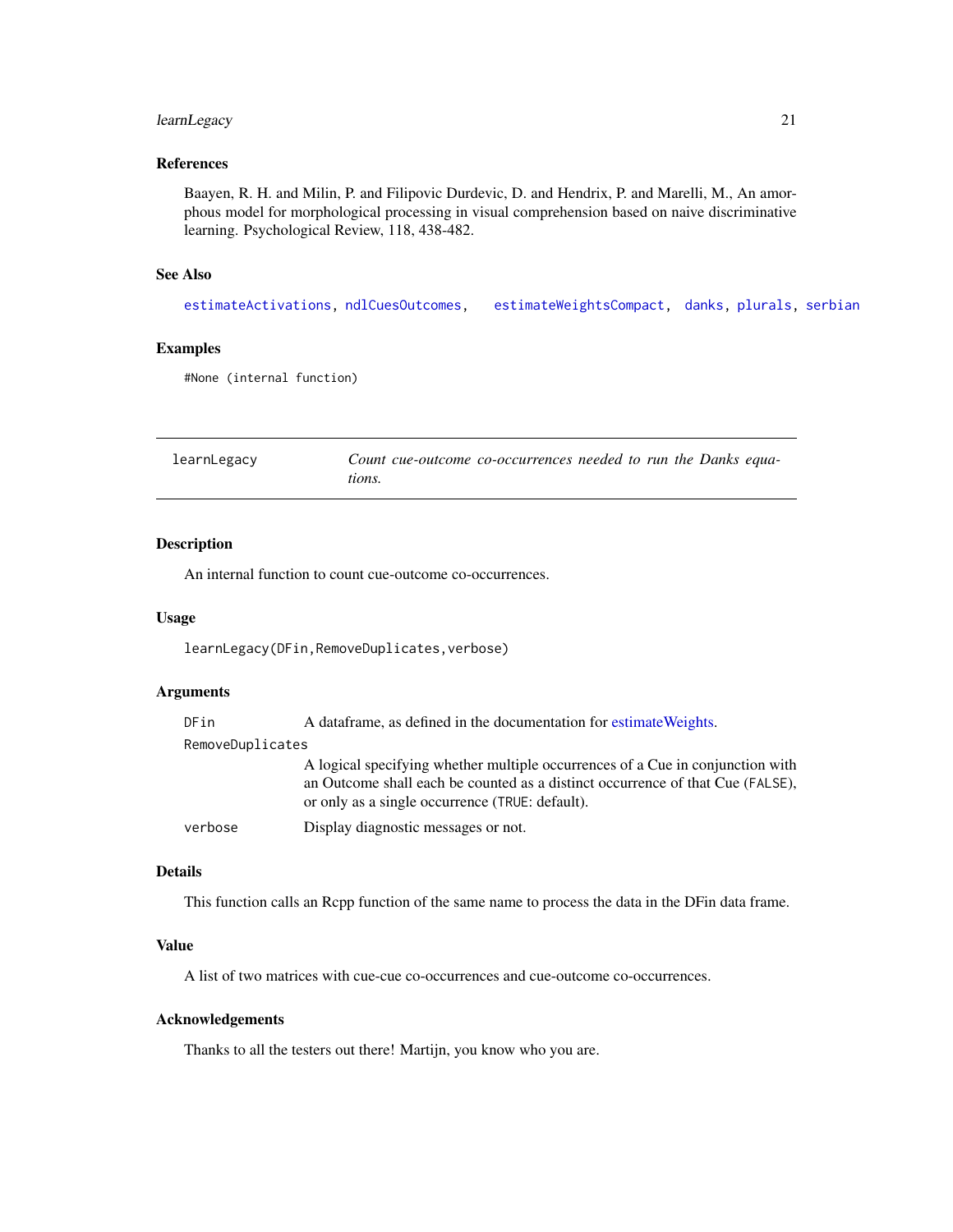#### <span id="page-21-0"></span>Note

No temporary files are used.

#### Author(s)

Cyrus Shaoul

#### References

Baayen, R. H. and Milin, P. and Filipovic Durdevic, D. and Hendrix, P. and Marelli, M., An amorphous model for morphological processing in visual comprehension based on naive discriminative learning. Psychological Review, 118, 438-482.

#### See Also

[estimateActivations,](#page-13-1) [ndlCuesOutcomes,](#page-29-1) [estimateWeights,](#page-15-1) [danks,](#page-11-1) [plurals,](#page-40-1) [serbian](#page-45-1)

#### Examples

#None (internal function)

<span id="page-21-1"></span>lexample *Lexical example data illustrating the Rescorla-Wagner equations*

#### Description

Ten monomorphemic and inflected English words with fictive frequencies, and meanings.

#### Usage

data(lexample)

#### Format

A data frame with 10 observations on the following 3 variables:

Word A character vector specifying word forms

Frequency A numeric vector with the – fictive – frequencies of occurrence of the words

Outcomes A character vector specifying the meaning components of the words, separated by underscores

#### Details

This example lexicon is used in Baayen et al. (2011) (table 8, figure 4) to illustrate the Rescorla-Wagner equations.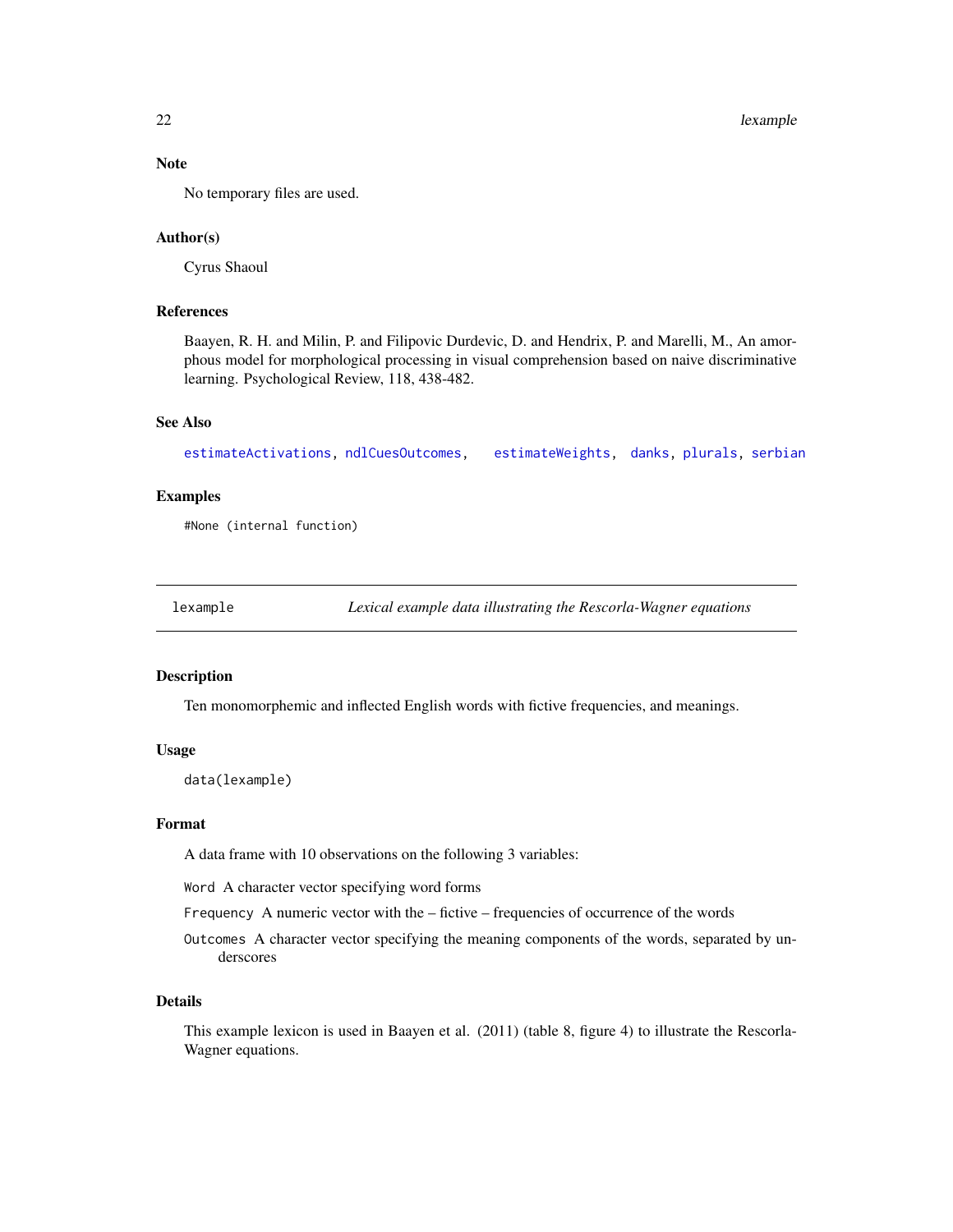#### <span id="page-22-0"></span>modelStatistics 23

#### References

Baayen, R. H., Milin, P., Filipovic Durdevic, D., Hendrix, P. and Marelli, M. (2011), An amorphous model for morphological processing in visual comprehension based on naive discriminative learning. Psychological Review, 118, 438-482.

#### See Also

[RescorlaWagner,](#page-43-1) [orthoCoding](#page-34-1)

#### Examples

```
## Not run:
data(lexample)
lexample$Cues <- orthoCoding(lexample$Word, grams=1)
par(mfrow=c(2,2))
lexample.rw <- RescorlaWagner(lexample, nruns=25, traceCue="h",traceOutcome="hand")
plot(lexample.rw)
mtext{text('h - hand'', 3, 1)}lexample.rw <- RescorlaWagner(lexample, nruns=25, traceCue="s",traceOutcome="plural")
plot(lexample.rw)
mtext("s - plural", 3, 1)
lexample.rw <- RescorlaWagner(lexample, nruns=25, traceCue="a",traceOutcome="as")
plot(lexample.rw)
mtext("a - as", 3, 1)
lexample.rw <- RescorlaWagner(lexample, nruns=25, traceCue="s",traceOutcome="as")
plot(lexample.rw)
mtext("s - as", 3, 1)
par(mfrow=c(1,1))
## End(Not run)
```
<span id="page-22-1"></span>

| modelStatistics | Calculate a range of goodness of fit measures for an object fitted with |
|-----------------|-------------------------------------------------------------------------|
|                 | some multivariate statistical method that yields probability estimates  |
|                 | <i>for outcomes.</i>                                                    |

#### Description

modelStatistics calculates a range of goodness of fit measures.

#### Usage

```
modelStatistics(observed, predicted, frequency=NA, p.values,
   n.data, n.predictors, outcomes=levels(as.factor(observed)),
   p.normalize=TRUE, cross.tabulation=TRUE,
   p.zero.correction=1/(NROW(p.values)*NCOL(p.values))^2)
```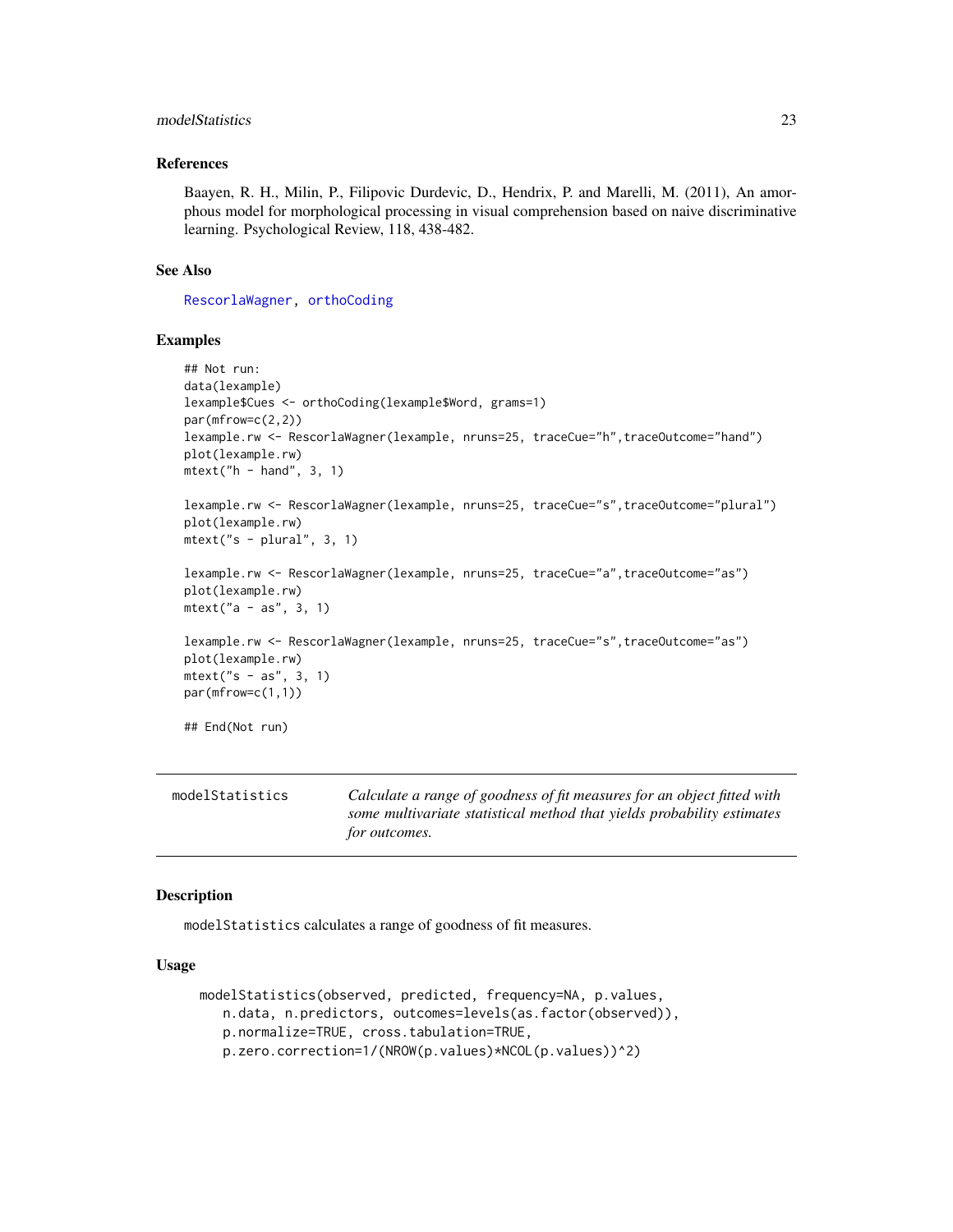#### Arguments

| observed          | observed values of the response variable                                                                                                                                                                                                                       |
|-------------------|----------------------------------------------------------------------------------------------------------------------------------------------------------------------------------------------------------------------------------------------------------------|
| predicted         | predicted values of the response variable; typically the outcome estimated to<br>have the highest probability                                                                                                                                                  |
| frequency         | frequencies of observed and predicted values; if NA, frequencies equal to 1 for<br>all observed and predicted values                                                                                                                                           |
| p.values          | matrix of probabilities for all values of the response variable ( <i>i.e outcomes</i> )                                                                                                                                                                        |
| n.data            | sum frequency of data points in model                                                                                                                                                                                                                          |
| n.predictors      | number of predictor levels in model                                                                                                                                                                                                                            |
| outcomes          | a vector with the possible values of the response variable                                                                                                                                                                                                     |
| p.normalize       | if TRUE, probabilities are normalized so that sum(P) of all outcomes for each<br>datapoint is equal to 1                                                                                                                                                       |
| cross.tabulation  |                                                                                                                                                                                                                                                                |
|                   | if TRUE, statistics on the crosstabulation of observed and predicted response val-<br>ues are calculated with crosstable Statistics                                                                                                                            |
| p.zero.correction |                                                                                                                                                                                                                                                                |
|                   | a function to adjust slightly response/outcome-specific probability estimates which<br>are exactly P=0; necessary for the proper calculation of pseudo-R-squared statis-<br>tics; by default calculated on the basis of the dimensions of the matrix of proba- |

#### Value

A list with the following components:

loglikelihood.null Loglikelihood for null model

loglikelihood.model Loglikelihood for fitted model

bilities p.values.

deviance.null Null deviance

deviance.model Model deviance

R2.likelihood (McFadden's) R-squared

R2.nagelkerke Nagelkerke's R-squared

AIC.model Akaike's Information Criterion

BIC.model Bayesian Information Criterion

C index of concordance C (for binary response variables only)

crosstable Crosstabulation of observed and predicted outcomes, if cross.tabulation=TRUE

crosstableStatistics(crosstable) Various statistics calculated on crosstable with crosstableStatistics, if cross.tabulation=TRUE

#### Author(s)

Antti Arppe and Harald Baayen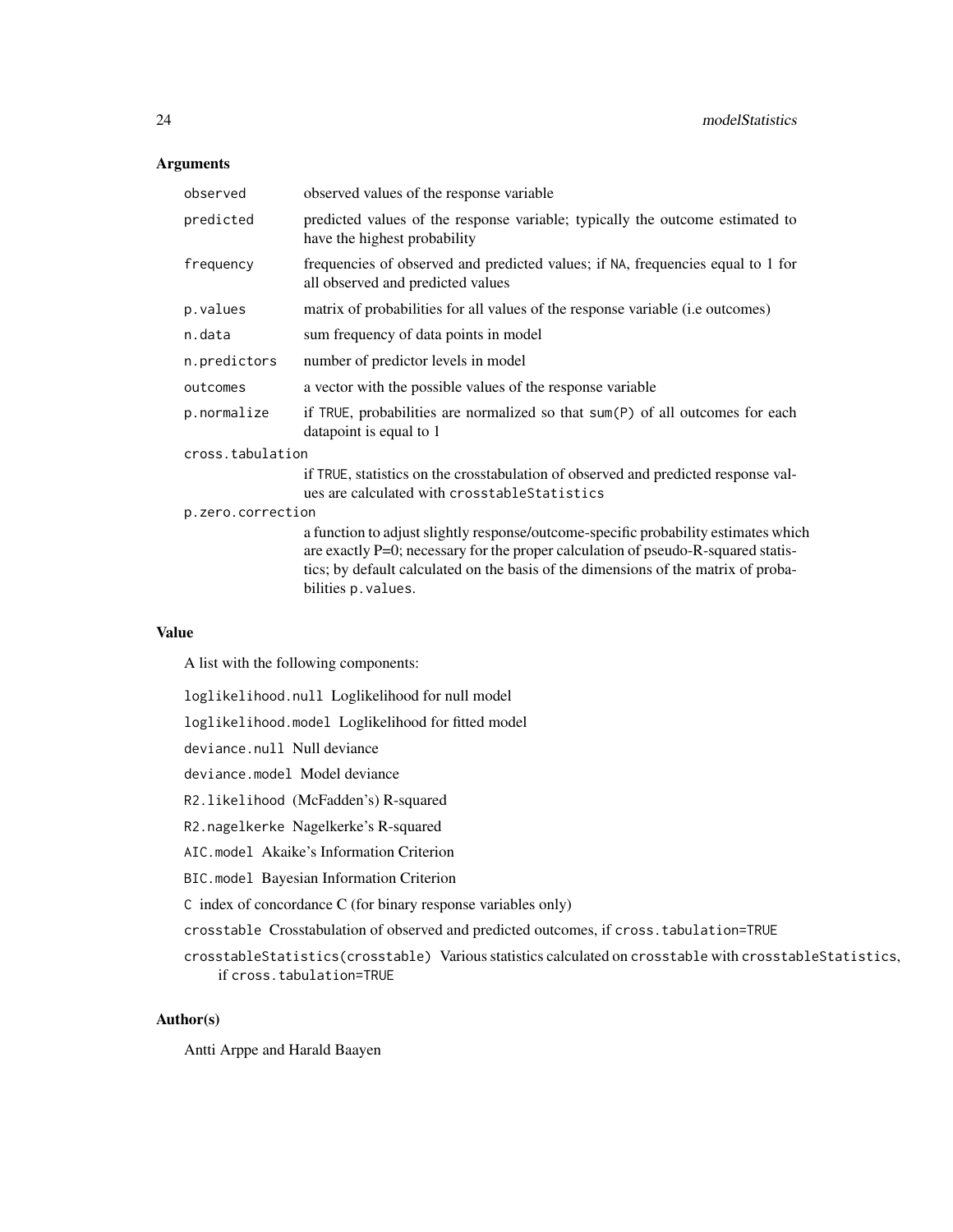#### <span id="page-24-0"></span>ndlClassify 25

#### References

Arppe, A. 2008. Univariate, bivariate and multivariate methods in corpus-based lexicography – a study of synonymy. Publications of the Department of General Linguistics, University of Helsinki, No. 44. URN: http://urn.fi/URN:ISBN:978-952-10-5175-3.

Arppe, A., and Baayen, R. H. (in prep.) Statistical modeling and the principles of human learning.

Hosmer, David W., Jr., and Stanley Lemeshow 2000. Applied Regression Analysis (2nd edition). New York: Wiley.

#### See Also

See also [ndlClassify](#page-24-1), [ndlStatistics](#page-31-1), [crosstableStatistics](#page-8-1).

#### Examples

```
data(think)
think.ndl <- ndlClassify(Lexeme ~ Agent + Patient, data=think)
probs <- acts2probs(think.ndl$activationMatrix)$p
preds <- acts2probs(think.ndl$activationMatrix)$predicted
n.data <- nrow(think)
n.predictors <- nrow(think.ndl$weightMatrix) *
   ncol(think.ndl$weightMatrix)
modelStatistics(observed=think$Lexeme, predicted=preds, p.values=probs,
   n.data=n.data, n.predictors=n.predictors)
```
<span id="page-24-1"></span>ndlClassify *Classification using naive discriminative learning.*

#### <span id="page-24-2"></span>Description

ndlClassify uses the equilibrium equations of Danks (2003) for the Rescorla-Wagner model (1972) to estimate association strengths (weights) for cues (typically levels of factorial predictors) to outcomes (typically a binary or polytomous response variable). Given the association strengths, the probability of a response level is obtained by summation over the weights on active incoming links.

#### Usage

```
ndlClassify(formula, data, frequency=NA, variable.value.separator="", ...)
## S3 method for class 'ndlClassify'
print(x, max.print=10, ...)
```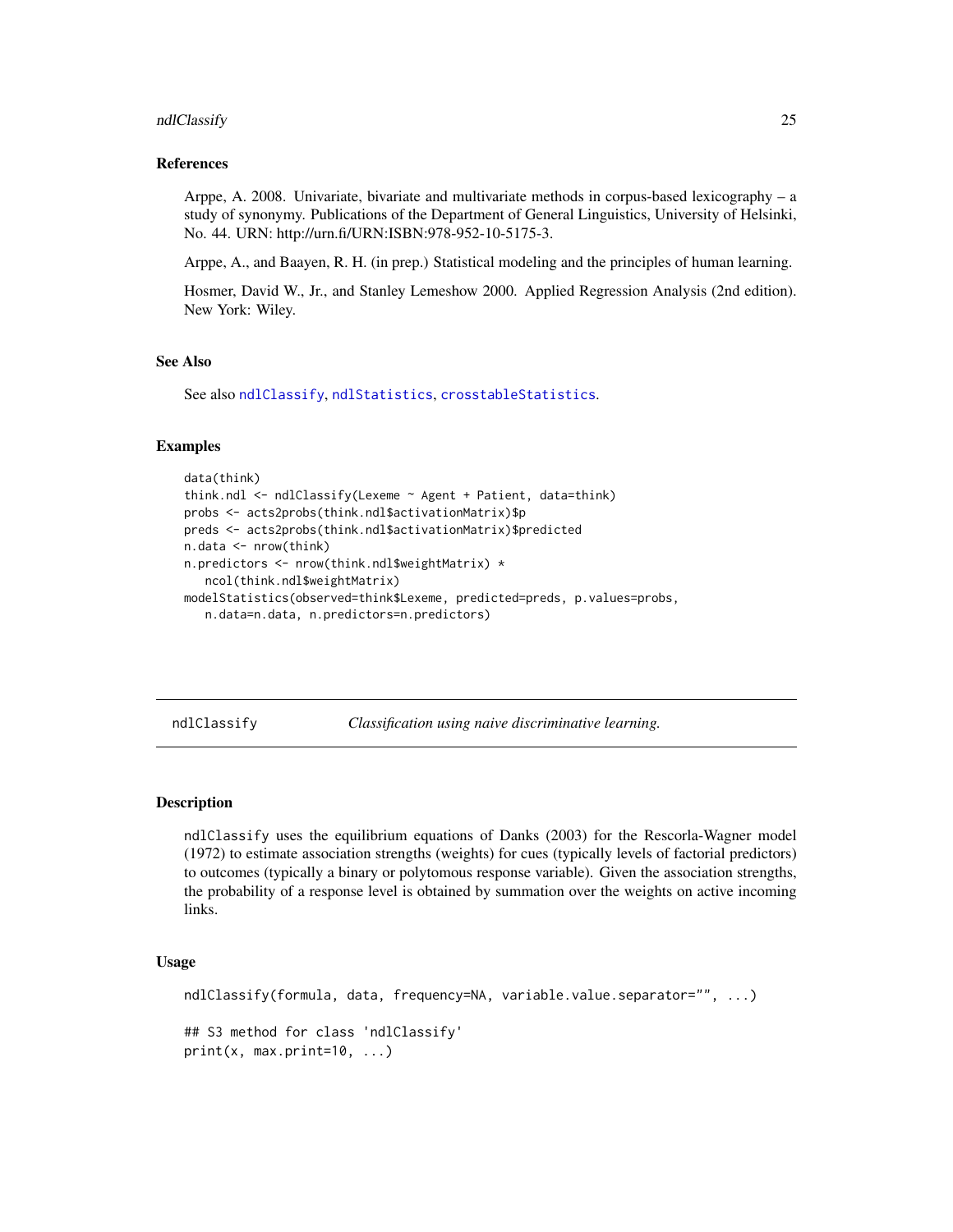#### <span id="page-25-0"></span>**Arguments**

| formula                  | An object of class formula (or one that can be coerced to that class): a symbolic<br>description of the model to be fitted.                                                  |  |
|--------------------------|------------------------------------------------------------------------------------------------------------------------------------------------------------------------------|--|
| data                     | A data frame containing the variables in the model.                                                                                                                          |  |
| frequency                | A numeric vector (or the name of a column in the input data frame) with the<br>frequencies of the exemplars. If absent, each exemplar is assigned a frequency<br>equal to 1. |  |
| $\mathsf{x}$             | An object of the class "ndlClassify" fitted with ndlClassify to be printed<br>with print.ndlClassify.                                                                        |  |
| max.print                | The maximum number of rows of the weight Matrix to be output when printing<br>with print.ndlClassify; by default equal to 10; if set to NA all rows will be<br>output.       |  |
| variable.value.separator |                                                                                                                                                                              |  |
|                          | A character string which will separate variable names from variable values in<br>their combination as cue values; by default an empty character string $(=^n)$ .             |  |
| .                        | Control arguments to be passed along to ndlCuesOutcomes, estimateWeights,<br>estimateActivations, and/or print.ndlClassify.                                                  |  |

### Details

Classification by naive discriminative learning.

#### Value

A list of the class "ndlClassify" with the following components:

- activationMatrix A matrix specifying for each row of the input data frame the activations (probabilities) of the levels of the response variable (nrow observations by nlevels of response variable).
- weightMatrix A matrix specifying for each cue (predictor value) the association strength (weight) to each outcome (level of the response variable) (number of distinct predictor values by number of response levels).
- cuesOutcomes The input data structure for naive discriminative learning created by ndlCuesOutcomes based on the data argument (number of observations by 3: Frequency, Cues, Outcomes).
- call The call matched to fit the resulting "ndlClassify" object.
- formula The formula specified for fitting the resulting "ndlClassify" object.
- data The supplied data argument, excluding all elements not specified for the modeling task in formula and frequency.

#### Author(s)

R. H. Baayen and Antti Arppe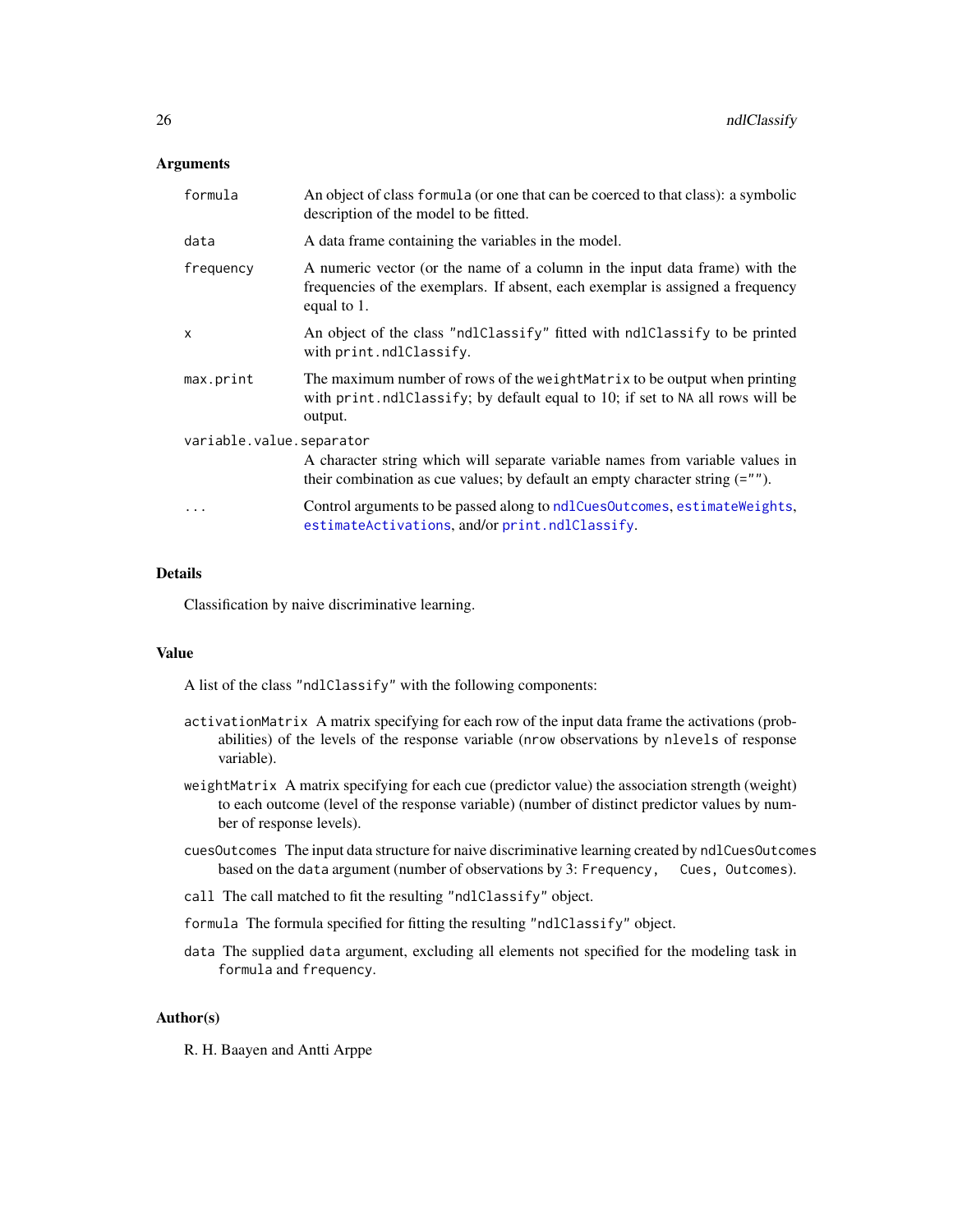#### <span id="page-26-0"></span>ndlClassify 27

#### References

Baayen, R. H. and Milin, P. and Filipovic Durdevic, D. and Hendrix, P. and Marelli, M., An amorphous model for morphological processing in visual comprehension based on naive discriminative learning. Psychological Review, 118, 438-482.

Danks, D. (2003). Equilibria of the Rescorla-Wagner model. Journal of Mathematical Psychology, 47 (2), 109-121.

Rescorla, R. A., & Wagner, A. R. (1972). A theory of Pavlovian conditioning: Variations in the effectiveness of reinforcement and nonreinforcement. In Black, A. H., & Prokasy, W. F. (Eds.), Classical conditioning II: Current research and theory (pp. 64-99). New York: Appleton-Century-Crofts.

Arppe, A. and Baayen, R. H. (in prep.) Statistical classification and principles of human learning.

#### See Also

[summary.ndlClassify,](#page-50-1) [plot.ndlClassify,](#page-36-1) [anova.ndlClassify,](#page-7-1) [predict.ndlClassify,](#page-41-1) [ndlCuesOutcomes,](#page-29-1) esti

#### Examples

```
data(think)
set.seed(314)
think <- think[sample(1:nrow(think),500),]
think.ndl <- ndlClassify(Lexeme ~ (Person * Number * Agent) + Register,
  data=think)
summary(think.ndl)
## Not run:
think.ndl.SA <- ndlClassify(Lexeme ~ (Polarity + Voice + Mood + Person +
 Number + Covert + ClauseEquivalent + Agent + Patient + Manner + Time +
 Modality1 + Modality2 + Source + Goal + Quantity + Location +
 Duration + Frequency + MetaComment + ReasonPurpose + Condition +
 CoordinatedVerb)^2 + Author + Section, data=think)
summary(think.ndl.SA)
## End(Not run)
## Not run:
data(dative)
out <- which(is.element(colnames(dative), c("Speaker","Verb")))
dative <- dative[-out]
dative.ndl <- ndlClassify(RealizationOfRecipient ~ ., data=dative)
summary(dative.ndl)
```
## End(Not run)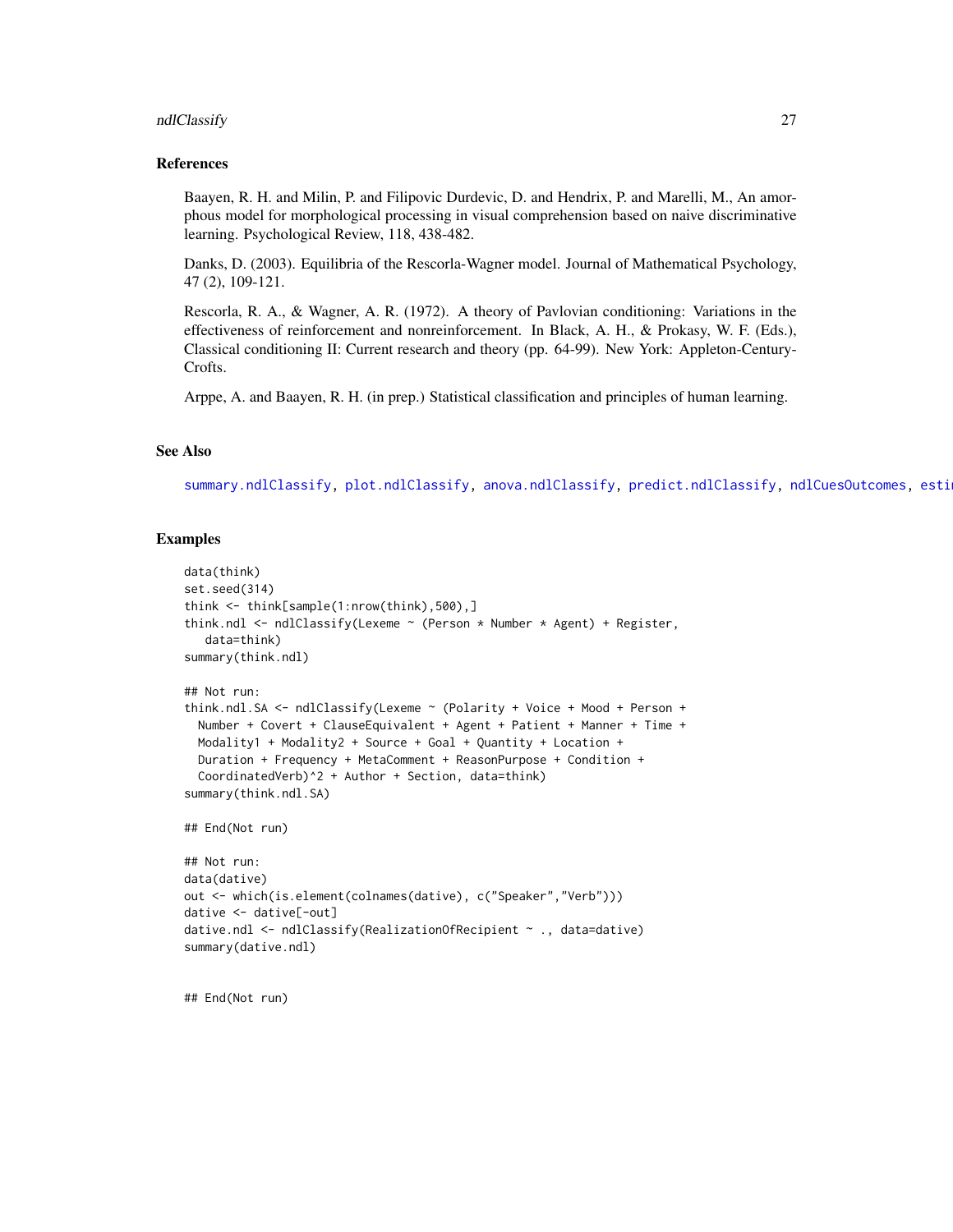<span id="page-27-1"></span><span id="page-27-0"></span>

ndlCrossvalidate undertakes a crossvalidation of a Naive Discriminative Learning model fitted using ndlClassify.

#### Usage

ndlCrossvalidate(formula, data, frequency=NA, k=10, folds=NULL, ...)

#### Arguments

| formula   | An object of class formula (or one that can be coerced to that class): a symbolic<br>description of the model to be fitted. If alternatively set to =NA, the data argu-<br>ment is expected to be in the ndl internal format as generated by ndlCuesOutcomes,<br>and ndlCrossvalidate will check that this is the case. |
|-----------|-------------------------------------------------------------------------------------------------------------------------------------------------------------------------------------------------------------------------------------------------------------------------------------------------------------------------|
| data      | A data frame (as in ndlClassify) containing the variables in the formula spec-<br>ifying the model.                                                                                                                                                                                                                     |
| frequency | A numeric vector (or the name of a column in the input data frame) with the<br>frequencies of the exemplars. If absent, each exemplar is assigned a frequency<br>equal to 1.                                                                                                                                            |
| k         | The number of folds, by default equal to 10.                                                                                                                                                                                                                                                                            |
| folds     | A list of user-defined folds, each item on the list representing a vector of indices<br>indicating lines in the data frame to be used for testing a model fitted with the<br>rest of the data. By default NULL, so that the folds are determined with random<br>selection by the function ndlCrossvalidate.             |
| $\ddotsc$ | Control arguments to be passed along to auxiliary functions, in specific estimate Weights<br>and/or estimateActivations.                                                                                                                                                                                                |

#### Details

Crossvalidation of a Naive Discriminative Learning model.

#### Value

A list of the class "ndlCrossvalidate" with the following components:

- call The call matched by ndlCrossvalidate
- formula The formula specified for ndlCrossvalidate
- fits A list of individual fits resulting from ndlCrossvalidate
- k The number of folds, by default equal to 10
- n.total The sum frequency of data points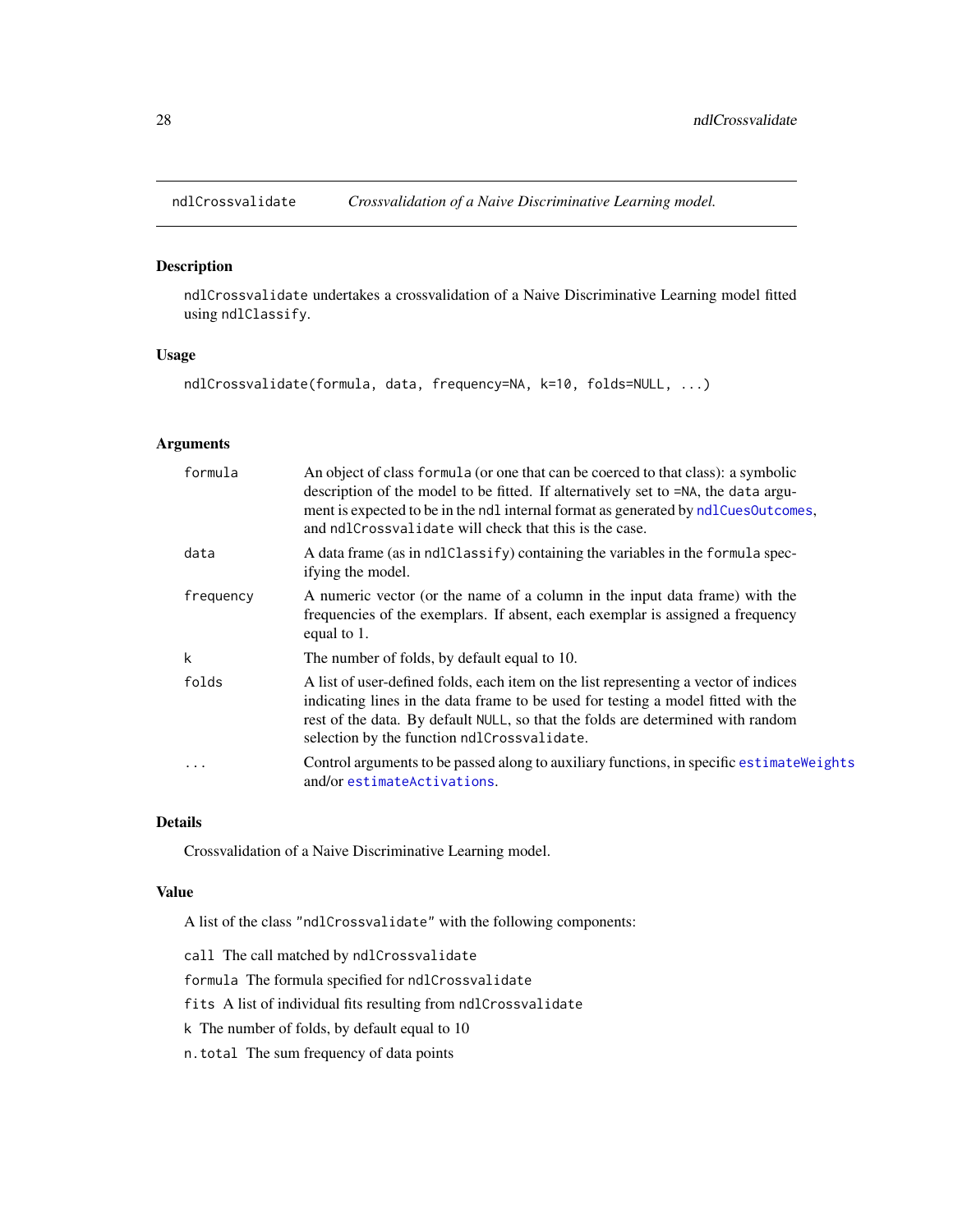#### <span id="page-28-0"></span>ndlCrossvalidate 29

- n.train The size of the training set
- n.test The size of of the testing set
- folds A list with the folds used in the crossvalidation; either selected at random by ndlCrossvalidate or provided by the user.

#### Author(s)

Antti Arppe

#### References

Baayen, R. H. and Milin, P. and Filipovic Durdevic, D. and Hendrix, P. and Marelli, M., An amorphous model for morphological processing in visual comprehension based on naive discriminative learning. Psychological Review, 118, 438-482.

Arppe, A. and Baayen, R. H. (in prep.). Statistical modeling and the principles of human learning.

#### See Also

[summary.ndlCrossvalidate,](#page-52-1) [ndlStatistics,](#page-31-1) [ndlCuesOutcomes,](#page-29-1) [cueCoding,](#page-10-1) [estimateWeights,](#page-15-1) estimateActiv

#### Examples

```
data(think)
set.seed(314)
think <- think[sample(1:nrow(think),500),]
think.cv5 <- ndlCrossvalidate(Lexeme ~ Agent + Patient, data=think, k=5)
summary(think.cv5)
rm(think)
## Not run:
data(think)
think.cv10 <- ndlCrossvalidate(Lexeme ~ Person + Number + Agent + Patient + Register,
   data=think, k=10)
summary(think.cv10)
## End(Not run)
## Not run:
library(languageR)
data(finalDevoicing)
finDev.cv10 <- ndlCrossvalidate(Voice ~ Onset1Type + Onset2Type + VowelType *
   ConsonantType * Obstruent + Nsyll + Stress, data=finalDevoicing, k=10)
summary(finDev.cv10)
```
## End(Not run)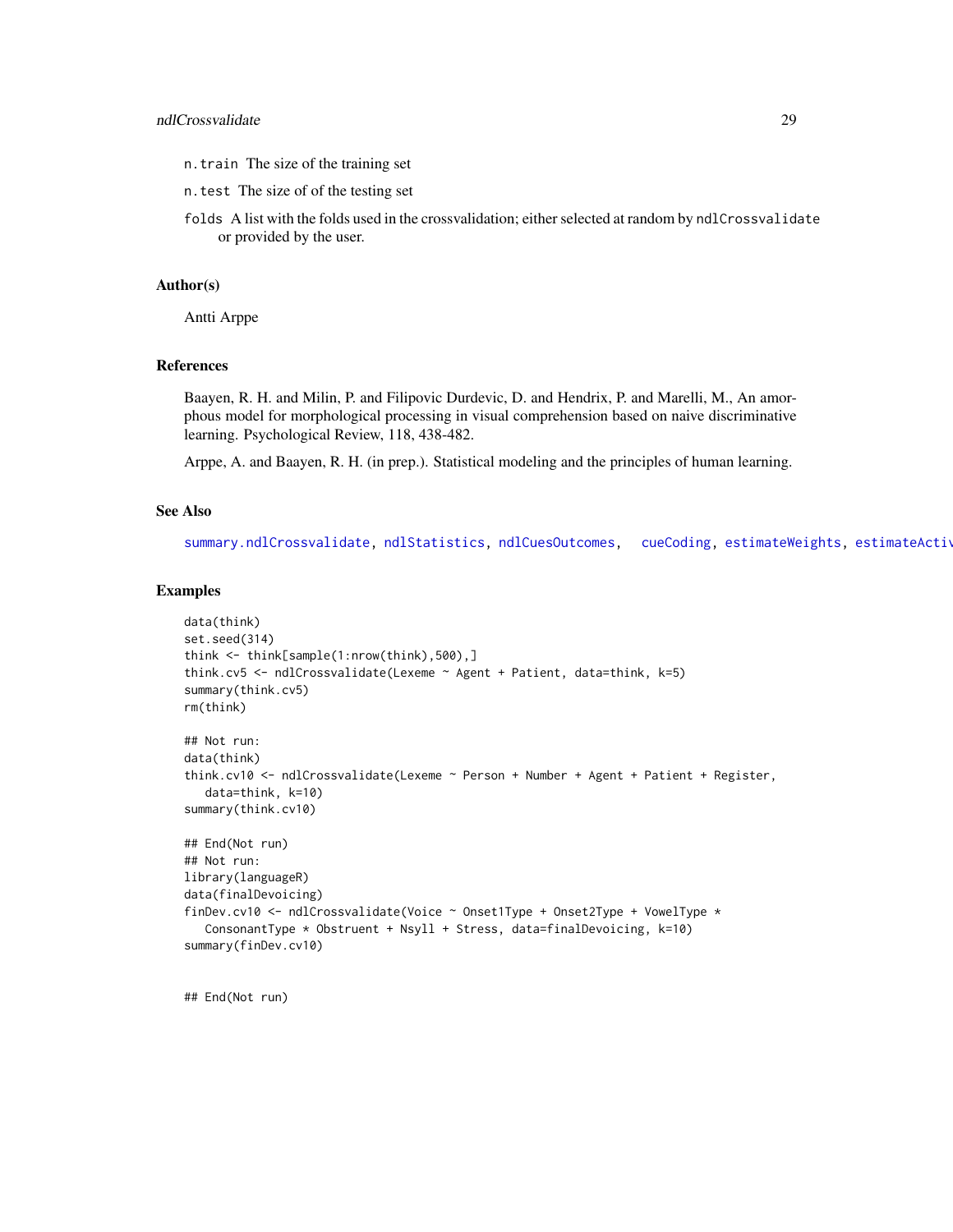<span id="page-29-1"></span><span id="page-29-0"></span>

ndlCuesOutcomes creates a dataframe for fitting a naive discriminative classification model with ndlClassify, using the specified formula and provided data.

#### Usage

```
ndlCuesOutcomes(formula, data, frequency=NA,
 numeric2discrete=function(x) Hmisc::cut2(x,g=g.numeric), g.numeric=2,
 check.values=TRUE, ignore.absent=NULL, variable.value.separator="", ...)
```
#### Arguments

| formula                  | An object of class formula (or one that can be coerced to that class): a symbolic<br>description of the model to be fitted.                                                                                                                                                                  |
|--------------------------|----------------------------------------------------------------------------------------------------------------------------------------------------------------------------------------------------------------------------------------------------------------------------------------------|
| data                     | A data frame containing the variables in the model.                                                                                                                                                                                                                                          |
| frequency                | A numeric vector (or the name of a column in the input data frame) with the<br>frequencies of the exemplars. If absent, each exemplar is assigned a frequency<br>equal to 1.                                                                                                                 |
| numeric2discrete         |                                                                                                                                                                                                                                                                                              |
|                          | A function to transform a continuous numeric predictor into a number of discrete<br>classes, by default cut2 from the Hmisc package. If set to NULL, each value of<br>each numeric predictor will be treated as a discrete class of its own.                                                 |
| g.numeric                | A parameter to be passed to the numeric2discrete function (parameter g for<br>Hmisc::cut2(, g=g.numeric, ), or a user-defined function), deter-<br>mining the desired number of discrete categories for each numeric predictor; by<br>default equal to 2.                                    |
| check.values             | A logical specifying whether underscores '_' in predictor values should substi-<br>tuted with periods '.'; if =FALSE, the predictor values will be only checked and<br>an error message will result if any underscores are discovered.                                                       |
| ignore.absent            | A character vector specifying one or more values for any predictor (e.g. NIL,<br>None and/or Other) which may be considered truely absent cues in terms of<br>the Rescorla-Wagner equations; by default set to NULL so that all values of all<br>predictors will be treated as present cues. |
| variable.value.separator |                                                                                                                                                                                                                                                                                              |
|                          | A character string which will separate variable names from variable values in<br>their combination as cue values; by default an empty character string $(= "")$ .                                                                                                                            |
|                          | Control arguments to be passed along to estimate Weights.                                                                                                                                                                                                                                    |

### Details

Creates a dataframe to be used for fitting a Naive Discriminatory Learning classifier model.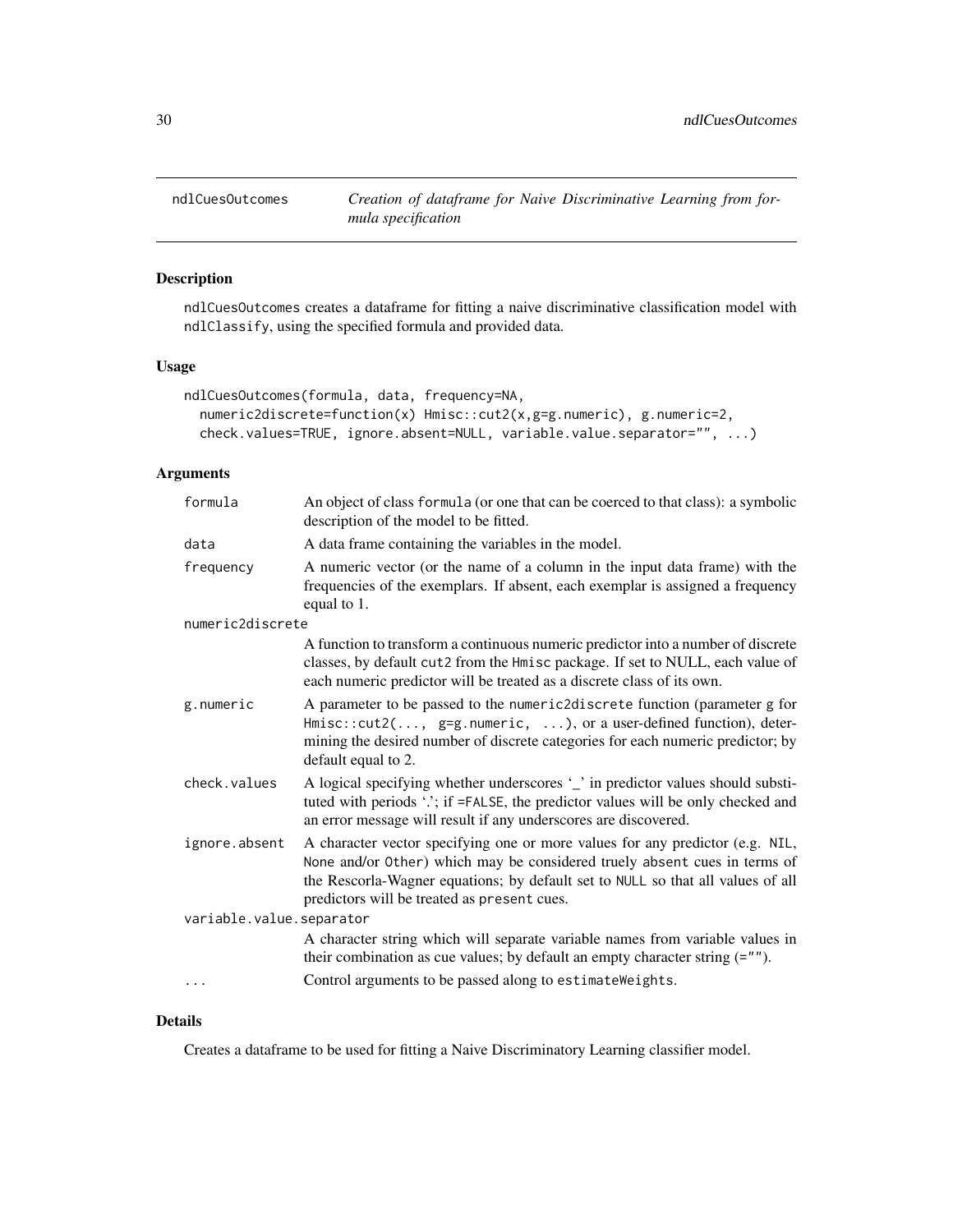#### <span id="page-30-0"></span>Value

A dataframe with the following columns:

Frequency Frequency with which the specific Cues and Outcomes co-occur.

Cues A character vector of sets of Cues per instance, with Cues separated by underscore '\_'.

Outcomes A character vector of Outcomes per instance.

#### Author(s)

R. H. Baayen and Antti Arppe

#### References

Arppe, A. and Baayen, R. H. (in prep.) Statistical modeling and the principles of human learning.

#### See Also

[cueCoding,](#page-10-1) [ndlClassify](#page-24-1)

```
data(think)
set.seed(314)
think <- think[sample(1:nrow(think),500),]
think.CuesOutcomes <- ndlCuesOutcomes(Lexeme ~ (Person * Number * Agent) + Register,
data=think)
head(think.CuesOutcomes)
## Not run:
data(dative)
dative.cuesOutcomes <- ndlCuesOutcomes(RealizationOfRecipient ~ LengthOfRecipient +
   LengthOfTheme, data=dative, numeric2discrete=NULL)
table(dative.cuesOutcomes$Cues)
dative.cuesOutcomes1 <- ndlCuesOutcomes(RealizationOfRecipient ~ LengthOfRecipient +
   LengthOfTheme, data=dative)
table(dative.cuesOutcomes1$Cues)
dative.cuesOutcomes2 <- ndlCuesOutcomes(RealizationOfRecipient ~ LengthOfRecipient +
   LengthOfTheme, data=dative, g.numeric=3)
table(dative.cuesOutcomes2$Cues)
```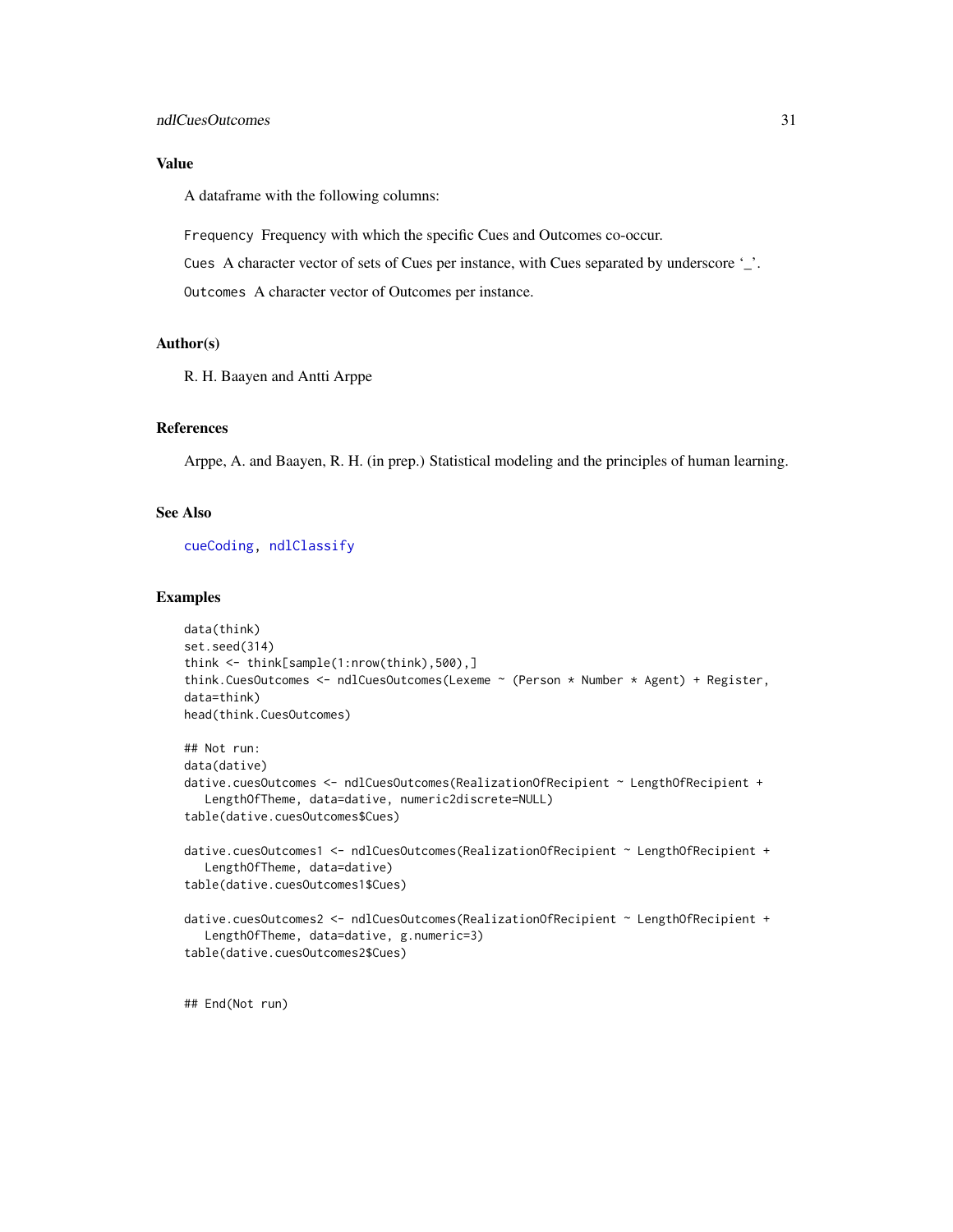<span id="page-31-1"></span><span id="page-31-0"></span>

ndlStatistics takes an Naive Discriminary Learning model object as generated by [ndlClassify](#page-24-1) and calculates a range of goodness of fit statistics using [modelStatistics](#page-22-1).

#### Usage

```
ndlStatistics(ndl, ...)
```
#### Arguments

| ndl      | A naive discriminative learning model fitted with ndlClassify. |
|----------|----------------------------------------------------------------|
| $\cdots$ | Control arguments to be passed along to model Statistics.      |

#### Value

A list with the following components:

n.data sum frequency of data points

df.null degrees of freedom of the Null model

df.model degrees of freedom of the fitted model

statistics a list of various measures of goodness of fit calculated with modelStatistics

#### Author(s)

Antti Arppe and Harald Baayen

#### References

Arppe, A. and Baayen, R. H. (in prep.) Statistical modeling and the principles of human learning.

#### See Also

See also [ndlClassify](#page-24-1), [modelStatistics](#page-22-1).

#### Examples

```
data(think)
set.seed(314)
think <- think[sample(1:nrow(think),500),]
think.ndl <- ndlClassify(Lexeme ~ Agent + Patient, data=think)
ndlStatistics(think.ndl)
```
## Not run: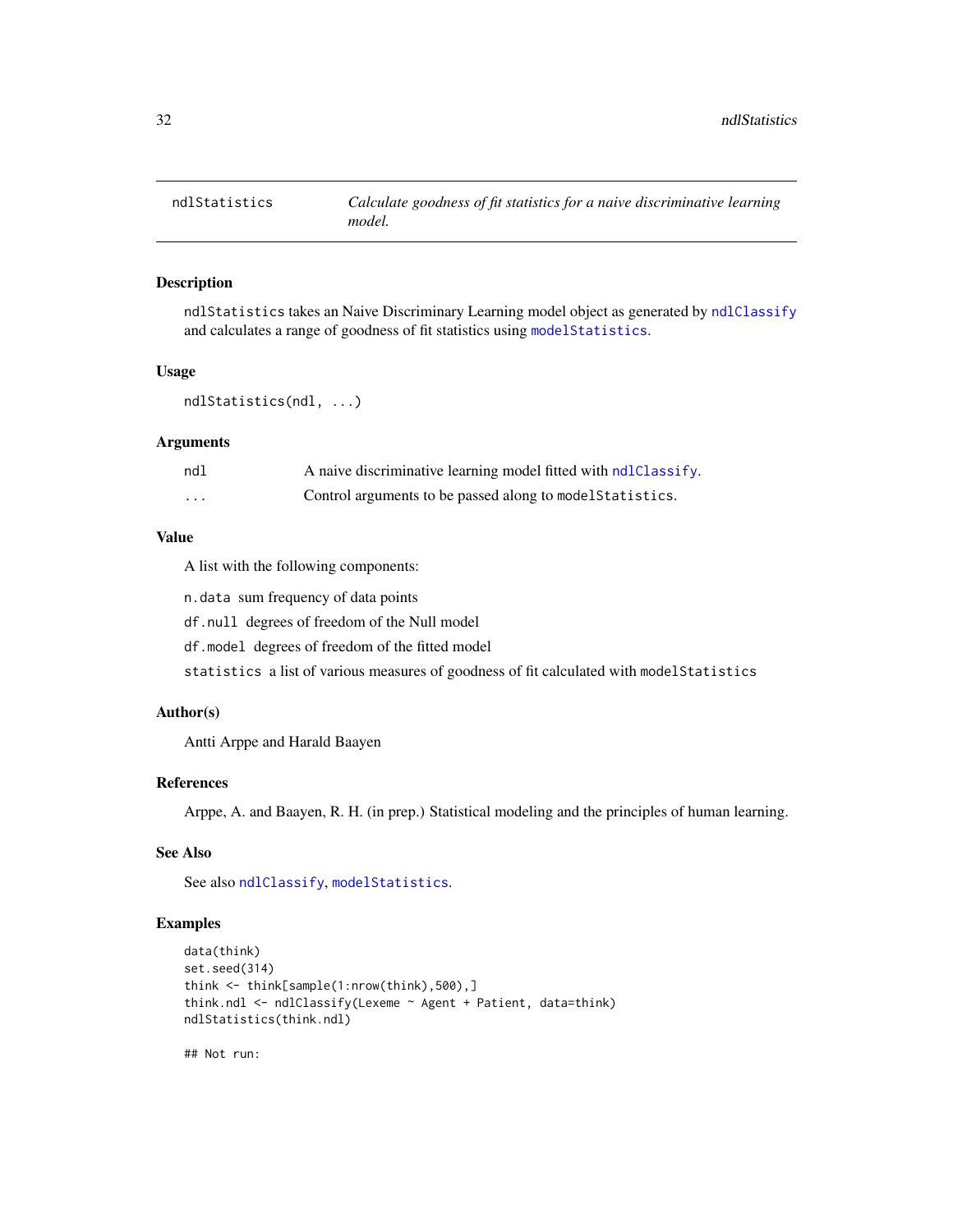#### <span id="page-32-0"></span>ndlVarimp 33

```
data(dative)
dative.ndl <- ndlClassify(RealizationOfRecipient ~ AnimacyOfRec + DefinOfRec +
   PronomOfRec + AnimacyOfTheme + DefinOfTheme + PronomOfTheme, data=dative)
ndlStatistics(dative.ndl)
```
## End(Not run)

<span id="page-32-1"></span>

| ndlVarimp |                       |  | Permutation variable importance for classification using naive dis- |  |  |
|-----------|-----------------------|--|---------------------------------------------------------------------|--|--|
|           | criminative learning. |  |                                                                     |  |  |

#### Description

ndlVarimp uses permutation variable importance for naive discriminative classification models, typically the output of ndlClassify.

#### Usage

```
ndlVarimp(object, verbose=TRUE)
```
#### Arguments

| object  | An object of class "ndlClassify" (or one that can be coerced to that class);<br>typically a model object as produced by ndlClassify. |
|---------|--------------------------------------------------------------------------------------------------------------------------------------|
| verbose | A logical (default TRUE) specifying whether the successive predictors being<br>evaluated should be echoed to stdout.                 |

#### Details

Variable importance is assessed using predictor permutation. Currently, conditional permutation variable importance (as for varimp for random forests in the party package) is not implemented.

#### Value

A list with two numeric vectors:

- concordance For binary response variables, a named vector specifying for each predictor the index of concordance when that predictor is permuted. For polytomous response variables, NA.
- accuracy A named vector specifying for each predictor the accuracy of the model with that predictor permuted.

#### Author(s)

R. H. Baayen and Antti Arppe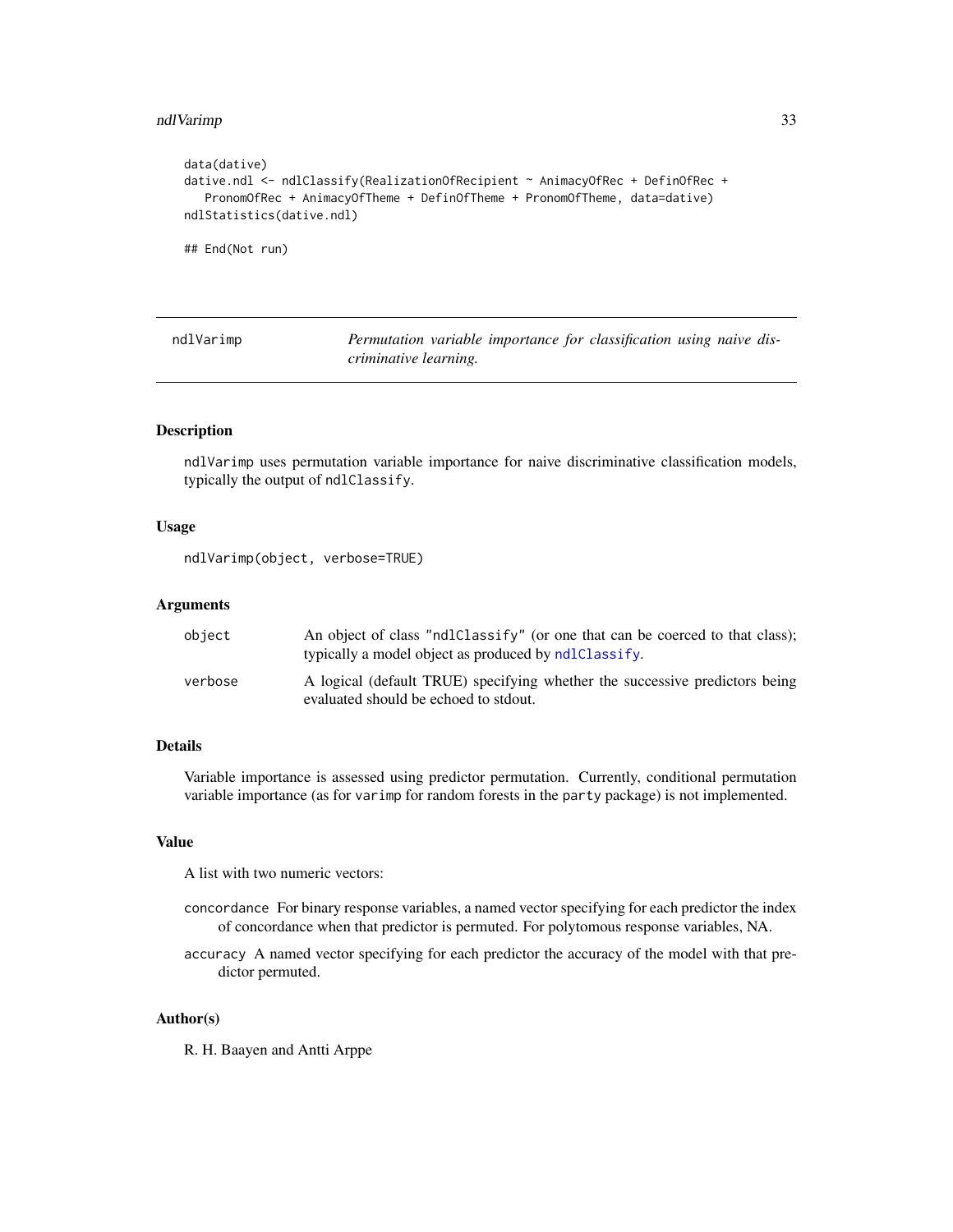#### <span id="page-33-0"></span>References

R. Harald Baayen (2011). Corpus linguistics and naive discriminative learning. Brazilian journal of applied linguistics, 11, 295-328.

Carolin Strobl, Anne-Laure Boulesteix, Thomas Kneib, Thomas Augustin and Achim Zeileis (2008). Conditional Variable Importance for Random Forests. BMC Bioinformatics, 9, 307.

#### See Also

[summary.ndlClassify,](#page-50-1) [plot.ndlClassify,](#page-36-1) [anova.ndlClassify,](#page-7-1) [ndlCuesOutcomes,](#page-29-1) [estimateWeights,](#page-15-1) [cueCoding](#page-10-1)

#### Examples

```
## Not run:
data(dative)
dative <- dative[!is.na(dative$Speaker),-2]
dative.ndl <- ndlClassify(RealizationOfRecipient ~ ., data=dative)
dative.varimp <- ndlVarimp(dative.ndl)
library(lattice)
dotplot(sort(summary(dative.ndl)$statistics$accuracy-dative.varimp$accuracy),
  xlab="permutation variable importance")
```
## End(Not run)

<span id="page-33-1"></span>

| numbers | Example data illustrating the Rescorla-Wagner equations as applied |
|---------|--------------------------------------------------------------------|
|         | to numerical cognition by Ramscar et al. (2011).                   |

#### Description

The data used in simulation 3 of Ramscar et al. (2011) on numerical cognition.

#### Usage

```
data(lexample)
```
#### Format

A data frame with 10 observations on the following 3 variables.

Cues A character vector specifying cues for quantities, separated by underscores.

Frequency The frequencies with which the numbers appear in the COCA corpus.

Outcomes A character vector specifying numerical outcomes associated with the input quantities.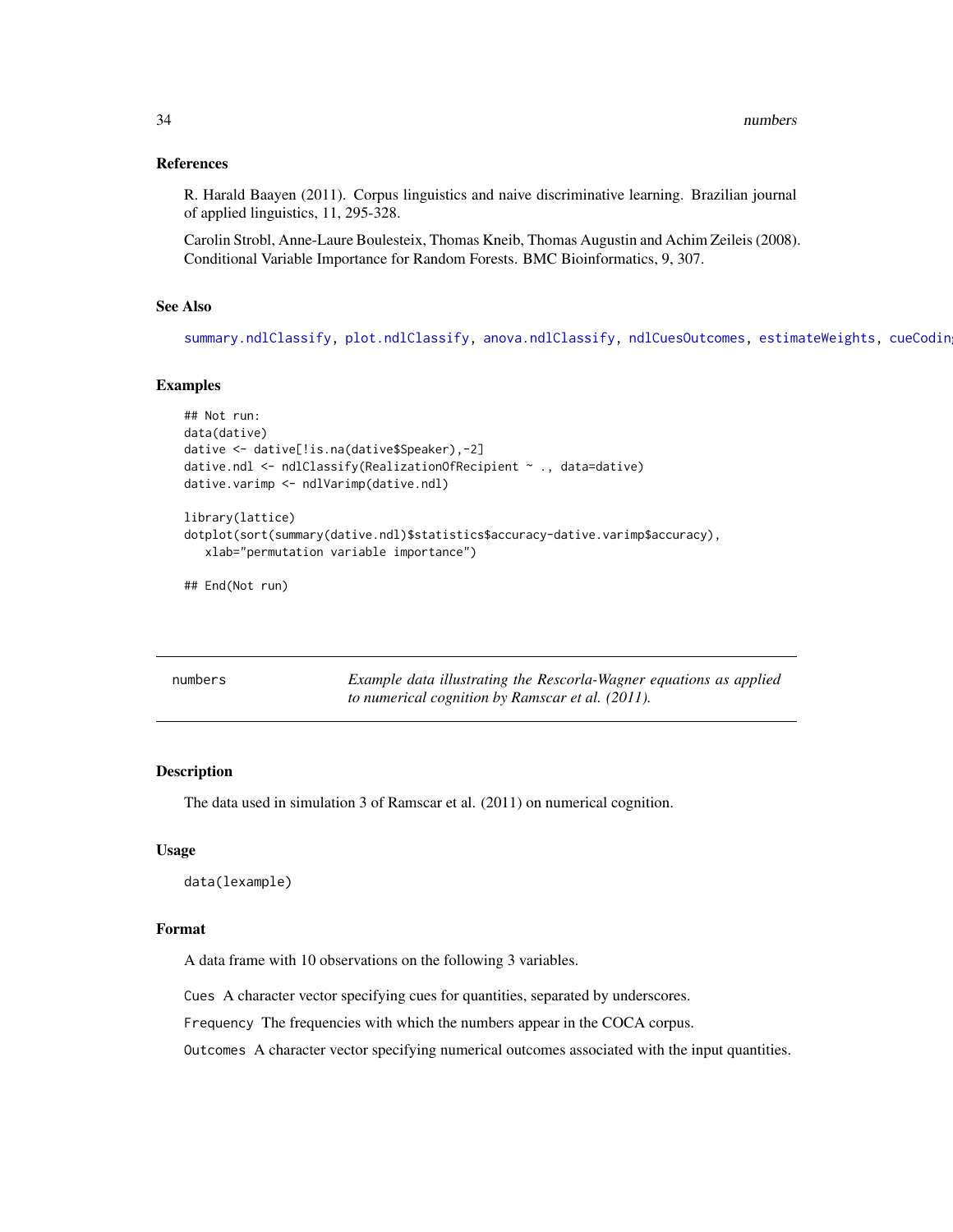#### <span id="page-34-0"></span>orthoCoding 35

#### Details

The cues represent learning trials with objects of the same size, shape and color. The numeric cues represent the presence of at least one subset of the specified size. The cues exactlyn represent the presence of exactly n objects. We are indebted to Michael Ramscar to making this data set available for inclusion in the package.

#### References

Michael Ramscar, Melody Dye, Hanna Muenke Popick & Fiona O'Donnell-McCarthy (2011), The Right Words or Les Mots Justes? Why Changing the Way We Speak to Children Can Help Them Learn Numbers Faster. Manuscript, Department of Psychology, Stanford University.

#### Examples

```
data(numbers)
```

```
traceCues=c( "exactly1", "exactly2", "exactly3", "exactly4",
"exactly5", "exactly6", "exactly7", "exactly10", "exactly15")
traceOutcomes=c("1", "2", "3", "4", "5", "6", "7", "10", "15")
ylimit=c(0,1)
par(mfrow=c(3,3),mar=c(4,4,1,1))
for (i in 1:length(traceCues)){
 numbers.rw = RescorlaWagner(numbers, nruns=1,
    traceCue=traceCues[i],traceOutcome=traceOutcomes[i])
 plot(numbers.rw, ylimit=ylimit)
 mtext(paste(traceCues[i], " - ", traceOutcomes[i], sep=""),
    side=3, line=-1, cex=0.7)
}
par(mfrow=c(1,1))
```
<span id="page-34-1"></span>

orthoCoding *Code a character string (written word form) as letter n-grams*

#### **Description**

orthoCoding codes a character string into unigrams, bigrams, ..., n-grams, with as default bigrams as the substring size. If tokenization is not at the letter/character level, a token separator can be provided.

#### Usage

```
orthoCoding(strings=c("hel.lo","wor.ld"), grams = c(2), tokenized = F, sepToken = '.')
```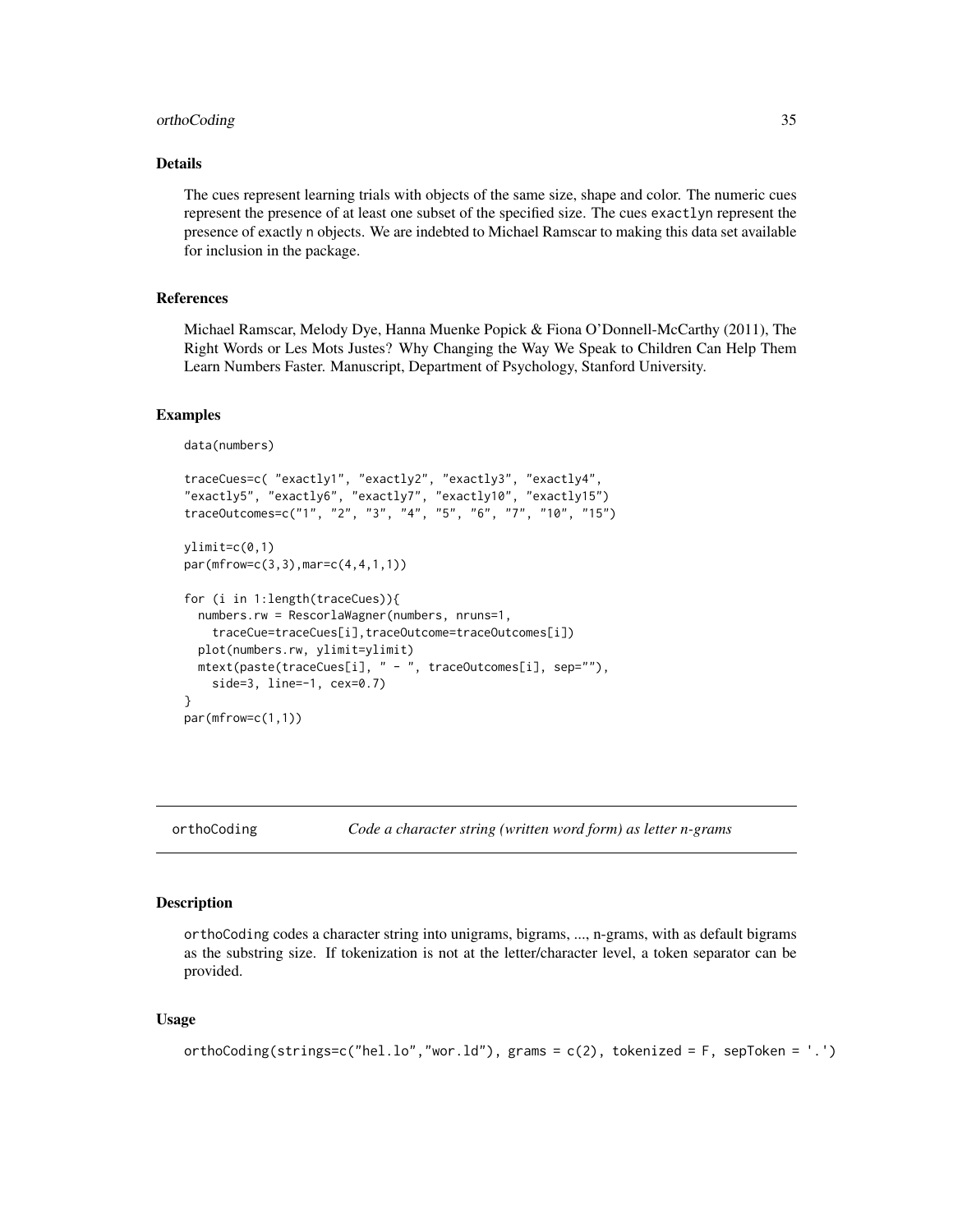#### <span id="page-35-0"></span>Arguments

| strings   | A character vector of strings (usually words) to be recoded as n-grams.                                                                                                         |
|-----------|---------------------------------------------------------------------------------------------------------------------------------------------------------------------------------|
| grams     | A vector of numbers, each one a size of ngram to be produced. For example<br>a vector like grams= $c(1,3)$ will create the unigram and trigram cues from the<br>input.          |
| tokenized | If tokenzied is FALSE (the default), the input strings are split into letters/characters.<br>If it is set to TRUE, the strings will be split up based on the value of sepToken. |
| sepToken  | A string that defines which character will be used to separate tokens when to k-<br>enized is TRUE. Defaults to the "." character.                                              |

#### Value

A vector of grams (joined by underscores), one for each word in the input vector words.

#### Author(s)

Cyrus Shaoul, Peter Hendrix and Harald Baayen

#### References

Baayen, R. H. and Milin, P. and Filipovic Durdevic, D. and Hendrix, P. and Marelli, M., An amorphous model for morphological processing in visual comprehension based on naive discriminative learning. Psychological Review, 118, 438-482.

#### See Also

See also [estimateWeights](#page-15-1).

```
#Default
orthoCoding(tokenize=FALSE)
#With tokenizing on a specific character
orthoCoding(tokenize=TRUE)
```

```
#Comparing different n-gram sizes
data(serbian)
serbian$Cues=orthoCoding(serbian$WordForm, grams=2)
head(serbian$Cues)
serbian$Cues=orthoCoding(serbian$WordForm, grams=c(2,4))
head(serbian$Cues)
```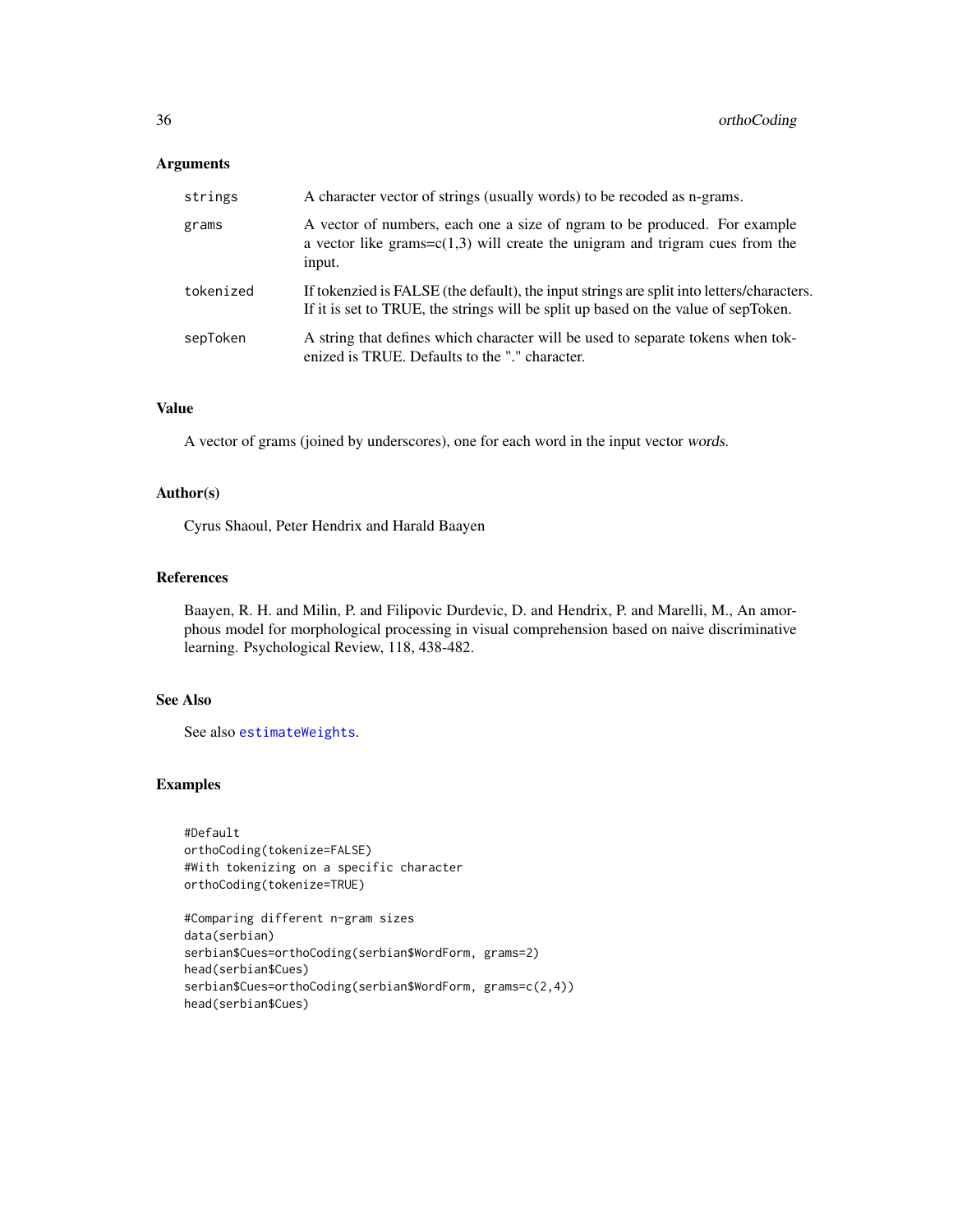<span id="page-36-1"></span><span id="page-36-0"></span>plot.ndlClassify *Plot function for selected results of* ndlClassify*.*

#### Description

This function presents visually the estimated weights or expected probabilities for a model fitted with ndlClassify

#### Usage

```
## S3 method for class 'ndlClassify'
plot(x, values="weights", ...)
## S3 method for class 'ndlWeights'
plot(x, type="density", predictors=NULL, outcomes=NULL,
panes="single", lty=NULL, col=NULL, mfrow=NULL, main=NULL,
legend.position="topright", ...)
## S3 method for class 'ndlProbabilities'
```

```
plot(x, type="density", select="all",
panes="single", lty=NULL, col=NULL, pch=NULL, mfrow=NULL,
main=NULL, legend.position="topright", ...)
```
#### Arguments

| $\boldsymbol{\mathsf{x}}$ | A object of the class "ndlClassify" produced by ndlClassify, consisting of<br>a list including estimated weights for predictors and association strengths for<br>outcome-predictor combinations.                                                                                                                                                                                                                                                                                 |
|---------------------------|----------------------------------------------------------------------------------------------------------------------------------------------------------------------------------------------------------------------------------------------------------------------------------------------------------------------------------------------------------------------------------------------------------------------------------------------------------------------------------|
| values                    | A character string specifiying whether estimated weights (default) or expected<br>probabilities should be plotted.                                                                                                                                                                                                                                                                                                                                                               |
| type                      | A character string spefifying the type of plot to be drawn; density is available<br>for both value types as default, while a histogram (hist) is available only for<br>plot.ndlWeights and sorted values (sort) only for plot.ndlProbabilities.                                                                                                                                                                                                                                  |
| panes                     | A character string specifying whether a single pane (default) integrating all<br>component plots, or multiple panes for each individual component plot are to<br>be plotted. If multiple panes are selected, the number or rows and columns<br>is specified automatically. Alternatively, one can invoke the plotting of multiple<br>panes by explicitly specifying the appropriate number of rows and columns with<br>the parameter mfrow (N.B. this overrides panes="single"). |
| predictors                | A regular expression specifying which predictors and their values should be<br>included in the $plot(s)$ ; by default = $NULL$ so that all predictors incorporated in<br>the ndlClassify model will be included.                                                                                                                                                                                                                                                                 |
| outcomes                  | A list of outcomes to be included in the plot; by default =NULL so that all out-<br>comes will be considered.                                                                                                                                                                                                                                                                                                                                                                    |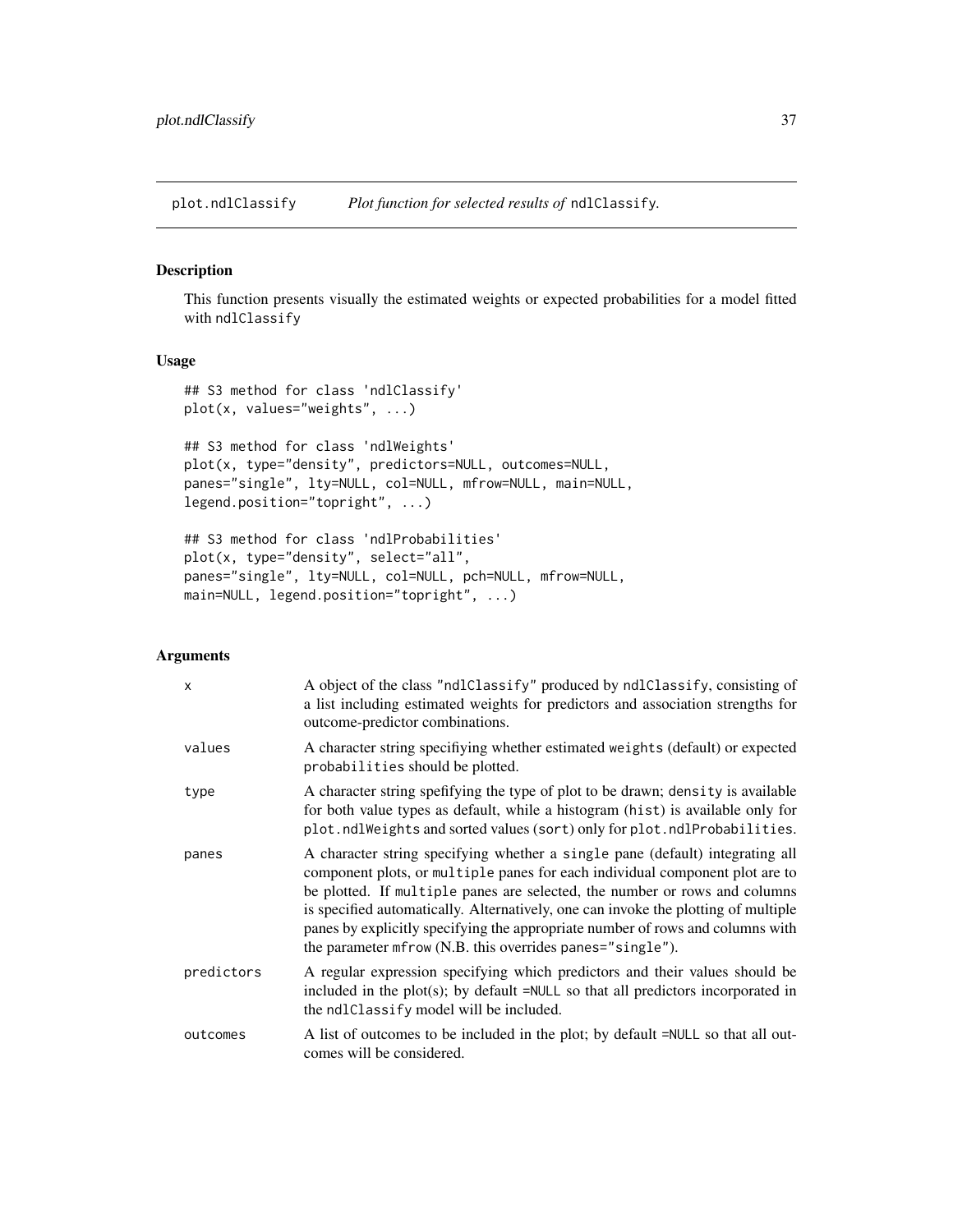<span id="page-37-0"></span>

| select   | For plot.ndlProbabilities, a character string specifying which instance-                                             |
|----------|----------------------------------------------------------------------------------------------------------------------|
|          | wise probability estimates should be plotted; by default all, other values are                                       |
|          | max for instance-wise maximum probabilities, min for instance-wise minimum                                           |
|          | probabilities, maxmin, minmax for both maximum and minimum instance-wise                                             |
|          | probabilities. Alternatively, a numeric vector $c(1, 2, )$ specifying selected                                       |
|          | ranks of the instance-wise probability estimates can be provided, with 1 corre-                                      |
|          | sponding to the instance-wise maximum probability estimates.                                                         |
|          | lty, col, pch, mfrow, main, legend.position                                                                          |
|          | Specifications of various graphical parameters (see par) to be used in the plots; if                                 |
|          | any of these is set to =NULL default settings will be used (for legend.position,                                     |
|          | the default value is top right). Note that $l$ ty is relevant only to plot. $ndlW$ eights $( \ldots,$<br>type="dens! |
|          | and plot.ndlProbabilities(, type="density", ), and pch only                                                          |
|          | to plot.ndlProbabilities $(,$ type="sort", $$ ).                                                                     |
| $\cdots$ | Arguments to be passed to methods, such as graphical parameters (see par).                                           |
|          |                                                                                                                      |

#### Value

A plot of the selected type is produced on the graphics device.

#### Author(s)

Antti Arppe and R. H. Baayen

#### References

Arppe, A. and Baayen, R. H. (in prep.)

#### See Also

[ndlClassify](#page-24-1), [acts2probs](#page-6-1)

```
## Not run:
data(think)
think.ndl <- ndlClassify(Lexeme ~ Agent + Patient + Section, data=think)
plot(think.ndl, values="weights")
plot(think.ndl, values="weights", type="hist", panes="multiple")
plot(think.ndl, values="weights", type="density", panes="multiple")
plot(think.ndl, values="weights", type="density", panes="multiple",
  predictors="Section*")
plot(think.ndl, values="weights", type="density", panes="multiple",
  predictors="Patient*")
plot(think.ndl, values="weights", type="hist", panes="multiple", col=1:4)
plot(think.ndl, values="weights", type="density", panes="single",
   outcomes=c("ajatella","miettia","pohtia","harkita"))
plot(think.ndl, values="probabilities")
plot(think.ndl, values="probabilities", panes="multiple")
```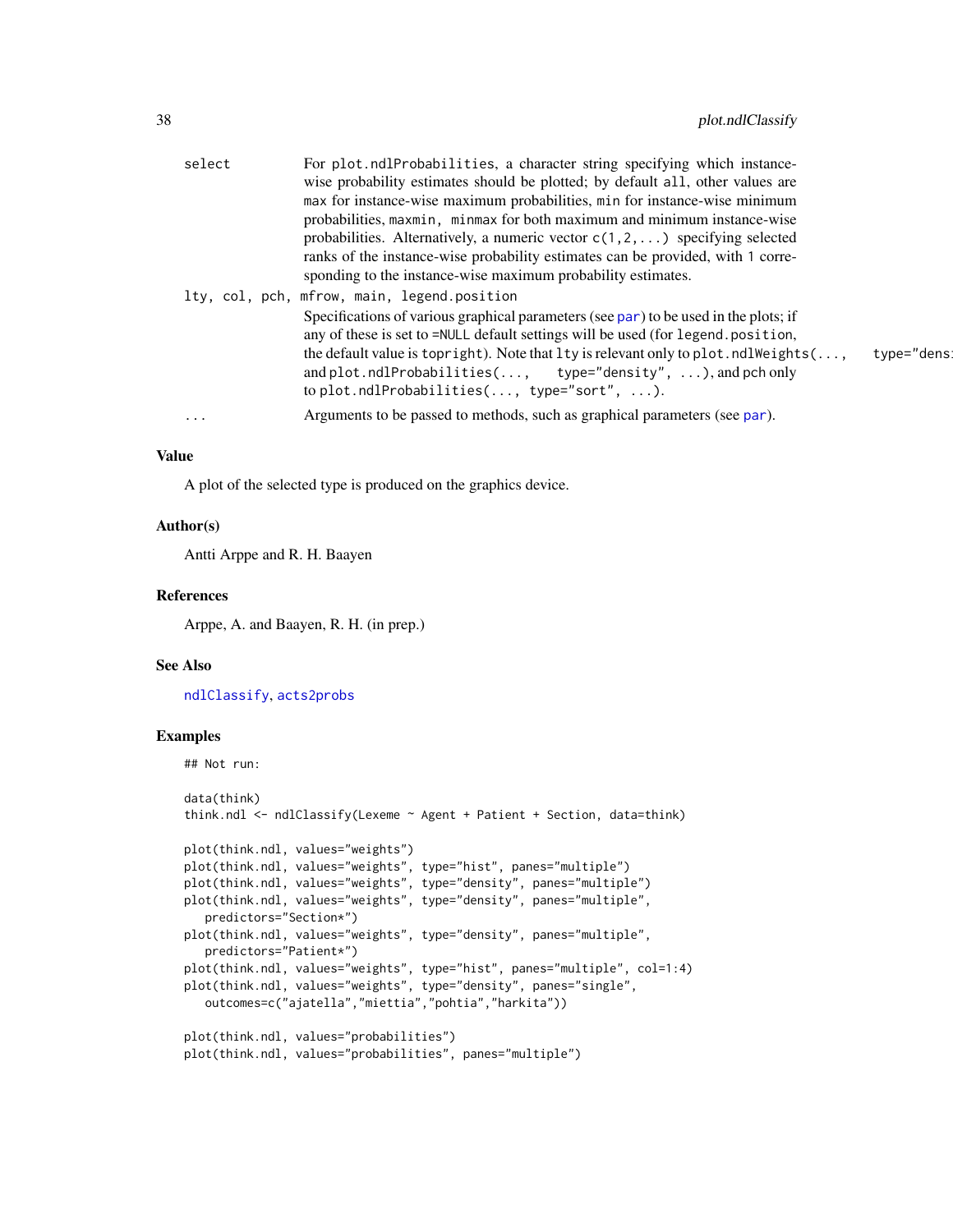#### <span id="page-38-0"></span>plot.RescorlaWagner 39

```
plot(think.ndl, values="probabilities", select="max")
plot(think.ndl, values="probabilities", select=c(1:3))
plot(think.ndl, values="probabilities", panes="multiple", select=c(1:3))
plot(think.ndl, values="probabilities", type="sort", legend.position="topleft")
plot(think.ndl, values="probabilities", type="sort", pch=".",
   legend.position="topleft")
plot(think.ndl, values="probabilities", type="sort", pch=".", panes="multiple")
## End(Not run)
```
<span id="page-38-1"></span>plot.RescorlaWagner *Plot function for the output of* RescorlaWagner*.*

#### Description

This function graphs the Rescorla-Wagner weights for a cue-outcome pair against learning time.

#### Usage

```
## S3 method for class 'RescorlaWagner'
plot(x, asymptote=TRUE, xlab="t", ylab="weight", ylimit=NA, ...)
```
#### Arguments

| $\mathsf{x}$ | A object of the class "RescorlaWagner" produced by RescorlaWagner, con-<br>sisting of a list including estimated weights for the incremental and equilibrium<br>stages. |
|--------------|-------------------------------------------------------------------------------------------------------------------------------------------------------------------------|
| asymptote    | A logical specifying whether the equilibrium asymptotic weight should be added<br>to the plot.                                                                          |
| xlab         | Label for x-axis, by default "t".                                                                                                                                       |
| ylab         | Label for y-axis, by default "weight".                                                                                                                                  |
| vlimit       | The range of values to be displayed on the Y axis. By default, this will be<br>determined from the data itself.                                                         |
| $\cdots$     | Arguments to be passed to methods, such as graphical parameters (see link{par}).                                                                                        |

#### Value

A plot is produced on the graphics device.

#### Author(s)

R. H. Baayen and Antti Arppe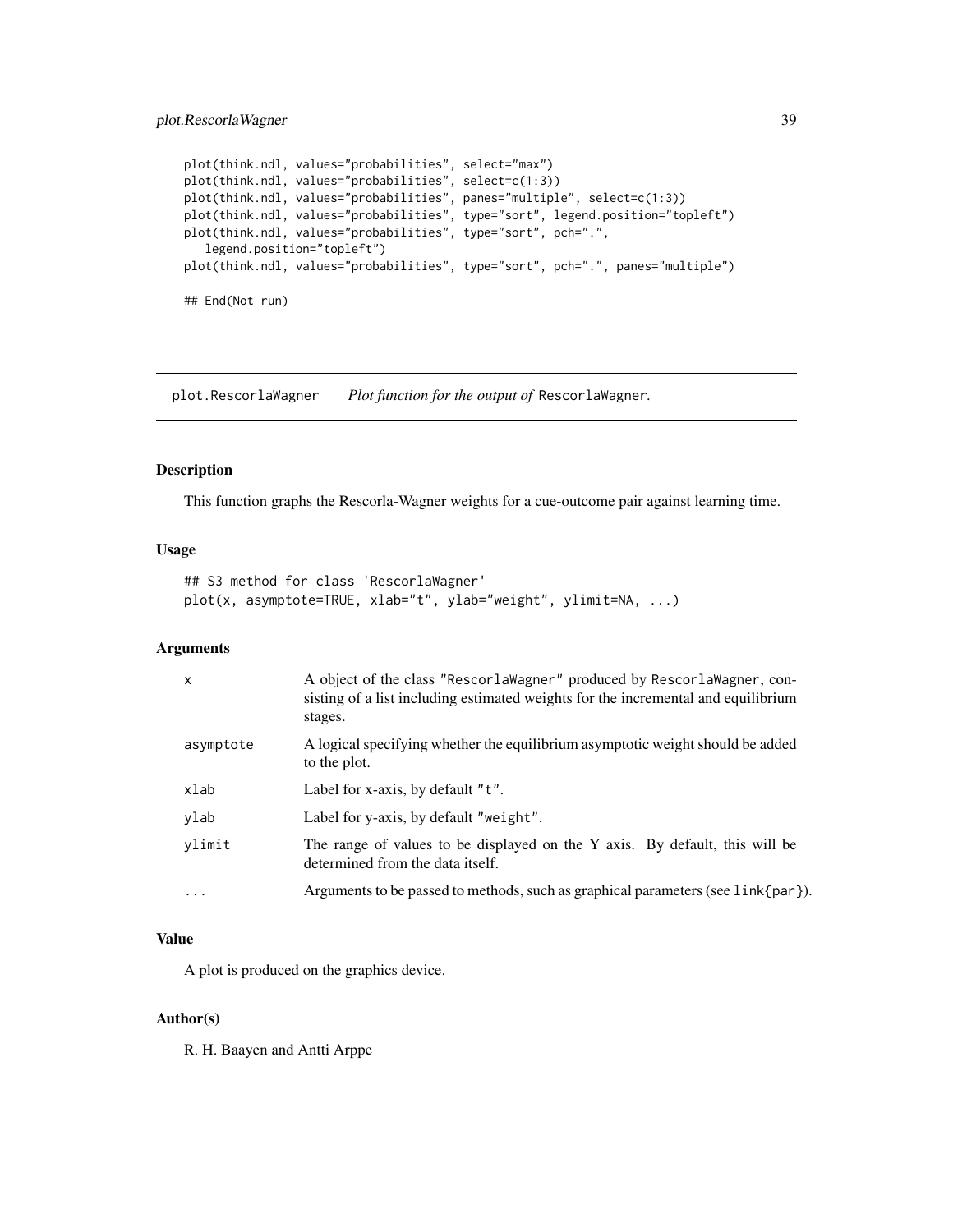#### References

Danks, D. (2003). Equilibria of the Rescorla-Wagner model. Journal of Mathematical Psychology, 47 (2), 109-121.

Rescorla, R. A., & Wagner, A. R. (1972). A theory of Pavlovian conditioning: Variations in the effectiveness of reinforcement and nonreinforcement. In Black, A. H., & Prokasy, W. F. (Eds.), Classical conditioning II: Current research and theory (pp. 64-99). New York: Appleton-Century-Crofts.

#### See Also

[RescorlaWagner](#page-43-1), [orthoCoding](#page-34-1)

```
data(lexample)
lexample$Cues <- orthoCoding(lexample$Word, grams=1)
lexample.rw <- RescorlaWagner(lexample, nruns=25,
   traceCue="h", traceOutcome="hand")
plot(lexample.rw)
mtext{text('h - hand'', 3, 1)}# Full example
## Not run:
par(mfrow=c(2,2))
lexample.rw <- RescorlaWagner(lexample, nruns=25,
   traceCue="h", traceOutcome="hand")
plot(lexample.rw)
mtext("h - hand", 3, 1)
lexample.rw <- RescorlaWagner(lexample, nruns=25,
   traceCue="s", traceOutcome="plural")
plot(lexample.rw)
mtext("s - plural", 3, 1)
lexample.rw <- RescorlaWagner(lexample, nruns=25,
   traceCue="a", traceOutcome="as")
plot(lexample.rw)
mtext("a - as", 3, 1)
lexample.rw <- RescorlaWagner(lexample, nruns=25,
   traceCue="s", traceOutcome="as")
plot(lexample.rw)
mtext("s - as", 3, 1)
par(mfrow=c(1,1))
## End(Not run)
```
<span id="page-39-0"></span>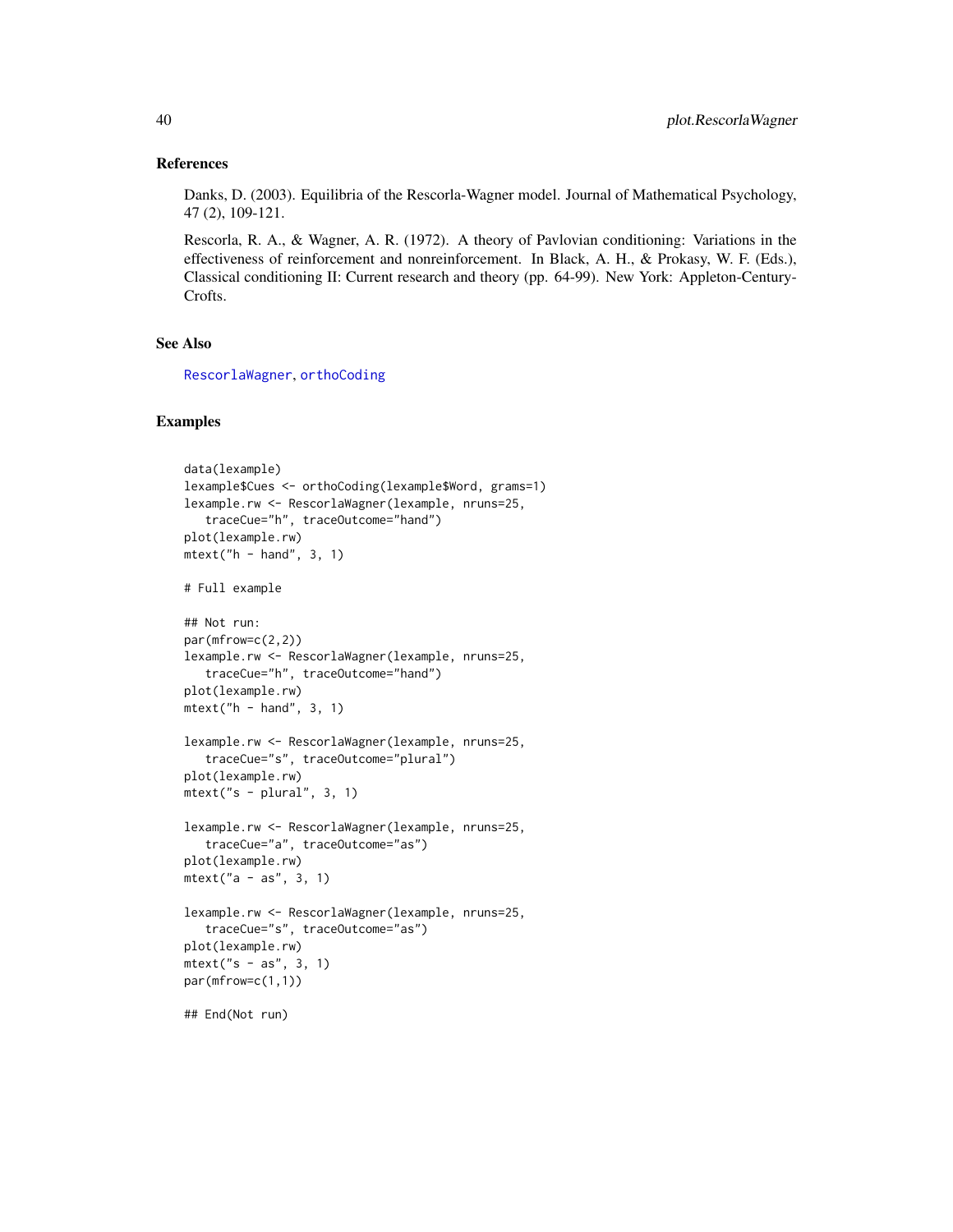<span id="page-40-1"></span><span id="page-40-0"></span>plurals *Artificial data set used to illustrate the Rescorla-Wagner equations and naive discriminative learning.*

#### Description

Data set with 10 English words of different (ad hoc) frequencies, each with a lexical meaning and a grammatical meaning.

#### Usage

data(plurals)

#### Format

A data frame with 10 observations on the following 3 variables:

WordForm A character vector of word forms (cues).

Frequency A numeric vector of frequencies.

Outcomes A character vector of meanings (outcomes). Meanings are separated by underscores. The NIL meaning is ignored.

#### Source

Baayen, R. H. and Milin, P. and Filipovic Durdevic, D. and Hendrix, P. and Marelli, M., An amorphous model for morphological processing in visual comprehension based on naive discriminative learning. Psychological Review, 118, 438-482.

#### References

Baayen, R. H. and Milin, P. and Filipovic Durdevic, D. and Hendrix, P. and Marelli, M., An amorphous model for morphological processing in visual comprehension based on naive discriminative learning. Psychological Review, 118, 438-482.

```
data(plurals)
plurals$Cues <- orthoCoding(plurals$WordForm, grams=1)
estimateWeights(cuesOutcomes=plurals)
```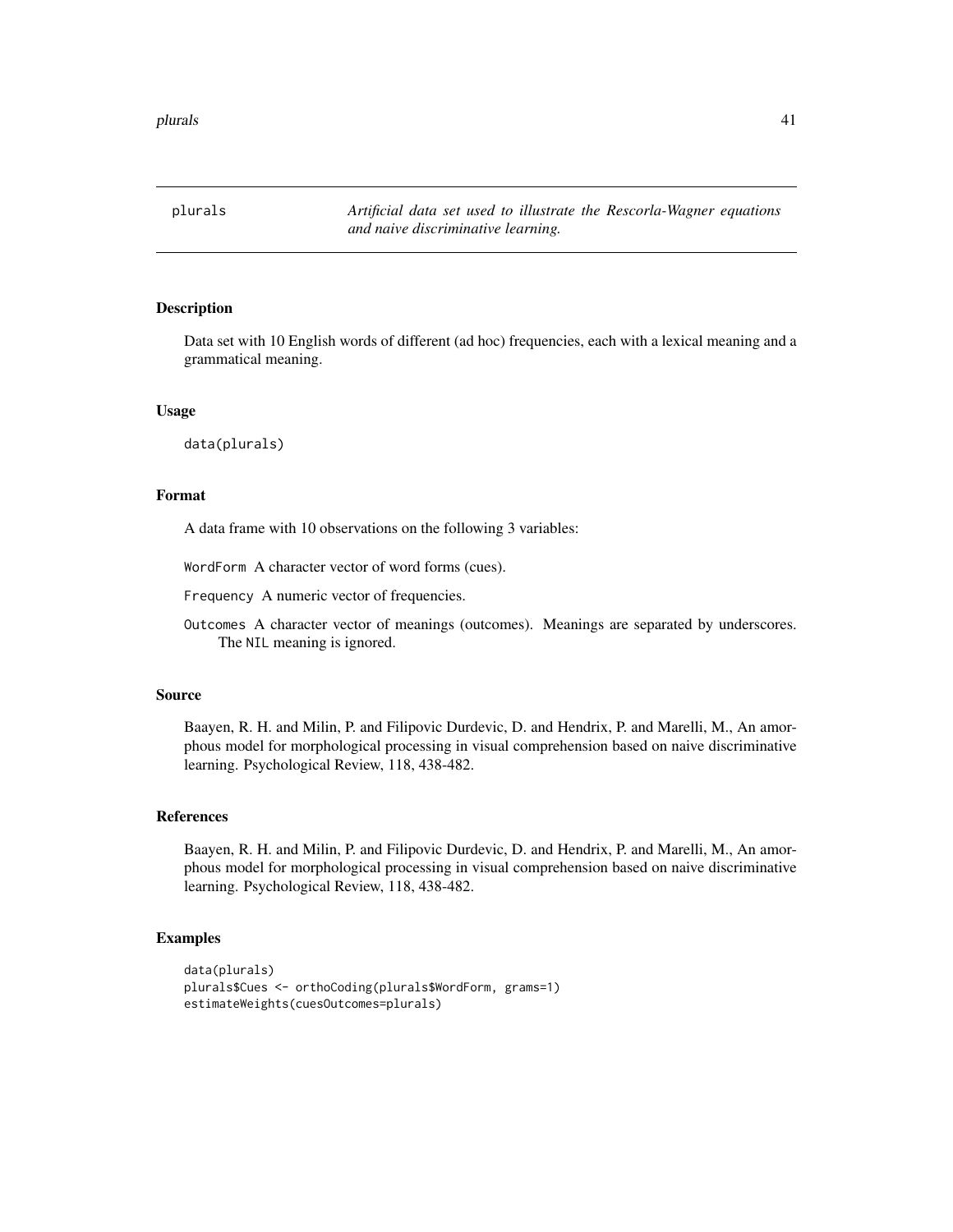<span id="page-41-1"></span><span id="page-41-0"></span>predict.ndlClassify *Predict method for ndlClassify objects*

#### Description

Obtains predictions on the basis of a fitted "ndlClassify" object on data already incorporated in the object or on new data with the same predictors as the originally fitted model object.

#### Usage

```
## S3 method for class 'ndlClassify'
predict(object, newdata=NULL, frequency=NA,
   type="choice", ...)
```
#### Arguments

| object    | objects of class "ndlClassify", typically the result of a call to ndlClassify.                                                                                                                                                                                                                                                                                                                                                                                                                                           |  |
|-----------|--------------------------------------------------------------------------------------------------------------------------------------------------------------------------------------------------------------------------------------------------------------------------------------------------------------------------------------------------------------------------------------------------------------------------------------------------------------------------------------------------------------------------|--|
| newdata   | optionally, a data frame in which to look for variables with which to predict. If<br>omitted (i.e. set to NULL), the original data used to fit the object are used.                                                                                                                                                                                                                                                                                                                                                      |  |
| frequency | A numeric vector (or the name of a column in the (new) data frame newdata)<br>with the frequencies of the exemplars. If absent, each exemplar is assigned a<br>frequency equal to 1.                                                                                                                                                                                                                                                                                                                                     |  |
| type      | the type of prediction requested. The default option type="choice" produces<br>the predicted individual discrete choices (i.e. Outcomes), given the predictor<br>Cues selected for fitting the original object. The option type="acts" provides<br>the sum activations for each Outcome given the Cue combinations in newdata<br>(or in the original data in object, while the alternative type="probs" yields<br>the distributions of predicted probabilities (based on the activations) over the<br>Outcome responses. |  |
| $\cdots$  | further arguments passed to and from other functions.                                                                                                                                                                                                                                                                                                                                                                                                                                                                    |  |

#### Details

If newdata is omitted the predictions are based on the data used for the fit.

#### Value

a vector predicted, or matrix of activations activations, or a matrix of predictions probabilities.

#### Author(s)

Antti Arppe

#### References

Arppe, A. and Baayen, R. H. (in prep.) Statistical classification and principles of human learning.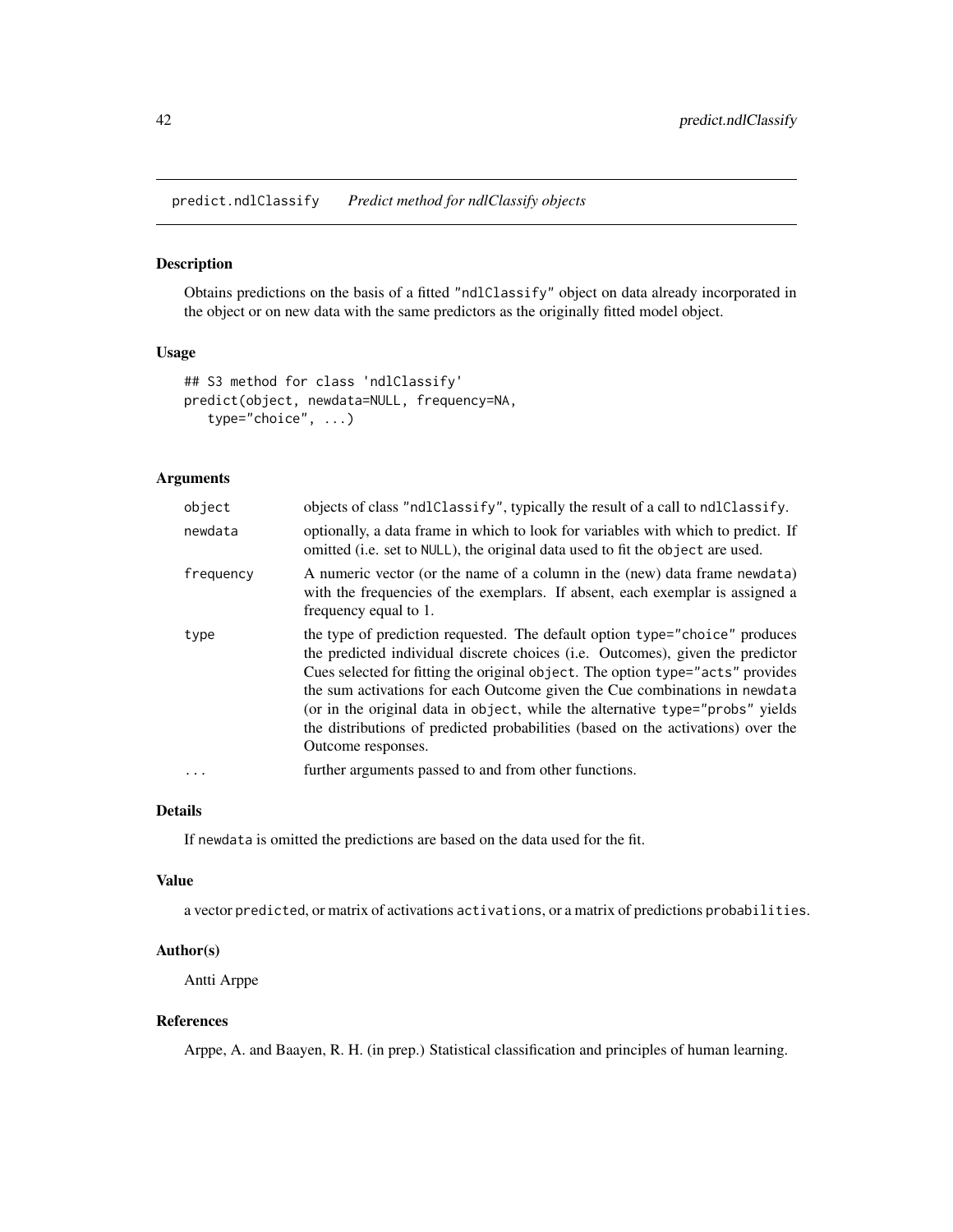<span id="page-42-0"></span>random.pseudoinverse 43

#### See Also

[ndlClassify](#page-24-1), [estimateActivations](#page-13-1), [acts2probs](#page-6-1)

#### Examples

```
data(think)
think.ndl <- ndlClassify(Lexeme ~ Agent + Patient, data=think[1:300,])
head(predict(think.ndl, type="choice"))
predict(think.ndl, newdata=think[301:320,], type="probs")
predict(think.ndl, newdata=think[301:320,], type="acts")
```
random.pseudoinverse *Calculate an approximation of the pseudoinverse of a matrix.*

#### Description

An internal function that uses an approximation of the SVD using the first k singular values of A to calculate the pseudo-inverse. Only used when the cue-cue matrix contains more than 20,000 cues.

#### Usage

random.pseudoinverse(m, verbose=F,  $k = 0$ )

#### Arguments

| m       | A matrix.                                                                                                                                  |
|---------|--------------------------------------------------------------------------------------------------------------------------------------------|
| k.      | If $k = 0$ , the default, k will be set to the size of 3/4 of the singular values. If not,<br>the k-rank approximation will be calculated. |
| verbose | Display diagnostic messages or not.                                                                                                        |

#### Details

This idea was proposed by Gunnar Martinsson Associate Professor and Director of Graduate Studies Department of Applied Mathematics, University of Colorado at Boulder http://amath.colorado.edu/faculty/martinss/ And with ideas from: Yoel Shkolnisky and his Out-of-Core SVD code: https://sites.google.com/site/yoelshkolnisky/software

#### Value

The approximate pseudoinverse of the input matrix

#### Acknowledgements

Thanks to Gunnar for his help with this!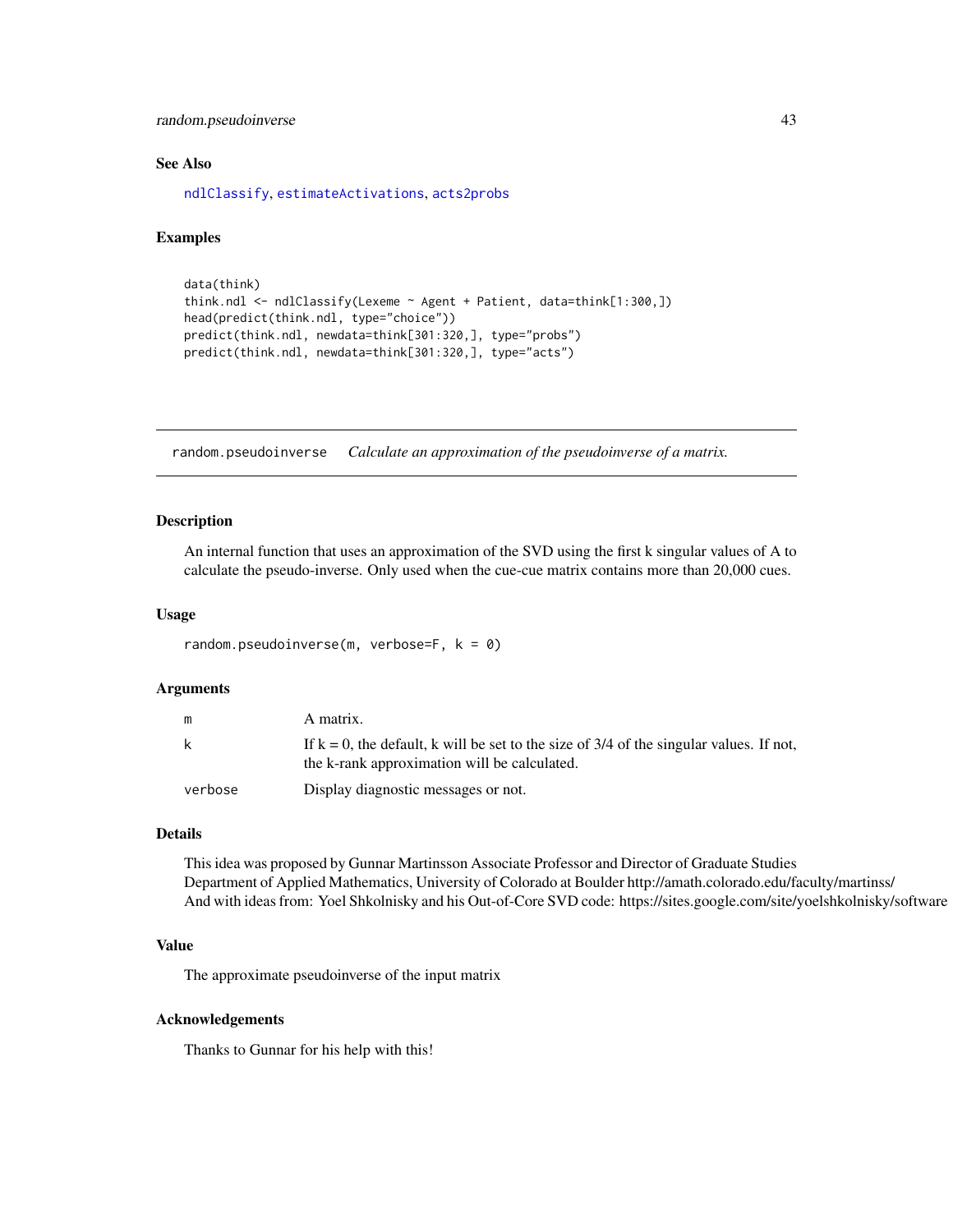#### Note

No temporary files are used.

#### Author(s)

Cyrus Shaoul

#### References

"Finding structure with randomness: Probabilistic algorithms for constructing approximate matrix decompositions" Nathan Halko, Per-Gunnar Martinsson, Joel A. Tropp http://arxiv.org/abs/0909.4061

#### See Also

[estimateWeights,](#page-15-1) [estimateWeightsCompact,](#page-17-1)

#### Examples

#None (internal function)

<span id="page-43-1"></span>RescorlaWagner *Implementation of the Rescorla-Wagner equations.*

#### Description

RescorlaWagner implements an iterative simulation based on the Rescorla-Wagner equations. Given a data frame specifying cues, outcomes, and frequencies, it calculates, for a given cueoutcome pair, the temporal sequence of developing weights.

#### Usage

```
RescorlaWagner(cuesOutcomes, traceCue="h", traceOutcome="hand",
  nruns=1, random=TRUE, randomOrder = NA, alpha=0.1, lambda=1,
  beta1=0.1, beta2=0.1)
```
#### Arguments

| cuesOutcomes | A data frame specifying cues, outcomes, and frequencies of combinations of<br>cues and outcomes. In the data frame, cues and outcomes should be character<br>vectors. |
|--------------|-----------------------------------------------------------------------------------------------------------------------------------------------------------------------|
| traceCue     | A character string specifying the cue to be traced over time.                                                                                                         |
| traceOutcome | A character string specifying the outcome to be traced over time.                                                                                                     |
| nruns        | An integer specifying the number of times the data have to be presented for<br>learning. The total number of learning trials is nruns*sum(cues0utcomes\$Frequency).   |

<span id="page-43-0"></span>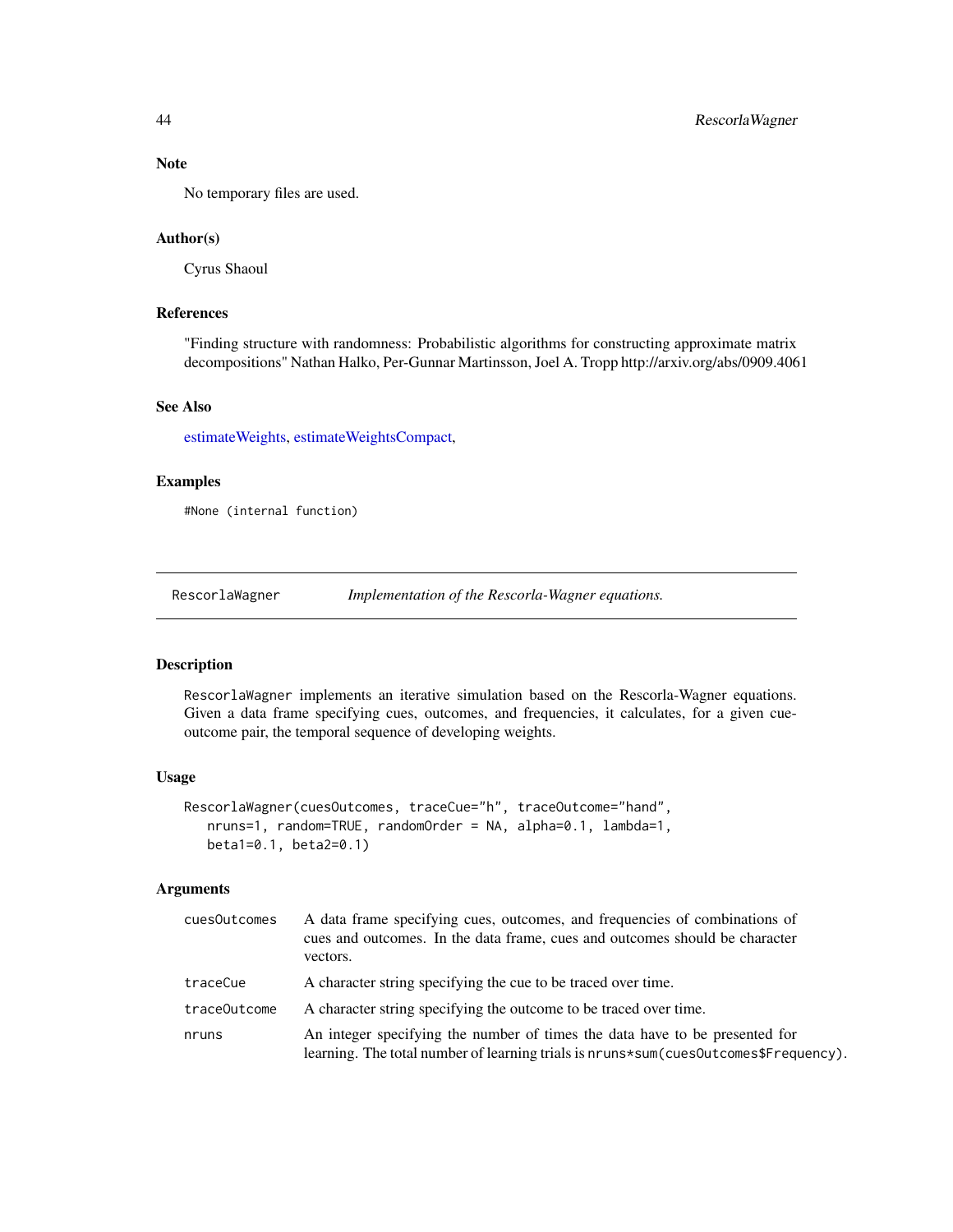#### <span id="page-44-0"></span>Rescorla Wagner 45

| random      | A logical specifying whether the order of the learning trials for a given run<br>should be randomly reordered. Can be set to FALSE in case all frequencies are<br>1, and the sequence of learning trials in cues outcomes is given by the order of<br>the rows. |
|-------------|-----------------------------------------------------------------------------------------------------------------------------------------------------------------------------------------------------------------------------------------------------------------|
| randomOrder | If not NA, a vector specifying the (usually random) order of the learning trials.                                                                                                                                                                               |
| alpha       | The salience of the trace cue.                                                                                                                                                                                                                                  |
| lambda      | The maximum level of associative strength possible.                                                                                                                                                                                                             |
| beta1       | The salience of the situation in which the outcome occurs.                                                                                                                                                                                                      |
| beta2       | The salience of the situation in which the outcome does not occur.                                                                                                                                                                                              |

#### Details

The equilibrium weights (Danks, 2003) are also estimated.

#### Value

An object of the class "RescorlaWagner", being a list with the following components:

weightvector A numeric vector with the weights for all nruns\*sum(dat[, "Frequency"]) training trials.

equilibriumWeight The weight of the cue-outcome link at equilibrium.

traceCue A character string specifying the trace cue.

traceOutcome A character string specifying the trace outcome.

#### Author(s)

R. H. Baayen and Antti Arppe

#### References

Danks, D. (2003). Equilibria of the Rescorla-Wagner model. Journal of Mathematical Psychology, 47 (2), 109-121.

Rescorla, R. A., & Wagner, A. R. (1972). A theory of Pavlovian conditioning: Variations in the effectiveness of reinforcement and nonreinforcement. In Black, A. H., & Prokasy, W. F. (Eds.), Classical conditioning II: Current research and theory (pp. 64-99). New York: Appleton-Century-Crofts.

#### See Also

[orthoCoding](#page-34-1), [plot.RescorlaWagner](#page-38-1), [numbers](#page-33-1)

```
data(lexample)
lexample$Cues <- orthoCoding(lexample$Word, grams=1)
lexample.rw <- RescorlaWagner(lexample, nruns=25,
   traceCue="h", traceOutcome="hand")
plot(lexample.rw)
```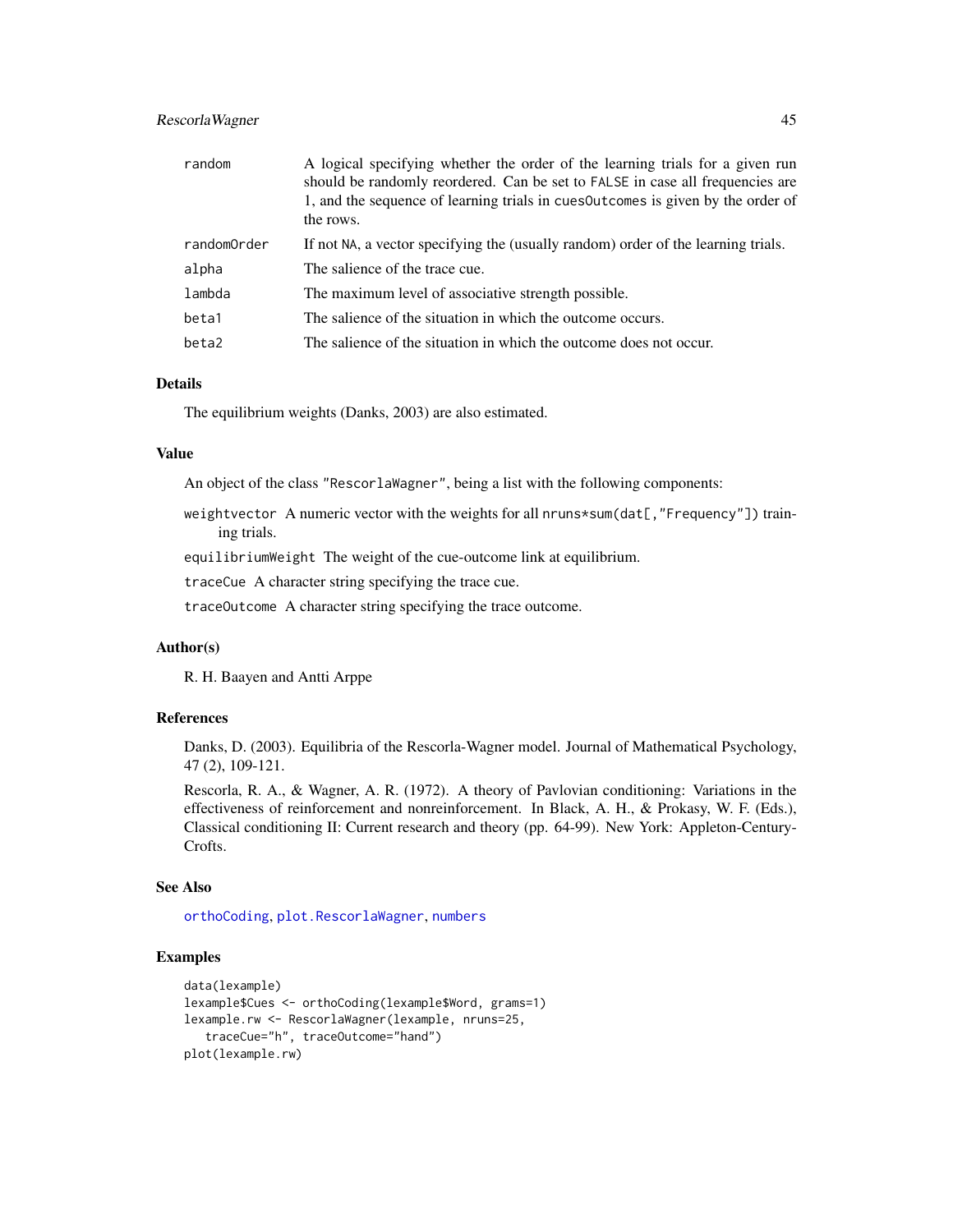```
data(numbers)
traceCues=c( "exactly1", "exactly2", "exactly3", "exactly4",
   "exactly5", "exactly6", "exactly7", "exactly10", "exactly15")
traceOutcomes=c("1", "2", "3", "4", "5", "6", "7", "10", "15")
ylimit=c(0,1)
par(mfrow=c(3,3),mar=c(4,4,1,1))
for(i in 1:length(traceCues)) {
  numbers.rw <- RescorlaWagner(numbers, nruns=1,
      traceCue=traceCues[i], traceOutcome=traceOutcomes[i])
   plot(numbers.rw, ylimit=ylimit)
   mtext(paste(traceCues[i], " - ", traceOutcomes[i], sep=""),
      side=3, line=-1, cex=0.7)
 }
par(mfrow=c(1,1))
```
<span id="page-45-1"></span>serbian *Serbian case inflected nouns.*

#### **Description**

3240 case-inflected Serbian nouns and their frequencies, for 270 different masculine, feminine and neuter noun lemmas.

#### Usage

data(serbian)

#### Format

A data frame with 3240 observations on the following 3 variables:

WordForm A character vector specifying the inflected word forms.

LemmaCase A character vector specifying lemma (meaning), case, and number.

Frequency A numeric vector specifying the frequency of each word form.

#### Details

Frequencies were taken from the Frequency Dictionary of Contemporary Serbian Language (Kostic, 1999). The 270 lemmas comprise the set of nouns for which each different case form appears at least once in this resource.

#### Source

Kostic, D. (1999). Frekvencijski recnik savremenog srpskog jezika (Frequency Dictionary of Contemporary Serbian Language). Institute for Experimental Phonetics and Speech Pathology & Laboratory of Experimental Psychology, University of Belgrade, Serbia.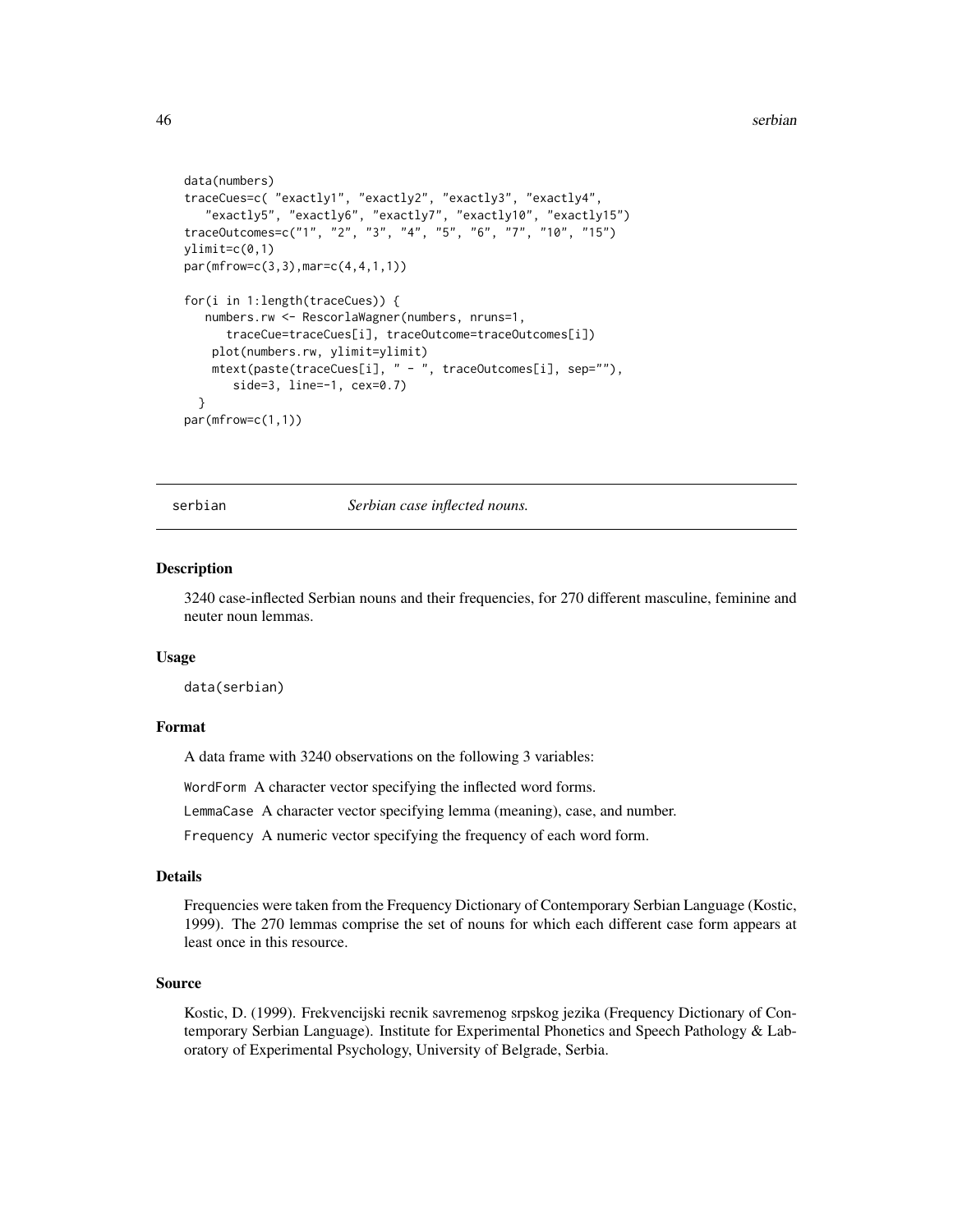#### <span id="page-46-0"></span>serbianLex 47

#### References

Kostic, D. (1999). Frekvencijski recnik savremenog srpskog jezika (Frequency Dictionary of Contemporary Serbian Language). Institute for Experimental Phonetics and Speech Pathology & Laboratory of Experimental Psychology, University of Belgrade, Serbia.

Baayen, R. H., Milin, P., Filipovic Durdevic, D., Hendrix, P. and Marelli, M. (2011), An amorphous model for morphological processing in visual comprehension based on naive discriminative learning. Psychological Review, 118, 438-482.

#### See Also

See also [serbianLex,](#page-46-1) [estimateActivations](#page-13-1).

#### Examples

```
data(serbian)
serbian$Cues <- orthoCoding(serbian$WordForm, grams=2)
serbian$Outcomes <- serbian$LemmaCase
sw <- estimateWeights(cuesOutcomes=serbian)
sw[1:5,1:5]
desiredItems <- unique(serbian["Cues"])
desiredItems$Outcomes=""
activations <- estimateActivations(desiredItems, sw)$activationMatrix
rownames(activations) <- unique(serbian[["WordForm"]])
activations[1:5,1:6]
```
serbianLex *Serbian lexicon with 1187 prime-target pairs.*

#### **Description**

The 1187 prime-target pairs and their lexical properties used in the simulation study of Experiment 1 of Baayen et al. (2011).

#### Usage

data(serbianLex)

#### Format

A data frame with 1187 observations on the following 14 variables:

Target A factor specifying the target noun form

Prime A factor specifying the prime noun form

PrimeLemma A factor specifying the lemma of the prime

TargetLemma A factor specifying the target lemma

Length A numeric vector with the length in letters of the target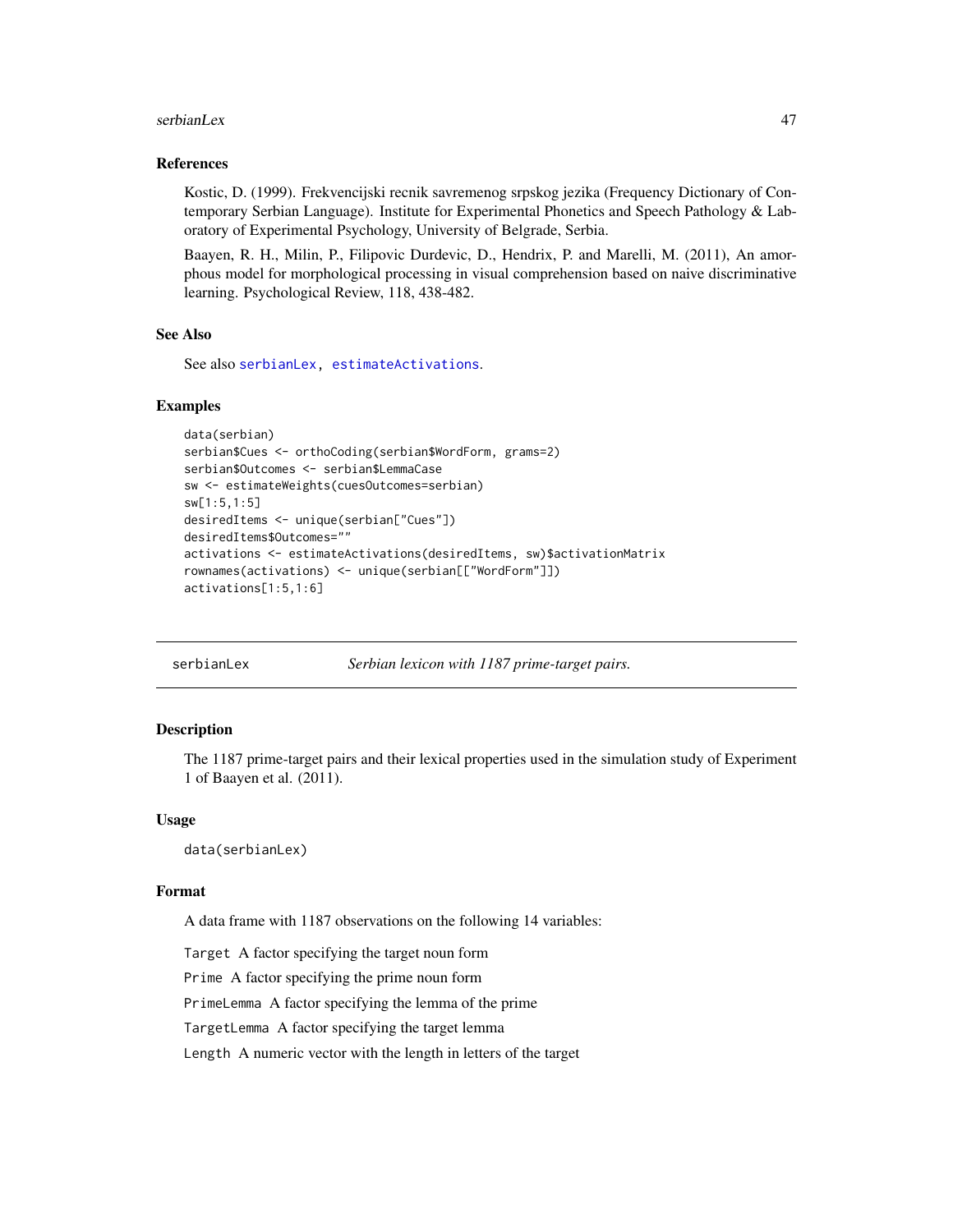- WeightedRE A numeric vector with the weighted relative entropy of the prime and target inflectional paradigms
- NormLevenshteinDist A numeric vector with the normalized Levenshtein distance of prime and target forms
- TargetLemmaFreq A numeric vector with log frequency of the target lemma

PrimeSurfFreq A numeric vector with log frequency of the prime form

PrimeCondition A factor with prime conditions, levels: DD, DSSD, SS

CosineSim A numeric vector with the cosine similarity of prime and target vector space semantics

IsMasc A vector of logicals, TRUE if the noun is masculine.

TargetGender A factor with the gender of the target, levels: f, m, and n

TargetCase A factor specifying the case of the target noun, levels: acc, dat, nom

MeanLogObsRT Mean log-transformed observed reaction time

#### References

Baayen, R. H., Milin, P., Filipovic Durdevic, D., Hendrix, P. and Marelli, M. (2011), An amorphous model for morphological processing in visual comprehension based on naive discriminative learning. Psychological Review, 118, 438-482.

#### Examples

```
# calculate the weight matrix for the full set of Serbian nouns
data(serbian)
serbian$Cues <- orthoCoding(serbian$WordForm, grams=2)
serbian$Outcomes <- serbian$LemmaCase
sw <- estimateWeights(cuesOutcomes=serbian)
# calculate the meaning activations for all unique word forms
desiredItems <- unique(serbian["Cues"])
desiredItems$Outcomes <- ""
```

```
activations <- estimateActivations(desiredItems, sw)$activationMatrix
rownames(activations) <- unique(serbian[["WordForm"]])
activations <- activations + abs(min(activations))
activations[1:5,1:6]
```
# calculate simulated latencies for the experimental materials

```
data(serbianLex)
syntax <- c("acc", "dat", "gen", "ins", "loc", "nom", "Pl", "Sg")
we <- 0.4 # compound cue weight
strengths <- rep(0, nrow(serbianLex))
for(i in 1:nrow(serbianLex)) {
  target <- serbianLex$Target[i]
  prime <- serbianLex$Prime[i]
   targetLemma <- as.character(serbianLex$TargetLemma[i])
  primeLemma <- as.character(serbianLex$PrimeLemma[i])
   targetOutcomes <- c(targetLemma, primeLemma, syntax)
  primeOutcomes <- c(targetLemma, primeLemma, syntax)
```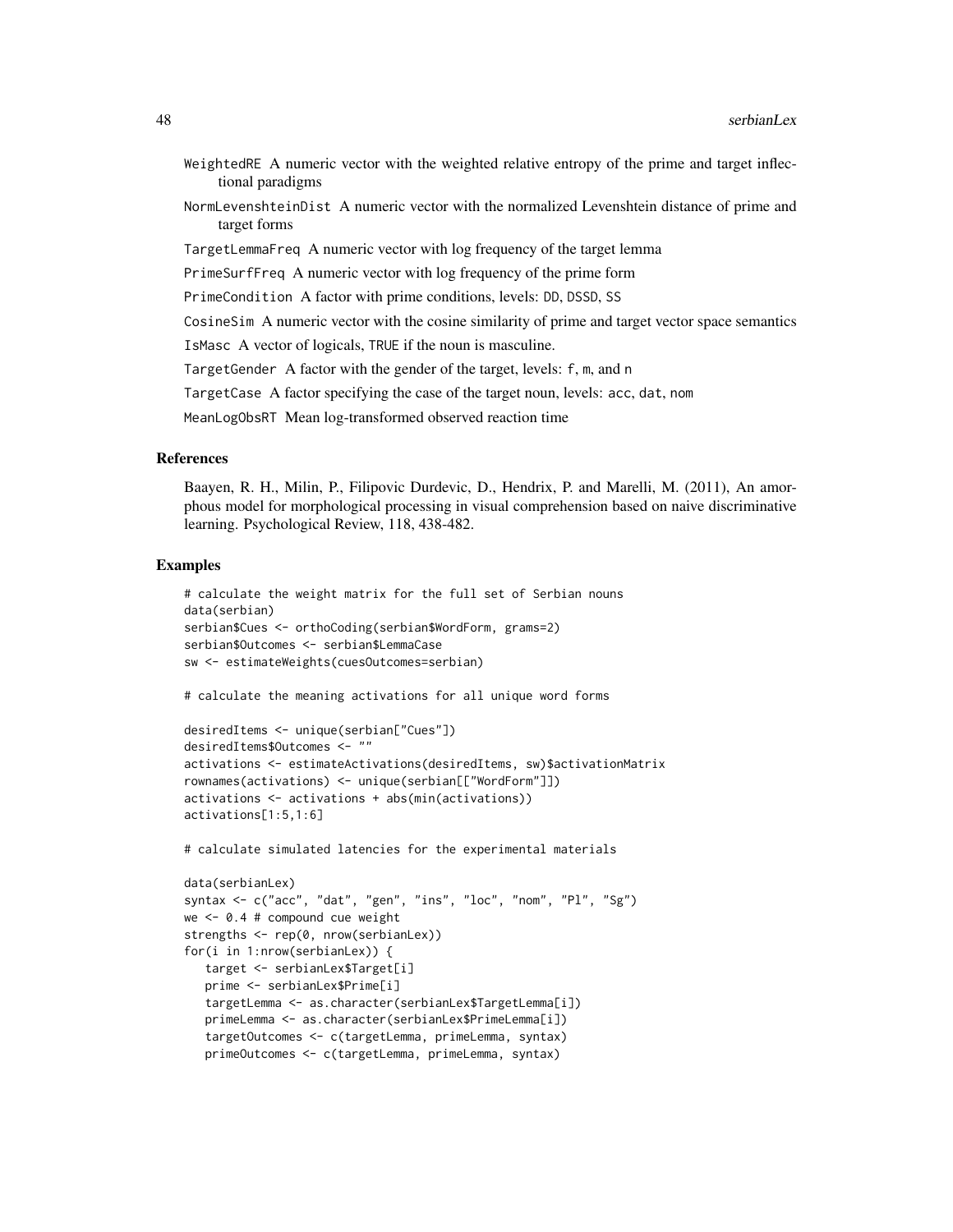#### <span id="page-48-0"></span>serbianUniCyr 49

```
p <- activations[target, targetOutcomes]
  q <- activations[prime, primeOutcomes]
   strengths[i] <- sum((q^we)*(p^(1-we)))
}
serbianLex$SimRT <- -strengths
lengthPenalty <- 0.3
serbianLex$SimRT2 <- serbianLex$SimRT +
  (lengthPenalty * (serbianLex$Length>5))
cor.test(serbianLex$SimRT, serbianLex$MeanLogObsRT)
cor.test(serbianLex$SimRT2, serbianLex$MeanLogObsRT)
serbianLex.lm <- lm(SimRT2 ~ Length + WeightedRE*IsMasc +
      NormLevenshteinDist + TargetLemmaFreq +
      PrimeSurfFreq + PrimeCondition, data=serbianLex)
summary(serbianLex.lm)
```
<span id="page-48-1"></span>

serbianUniCyr *Serbian case inflected nouns (in Cyrillic Unicode).*

#### Description

3240 case-inflected Serbian nouns and their frequencies, for 270 different masculine, feminine and neuter noun lemmas, written using the Cyrillic alphabet and encoded in UTF-8.

#### Usage

data(serbianUniCyr)

#### Format

A data frame with 3240 observations on the following 3 variables:

WordForm A character vector specifying the inflected word forms encoded in UTF-8.

LemmaCase A character vector specifying lemma (meaning), case, and number.

Frequency A numeric vector specifying the frequency of each word form.

#### Details

Frequencies were taken from the Frequency Dictionary of Contemporary Serbian Language (Kostic, 1999). The 270 lemmas comprise the set of nouns for which each different case form appears at least once in this resource.

#### Source

Kostic, D. (1999). Frekvencijski recnik savremenog srpskog jezika (Frequency Dictionary of Contemporary Serbian Language). Institute for Experimental Phonetics and Speech Pathology & Laboratory of Experimental Psychology, University of Belgrade, Serbia.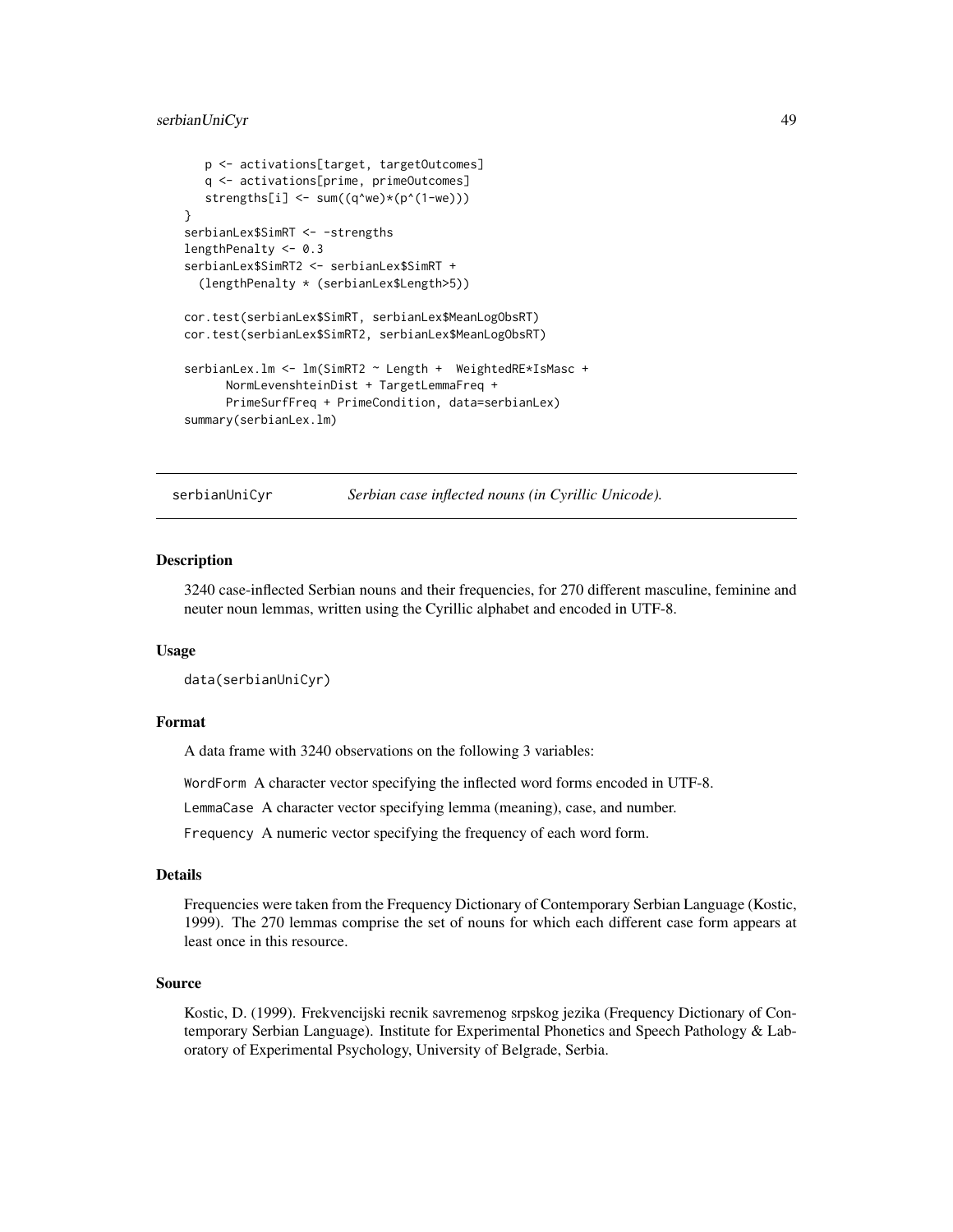#### References

Kostic, D. (1999). Frekvencijski recnik savremenog srpskog jezika (Frequency Dictionary of Contemporary Serbian Language). Institute for Experimental Phonetics and Speech Pathology & Laboratory of Experimental Psychology, University of Belgrade, Serbia.

Baayen, R. H., Milin, P., Filipovic Durdevic, D., Hendrix, P. and Marelli, M. (2011), An amorphous model for morphological processing in visual comprehension based on naive discriminative learning. Psychological Review, 118, 438-482.

#### See Also

See also [serbian,](#page-45-1) [serbianLex,](#page-46-1) [estimateActivations](#page-13-1).

#### Examples

```
## Not run:
data(serbianUniCyr)
serbianUniCyr$Cues <- orthoCoding(serbianUniCyr$WordForm, grams=2)
serbianUniCyr$Outcomes <- serbianUniCyr$LemmaCase
sw <- estimateWeights(cuesOutcomes=serbianUniCyr)
sw[1:5,1:5]
desiredItems <- unique(serbianUniCyr["Cues"])
desiredItems$Outcomes=""
activations <- estimateActivations(desiredItems, sw)$activationMatrix
rownames(activations) <- unique(serbianUniCyr[["WordForm"]])
activations[1:5,1:6]
## End(Not run)
```
<span id="page-49-1"></span>serbianUniLat *Serbian case inflected nouns (in Latin-alphabet Unicode).*

#### Description

3240 case-inflected Serbian nouns and their frequencies, for 270 different masculine, feminine and neuter noun lemmas, written using the Latin alphabet and encoded in UTF-8.

#### Usage

```
data(serbianUniLat)
```
#### Format

A data frame with 3240 observations on the following 3 variables:

WordForm A character vector specifying the inflected word forms encoded in UTF-8.

LemmaCase A character vector specifying lemma (meaning), case, and number.

Frequency A numeric vector specifying the frequency of each word form.

<span id="page-49-0"></span>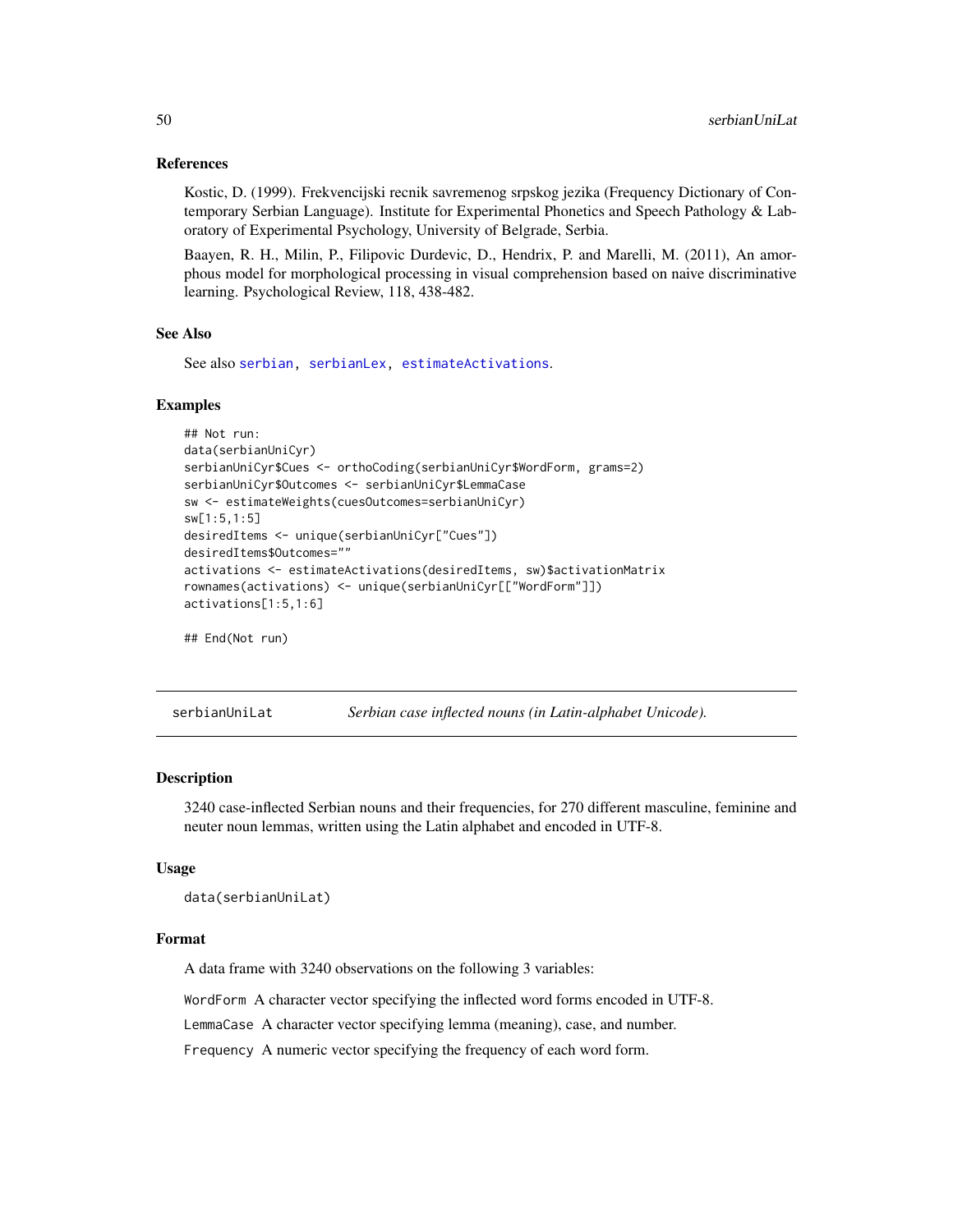#### <span id="page-50-0"></span>Details

Frequencies were taken from the Frequency Dictionary of Contemporary Serbian Language (Kostic, 1999). The 270 lemmas comprise the set of nouns for which each different case form appears at least once in this resource.

#### Source

Kostic, D. (1999). Frekvencijski recnik savremenog srpskog jezika (Frequency Dictionary of Contemporary Serbian Language). Institute for Experimental Phonetics and Speech Pathology & Laboratory of Experimental Psychology, University of Belgrade, Serbia.

#### References

Kostic, D. (1999). Frekvencijski recnik savremenog srpskog jezika (Frequency Dictionary of Contemporary Serbian Language). Institute for Experimental Phonetics and Speech Pathology & Laboratory of Experimental Psychology, University of Belgrade, Serbia.

Baayen, R. H., Milin, P., Filipovic Durdevic, D., Hendrix, P. and Marelli, M. (2011), An amorphous model for morphological processing in visual comprehension based on naive discriminative learning. Psychological Review, 118, 438-482.

#### See Also

See also [serbian,](#page-45-1) [serbianLex,](#page-46-1) [estimateActivations](#page-13-1).

#### Examples

```
data(serbianUniLat)
serbianUniLat$Cues <- orthoCoding(serbianUniLat$WordForm, grams=2)
serbianUniLat$Outcomes <- serbianUniLat$LemmaCase
sw <- estimateWeights(cuesOutcomes=serbianUniLat)
sw[1:5,1:5]
desiredItems <- unique(serbianUniLat["Cues"])
desiredItems$Outcomes=""
activations <- estimateActivations(desiredItems, sw)$activationMatrix
rownames(activations) <- unique(serbianUniLat[["WordForm"]])
activations[1:5,1:6]
```
<span id="page-50-1"></span>summary.ndlClassify *A summary of a Naive Discriminatory Learning Model*

#### **Description**

A summarization method for an object of the class "ndlClassify".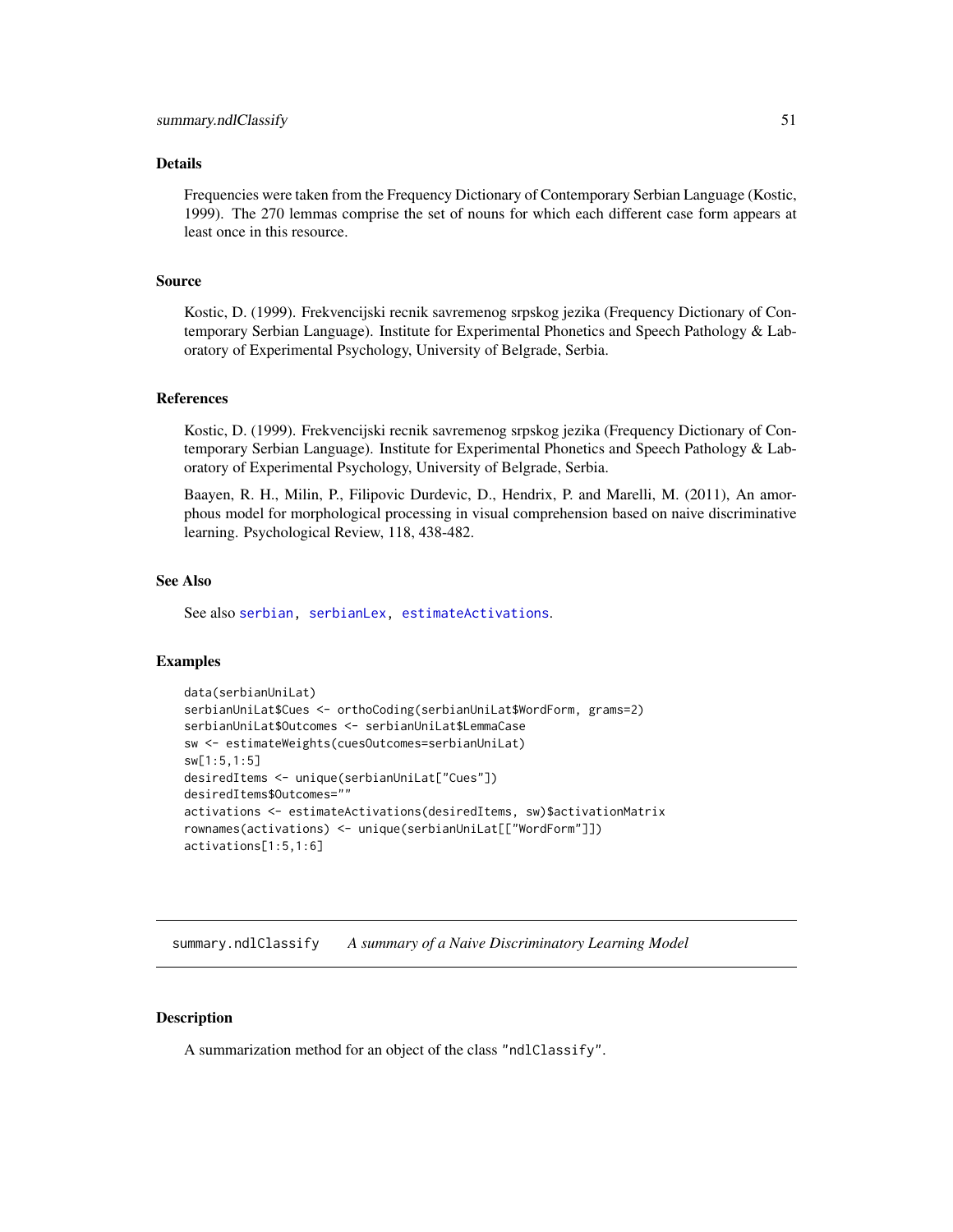#### Usage

```
## S3 method for class 'ndlClassify'
summary(object, ...)
## S3 method for class 'summary.ndlClassify'
print(x, digits = max(3, getOption("digits") - 3), max.print=10, ...)
```
## Arguments

| object    | An object of class "ndlClassify", resulting from a call to ndlClassify.                                                                   |
|-----------|-------------------------------------------------------------------------------------------------------------------------------------------|
| x         | An object of class "summary.ndlClassify", usually resulting from a call to<br>summary.ndlClassify.                                        |
| digits    | The number of significant digits to use when printing.                                                                                    |
| max.print | The maximum number of rows of weights to be output when printing; by de-<br>fault equal to $10$ ; ; if set to NA all rows will be output. |
| $\cdots$  | Control arguments passed to or from other methods, e.g. ndl Statistics and<br>modelStatistics.                                            |

#### Details

Calculates descriptive statistics of a fitted Naive Discriminatory Learning model and prints a nice summary of the key results.

#### Value

summary.ndlClassify returns an object of the class "summary.ndlClassify", a list with the following components:

call The call matched to fit the "ndlClassify" object.

formula The formula specified for the "ndlClassify" object.

weights The estimated weights.

statistics A range of descriptive statistics calculated with ndlStatistics.

#### Author(s)

Antti Arppe

#### References

Arppe, A. and Baayen, R. H. (in prep.)

#### See Also

[ndlClassify,](#page-24-1) [ndlStatistics,](#page-31-1) [modelStatistics](#page-22-1)

<span id="page-51-0"></span>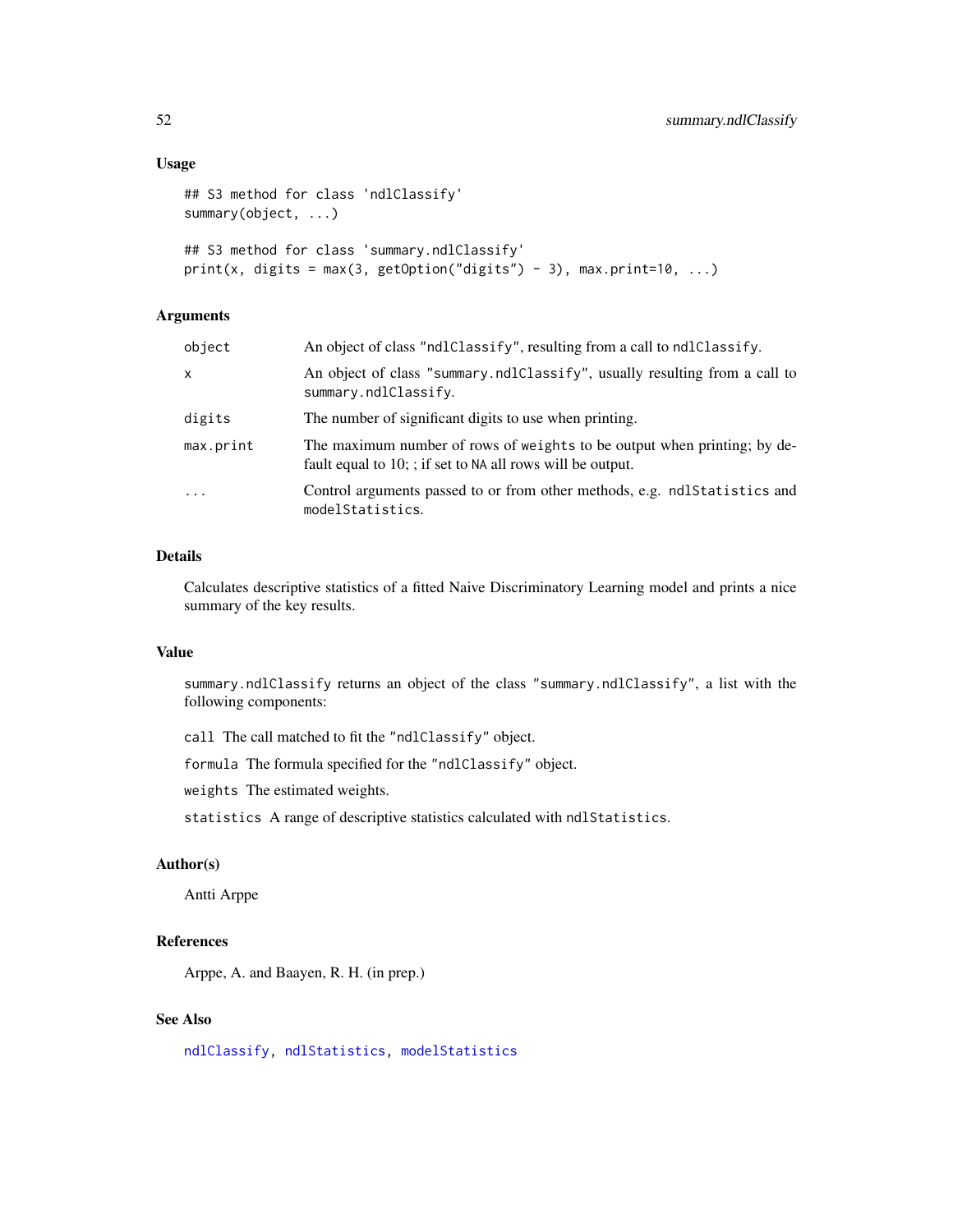#### <span id="page-52-0"></span>Examples

## For examples see examples(ndlClassify).

<span id="page-52-1"></span>summary.ndlCrossvalidate

*A summary of a crossvalidation of a Naive Discriminatory Reader Model*

#### Description

A summarization method for an object of the class "ndlCrossvalidate".

#### Usage

```
## S3 method for class 'ndlCrossvalidate'
summary(object, ...)
## S3 method for class 'summary.ndlCrossvalidate'
```

```
print(x, digits = max(3, getOption("digits") - 3), ...)
```
#### Arguments

| object   | An object of class "ndlCrossvalidate", resulting from a call to ndlCrossvalidate.                            |
|----------|--------------------------------------------------------------------------------------------------------------|
| X        | An object of class "summary.ndlCrossvalidate", usually resulting from a call<br>to summary.ndlCrossvalidate. |
| digits   | the number of significant digits to use when printing.                                                       |
| $\cdots$ | further arguments passed to or from other methods.                                                           |

#### Details

Calculates overall descriptive statistics of the crossvalidation of a fitted Naive Discriminatory Reader model and prints a nice summary of the key results.

### Value

summary.ndlCrossvalidate returns an object of the class "summary.ndlCrossvalidate", a list with the following components:

- call The call matched to fit the "ndlCrossvalidate" object.
- formula The formula specified for the "ndlCrossvalidate" object.
- statistics.summary The means, minima and maxima of a range descriptive statistics for the fit and performance of individual folds; see [ndlStatistics](#page-31-1).
- crosstable.summary The means of the crosstabulation of observed and predicted outcomes for the held-out test data.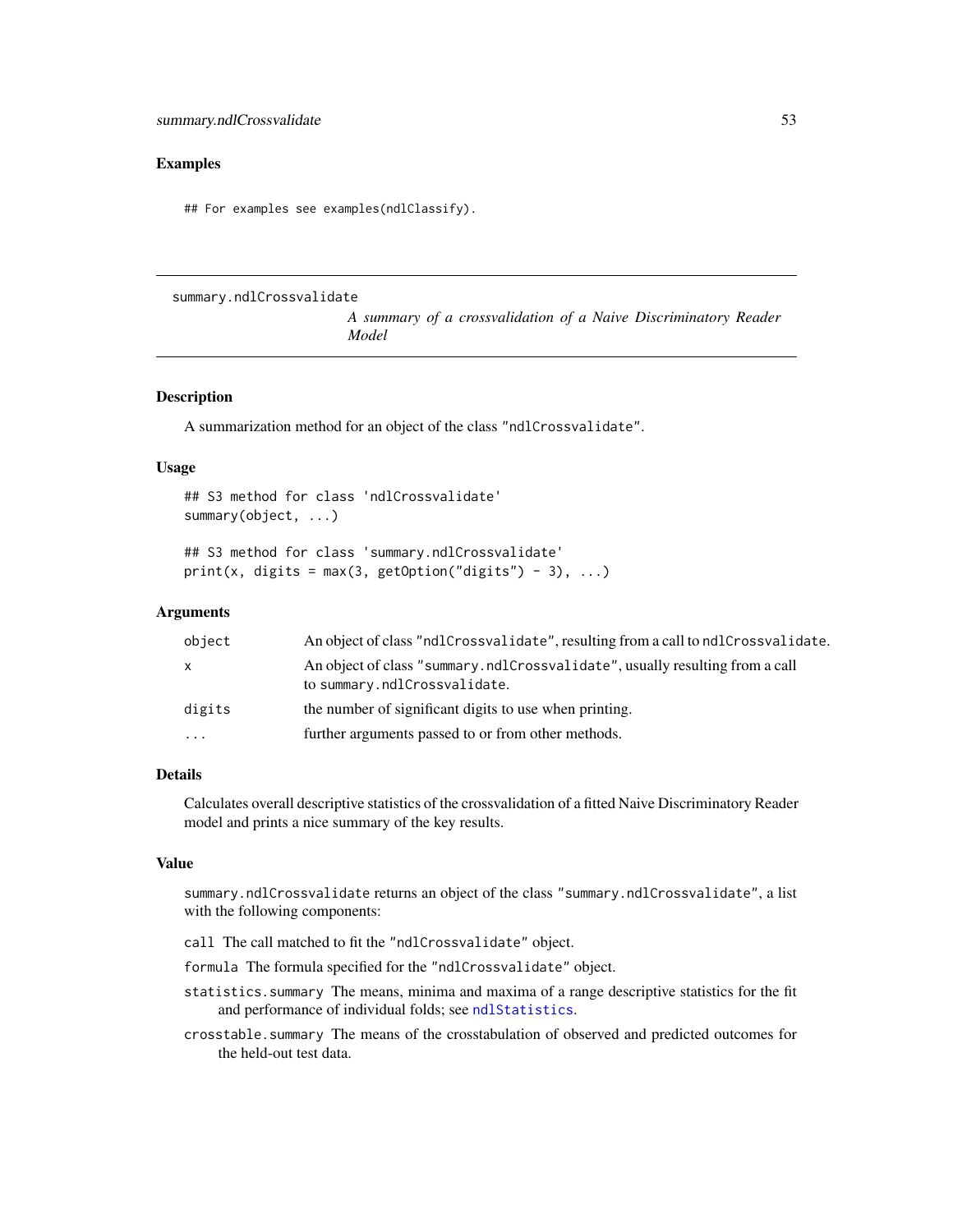- <span id="page-53-0"></span>recall.predicted.summary The means of the recall values for the individual outcomes predicted with the held-out test data.
- precision.predicted.summary The means of the precision values for the individual outcomes predicted with the held-out test data.
- statistics.all All the values for a range descriptive statistics for the fit and performance of individual folds on the held-out test data; see [ndlStatistics](#page-31-1).
- k The number of folds.
- n.total The sum frequency of all data points in data.
- n.train The sum frequency of data points used for training the individual models (excluding the individual folds).
- n.test The sum frequency of data points in the individual held-out folds used for testing the individual models.

#### Author(s)

Antti Arppe

#### References

Arppe, A. and Baayen, R. H. (in prep.)

#### See Also

[ndlCrossvalidate,](#page-27-1) [ndlClassify,](#page-24-1) [ndlStatistics](#page-31-1)

#### Examples

## For examples see examples(ndlCrossvalidate).

<span id="page-53-1"></span>think *Finnish 'think' verbs.*

#### Description

3404 occurrences of four synonymous Finnish 'think' verbs ('ajatella': 1492; 'mietti\"a': 812; 'pohtia': 713; 'harkita': 387) in newspaper and Internet newsgroup discussion texts

#### Usage

data(think)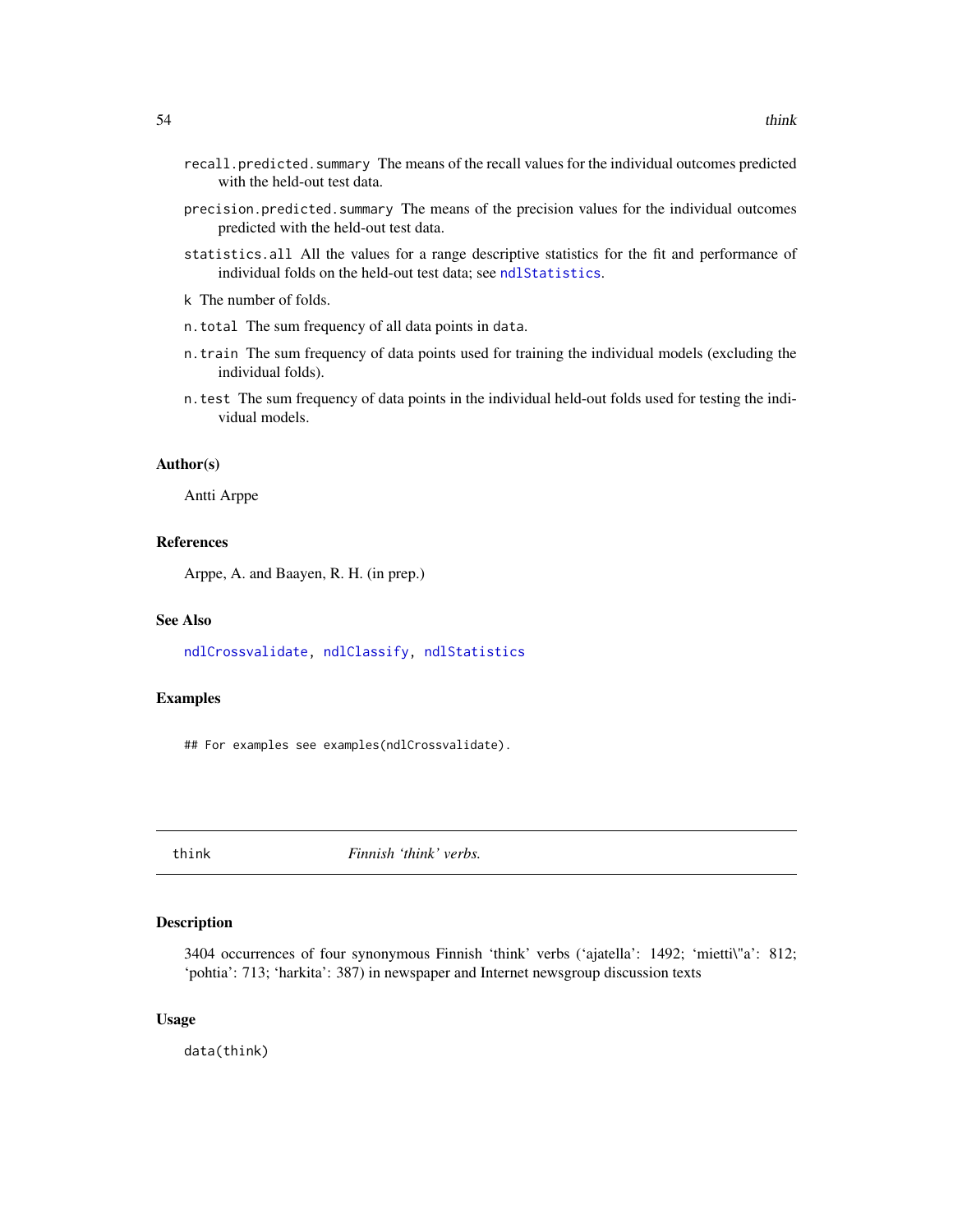think 55

#### Format

A data frame with 3404 observations on the following 27 variables:

Lexeme A factor specifying one of the four 'think' verb synonyms

- Polarity A factor specifying whether the 'think' verb has negative polarity (Negation) or not (Other)
- Voice A factor specifying whether the 'think' verb is in the Passive voice or not (Other)
- Mood A factor specifying whether the 'think' verb is in the Indicative or Conditional mood or not (Other)
- Person A factor specifying whether the 'think' verb is in the First, Second, Third person or not (None)
- Number A factor specifying whether the 'think' verb is in the Plural number or not (Other)
- Covert A factor specifying whether the agent/subject of the 'think' verb is explicitly expressed as a syntactic argument (Overt), or only as a morphological feature of the 'think' verb (Covert)
- ClauseEquivalent A factor specifying whether the 'think' verb is used as a non-finite clause equivalent (ClauseEquivalent) or as a finite verb (FiniteVerbChain)
- Agent A factor specifying the occurrence of Agent/Subject of the 'think' verb as either a Human Individual, Human Group, or as absent (None)
- Patient A factor specifying the occurrence of the Patient/Object argument among the semantic or structural subclasses as either an Human Individual or Group (IndividualGroup), Abstraction, Activity, Communication, Event, an 'etta' ('that') clause (etta\_CLAUSE), DirectQuote, IndirectQuestion, Infinitive, Participle, or as absent (None)
- Manner A factor specifying the occurrrence of the Manner argument as any of its subclasses Generic, Negative (sufficiency), Positive (sufficiency), Frame, Agreement (Concur or Disagree), Joint (Alone or Together), or as absent (None)
- Time A factor specifying the occurrence of Time argument (as a moment) as either of its subclasses Definite, Indefinite, or as absent (None)
- Modality1 A factor specifying the main semantic subclasses of the entire Verb chain as either indicating Possibility, Necessity, or their absense (None)
- Modality2 A factor specifying minor semantic subclasses of the entire Verb chain as indicating either a Temporal element (begin, end, continuation, etc.), External (cause), Volition, Accidental nature of the thinking process, or their absense (None)
- Source A factor specifying the occurrence of a Source argument or its absense (None)
- Goal A factor specifying the occurrence of a Goal argument or its absence (None)

Quantity A factor specifying the occurrence of a Quantity argument, or its absence (None)

- Location A factor specifying the occurrence of a Location argument, or its absence (None)
- Duration A factor specifying the occurrence of a Duration argument, or its absence (None)
- Frequency A factor specifying the occurrence of a Frequency arument, or its absence (None)
- MetaComment A factor specifying the occurrence of a MetaComment, or its absence (None)
- ReasonPurpose A factor specifying the occurrence of a Reason or Purpose argument (ReasonPurpose), or their absence (None)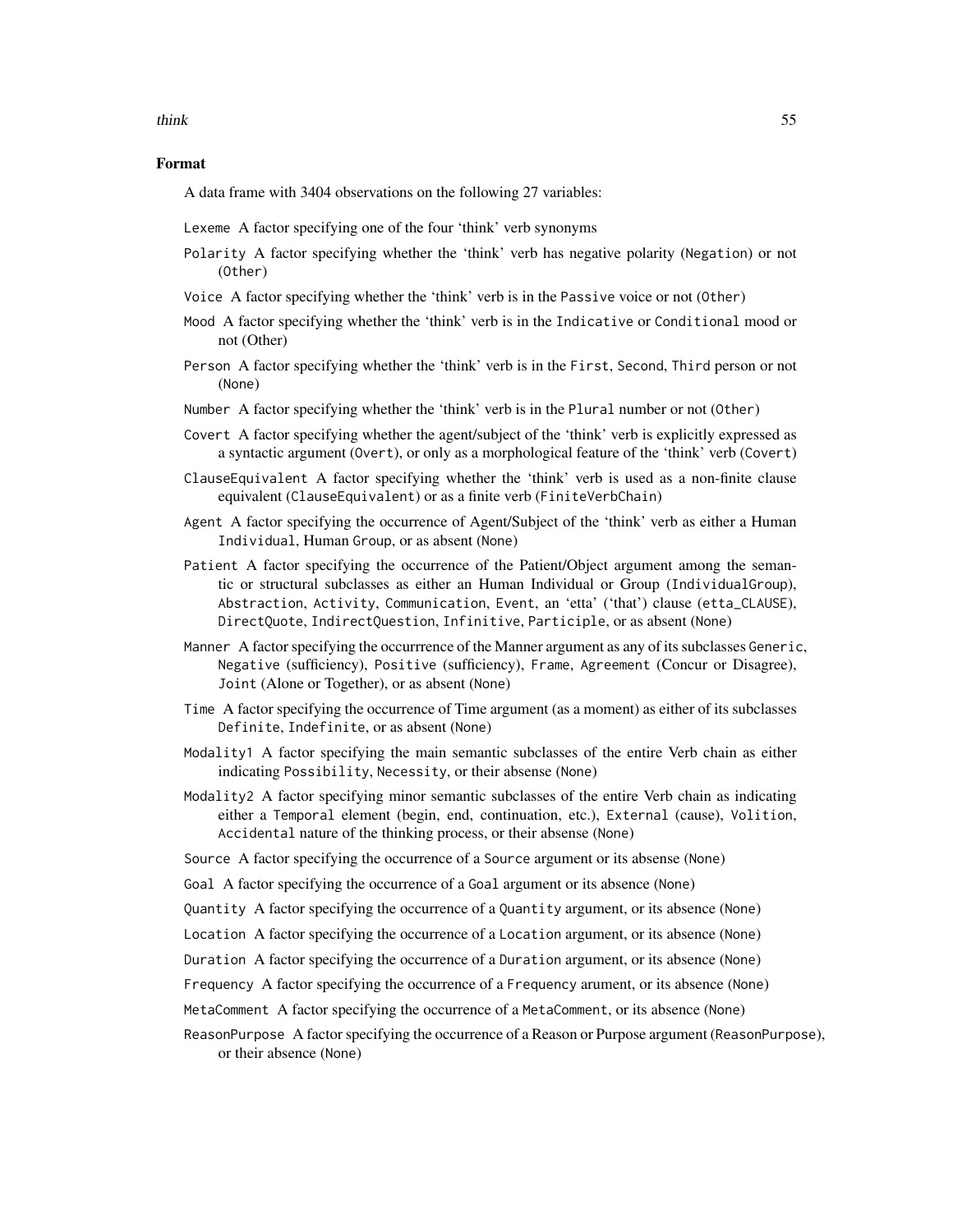Condition A factor specifying the occurrence of a Condition argument, or its absence (None)

- CoordinatedVerb A factor specifying the occurrence of a Coordinated Verb (in relation to the 'think' verb: CoordinatedVerb), or its absence (None)
- Register A factor specifying whether the 'think' verb occurs in the newspaper subcorpus (hs95) or the Internet newsgroup discussion corpus (sfnet)
- Section A factor specifying the subsection in which the 'think' verb occurs in either of the two subcorpora
- Author A factor specifying the author of the text in which the 'think' verb occurs, if that author is identifiable – authors in the Internet newgroup discussion subcorpus are anonymized; unidentifiable/unknown author designated as (None)

#### Details

The four most frequent synonyms meaning 'think, reflect, ponder, consider', i.e. 'ajatella, miettia, pohtia, harkita', were extracted from two months of newspaper text from the 1990s (Helsingin Sanomat 1995) and six months of Internet newsgroup discussion from the early 2000s (SFNET 2002-2003), namely regarding (personal) relationships (sfnet.keskustelu.ihmissuhteet) and politics (sfnet.keskustelu.politiikka). The newspaper corpus consisted of 3,304,512 words of body text (i.e. excluding headers and captions as well as punctuation tokens), and included 1,750 examples of the studied 'think' verbs. The Internet corpus comprised 1,174,693 words of body text, yielding 1,654 instances of the selected 'think' verbs. In terms of distinct identifiable authors, the newspaper sub-corpus was the product of just over 500 journalists and other contributors, while the Internet sub-corpus involved well over 1000 discussants. The think dataset contains a selection of 26 contextual features judged as most informative.

For extensive details of the data and its linguistic and statistical analysis, see Arppe (2008). For the full selection of contextual features, see the amph (2008) microcorpus.

#### Source

amph 2008. A micro-corpus of 3404 occurrences of the four most common Finnish THINK lexemes, 'ajatella, miettia, pohtia, and harkita', in Finnish newspaper and Internet newsgroup discussion texts, containing extracts and linguistic analysis of the relevant context in the original corpus data, scripts for processing this data, R functions for its statistical analysis, as well as a comprehensive set of ensuing results as R data tables. Compiled and analyzed by Antti Arppe. Available on-line at URL: http://www.csc.fi/english/research/software/amph/

Helsingin Sanomat 1995. ~22 million words of Finnish newspaper articles published in Helsingin Sanomat during January–December 1995. Compiled by the Research Institute for the Languages of Finland [KOTUS] and CSC – IT Center for Science, Finland. Available on-line at URL: http://www.csc.fi/kielipankki/

SFNET 2002-2003. ~100 million words of Finnish internet newsgroup discussion posted during October 2002 – April 2003. Compiled by Tuuli Tuominen and Panu Kalliokoski, Computing Centre, University of Helsinki, and Antti Arppe, Department of General Linguistics, University of Helsinki, and CSC – IT Center for Science, Finland. Available on-line at URL: http://www.csc.fi/kielipankki/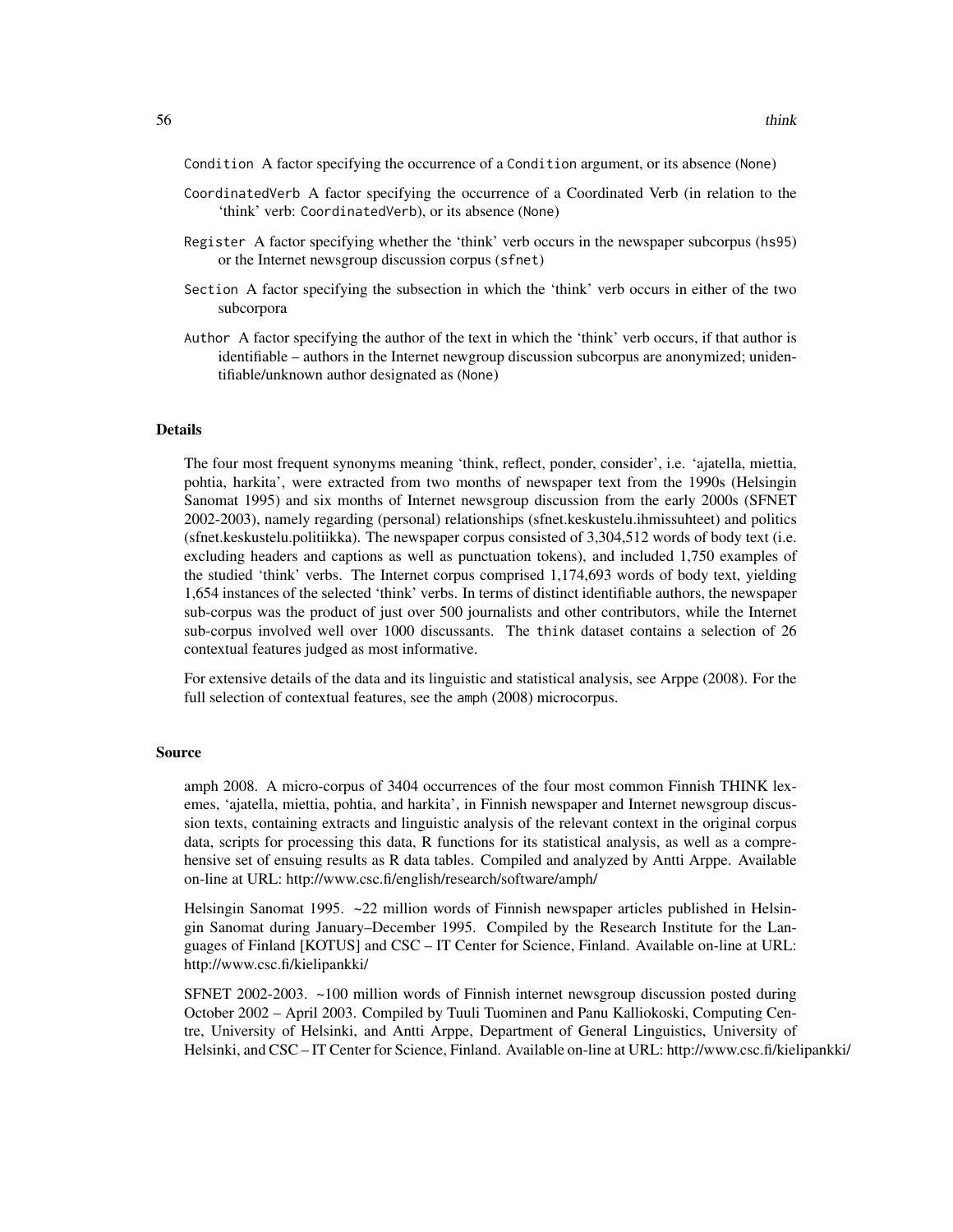think 57

#### References

Arppe, A. 2008. Univariate, bivariate and multivariate methods in corpus-based lexicography – a study of synonymy. Publications of the Department of General Linguistics, University of Helsinki, No. 44. URN: http://urn.fi/URN:ISBN:978-952-10-5175-3.

Arppe, A. 2009. Linguistic choices vs. probabilities – how much and what can linguistic theory explain? In: Featherston, Sam & Winkler, Susanne (eds.) The Fruits of Empirical Linguistics. Volume 1: Process. Berlin: de Gruyter, pp. 1-24.

#### Examples

```
## Not run:
data(think)
think.ndl = ndlClassify(Lexeme ~ Person + Number + Agent + Patient + Register,
  data=think)
summary(think.ndl)
plot(think.ndl)
```
## End(Not run)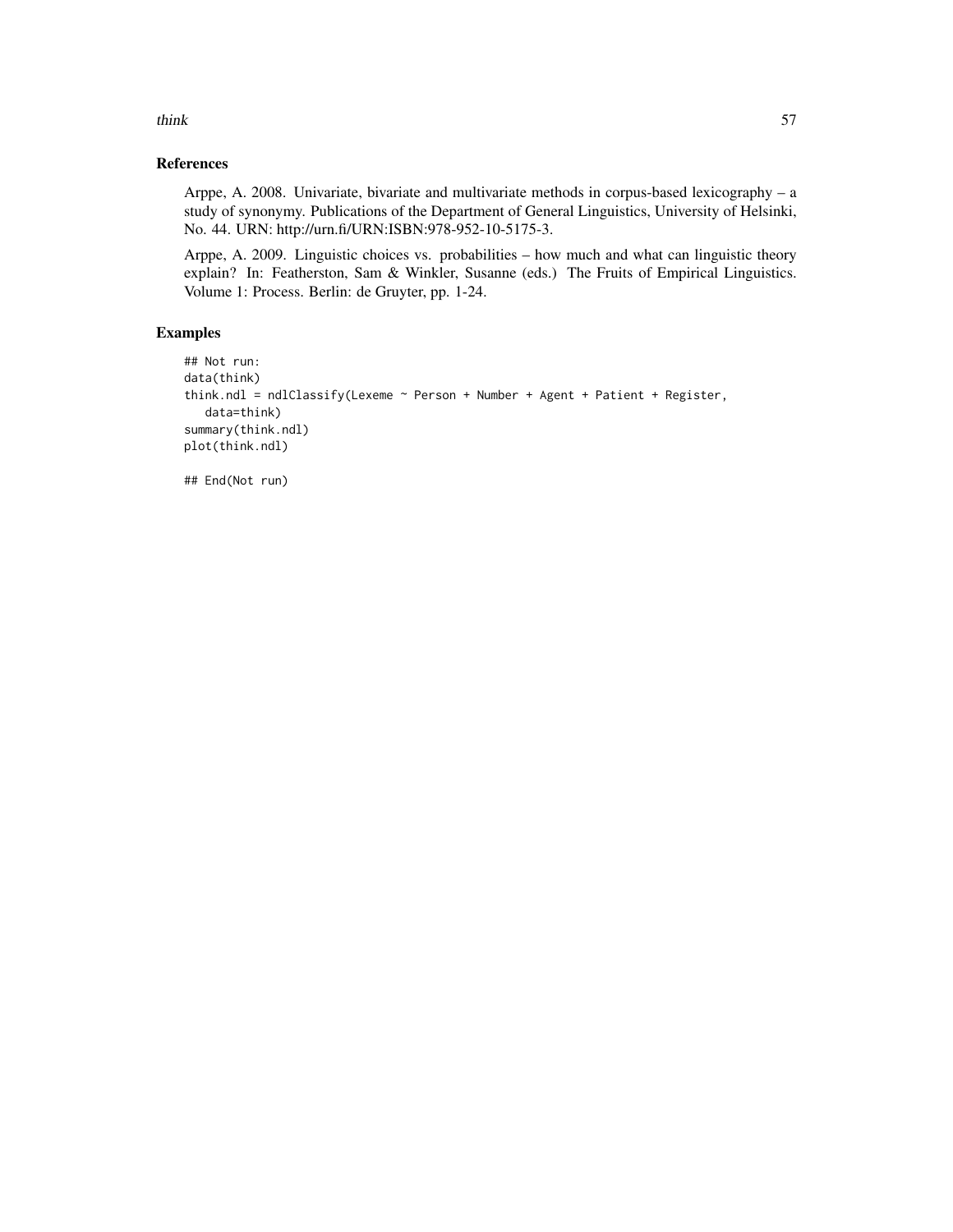# <span id="page-57-0"></span>**Index**

∗Topic classif anova.ndlClassify, [8](#page-7-0) estimateActivations, [14](#page-13-0) estimateWeights, [16](#page-15-0) learn, [20](#page-19-0) learnLegacy, [21](#page-20-0) ndlClassify, [25](#page-24-0) ndlCrossvalidate, [28](#page-27-0) ndlCuesOutcomes, [30](#page-29-0) ndlVarimp, [33](#page-32-0) plot.ndlClassify, [37](#page-36-0) plot.RescorlaWagner, [39](#page-38-0) predict.ndlClassify, [42](#page-41-0) random.pseudoinverse, [43](#page-42-0) RescorlaWagner, [44](#page-43-0) summary.ndlClassify, [51](#page-50-0) summary.ndlCrossvalidate, [53](#page-52-0) ∗Topic datasets danks, [12](#page-11-0) dative, [13](#page-12-0) lexample, [22](#page-21-0) numbers, [34](#page-33-0) plurals, [41](#page-40-0) serbian, [46](#page-45-0) serbianLex, [47](#page-46-0) serbianUniCyr, [49](#page-48-0) serbianUniLat, [50](#page-49-0) think, [54](#page-53-0) ∗Topic discriminative learning acts2probs, [7](#page-6-0) crosstableStatistics, [9](#page-8-0) cueCoding, [11](#page-10-0) estimateWeightsCompact, [18](#page-17-0) modelStatistics, [23](#page-22-0) ndlStatistics, [32](#page-31-0) orthoCoding, [35](#page-34-0) ∗Topic package naive discriminative learning ndl-package, [2](#page-1-0)

acts2probs, [7,](#page-6-0) *[38](#page-37-0)*, *[43](#page-42-0)* anova.ndlClassify, [8,](#page-7-0) *[27](#page-26-0)*, *[34](#page-33-0)* anova.ndlClassifylist *(*anova.ndlClassify*)*, [8](#page-7-0) crosstableStatistics, [9,](#page-8-0) *[25](#page-24-0)* cueCoding, [11,](#page-10-0) *[27](#page-26-0)*, *[29](#page-28-0)*, *[31](#page-30-0)*, *[34](#page-33-0)* danks, *[4,](#page-3-0) [5](#page-4-0)*, [12,](#page-11-0) *[15](#page-14-0)*, *[17](#page-16-0)*, *[21,](#page-20-0) [22](#page-21-0)* dative, *[5](#page-4-0)*, [13](#page-12-0) estimateActivations, *[5](#page-4-0)*, [14,](#page-13-0) *[17](#page-16-0)*, *[19](#page-18-0)*, *[21,](#page-20-0) [22](#page-21-0)*, *[26](#page-25-0)*, *[28,](#page-27-0) [29](#page-28-0)*, *[43](#page-42-0)*, *[47](#page-46-0)*, *[50,](#page-49-0) [51](#page-50-0)* estimateWeights, *[5](#page-4-0)*, *[15](#page-14-0)*, [16,](#page-15-0) *[21,](#page-20-0) [22](#page-21-0)*, *[26](#page-25-0)[–29](#page-28-0)*, *[34](#page-33-0)*, *[36](#page-35-0)*, *[44](#page-43-0)* estimateWeightsCompact, [18,](#page-17-0) *[21](#page-20-0)*, *[44](#page-43-0)* learn, *[5](#page-4-0)*, [20](#page-19-0) learnLegacy, *[5](#page-4-0)*, [21](#page-20-0) lexample, *[4](#page-3-0)*, [22](#page-21-0) modelStatistics, *[10](#page-9-0)*, [23,](#page-22-0) *[32](#page-31-0)*, *[52](#page-51-0)* ndl *(*ndl-package*)*, [2](#page-1-0) ndl-package, [2](#page-1-0) ndlClassify, *[5](#page-4-0)*, *[7](#page-6-0)[–11](#page-10-0)*, *[14](#page-13-0)[–16](#page-15-0)*, *[19](#page-18-0)*, *[25](#page-24-0)*, [25,](#page-24-0) *[31](#page-30-0)[–33](#page-32-0)*, *[38](#page-37-0)*, *[43](#page-42-0)*, *[52](#page-51-0)*, *[54](#page-53-0)* ndlCrossvalidate, *[11](#page-10-0)*, *[14](#page-13-0)[–16](#page-15-0)*, *[19](#page-18-0)*, [28,](#page-27-0) *[54](#page-53-0)* ndlCuesOutcomes, *[11](#page-10-0)*, *[16,](#page-15-0) [17](#page-16-0)*, *[21,](#page-20-0) [22](#page-21-0)*, *[26](#page-25-0)[–29](#page-28-0)*, [30,](#page-29-0) *[34](#page-33-0)* ndlStatistics, *[10](#page-9-0)*, *[25](#page-24-0)*, *[29](#page-28-0)*, [32,](#page-31-0) *[52](#page-51-0)[–54](#page-53-0)* ndlVarimp, *[11](#page-10-0)*, [33](#page-32-0) numbers, *[4](#page-3-0)*, [34,](#page-33-0) *[45](#page-44-0)* orthoCoding, *[5](#page-4-0)*, *[23](#page-22-0)*, [35,](#page-34-0) *[40](#page-39-0)*, *[45](#page-44-0)* par, *[38](#page-37-0)* plot.ndlClassify, *[27](#page-26-0)*, *[34](#page-33-0)*, [37](#page-36-0) plot.ndlProbabilities *(*plot.ndlClassify*)*, [37](#page-36-0) plot.ndlWeights *(*plot.ndlClassify*)*, [37](#page-36-0)